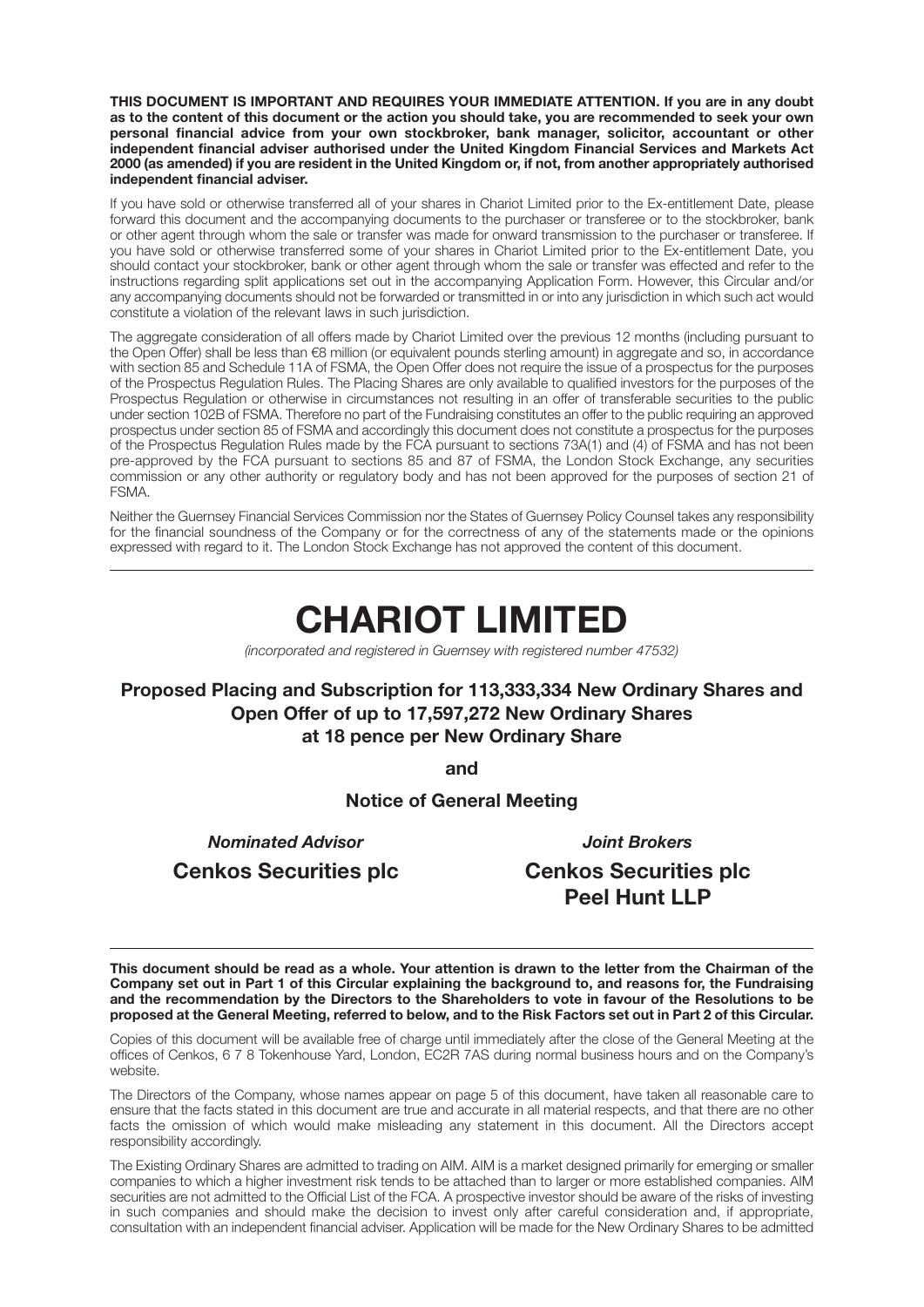to trading on AIM, a market operated by the London Stock Exchange. It is expected that Admission will become effective and that dealings will commence in the New Ordinary Shares on 13 June 2022. The New Ordinary Shares will be issued free of expenses and will, on issue, rank pari passu in all respects with the Existing Ordinary Shares in issue, including the right to receive all dividends and distributions declared, made or paid after the date of issue.

Applications under the Open Offer may only be made by the Qualifying Shareholders originally entitled thereto or by a person entitled by virtue of a bona fide market claim arising out of the sale or transfer of Existing Ordinary Shares prior to the date on which the relevant Existing Ordinary Shares are marked "ex" the entitlement by the London Stock Exchange. Holdings of Existing Ordinary Shares in certificated and uncertificated form will be treated as separate holdings for the purposes of calculating entitlements under the Open Offer.

If the Basic Entitlements and Excess Entitlements are for any reason not enabled by 24 May 2022 or such later time and/or date as the Company may decide, an Application Form will be sent to each Qualifying CREST Shareholder in substitution for its Basic Entitlement and Excess Entitlement credited to its stock account in CREST. Qualifying CREST Shareholders who are CREST Sponsored Members should refer to their CREST Sponsors regarding the action to be taken in connection with this document and the Open Offer. The Application Form is personal to Qualifying Non-CREST Shareholders and cannot be transferred, sold, or assigned except to satisfy bona fide market claims.

The latest time for acceptance and payment under the Open Offer is 11:00 a.m. on 8 June 2022. The procedure for application is set out in Part 3 of this document and, in respect of the Qualifying Non-CREST Shareholders, the Application Form.

Notice of a General Meeting of the Company, to be held at 165 Fleet Street, London, EC4A 2DY at 11.00 a.m. on 10 June 2022 is set out at the end of this document. In light of the COVID-19 pandemic, Shareholders are reminded that arrangements for the General Meeting may be subject to restrictions pursuant to applicable regulations. Although we do not anticipate this to be the case, we may be required to adapt these arrangements to respond to government guidelines on short notice. Should circumstances change and as a result we consider that it is no longer possible for any Shareholders to attend the meeting in person, we will notify Shareholders by issuing a Regulatory News Service announcement to the London Stock Exchange and on the Company's website. Accordingly, we strongly advise Shareholders to complete and return the enclosed Form of Proxy in accordance with the instructions printed thereon so as to arrive as soon as possible and, in any event, not later than 11.00 a.m. on 8 June 2022.

A Form of Proxy is enclosed. To be valid, a Form of Proxy should be completed, signed and returned so as to be received by Link Group, PXS 1, 10th Floor, Central Square, 29 Wellington Street, Leeds, LS1 4DL as soon as possible, but in any event so as to be received not later than 11.00 a.m. on 8 June 2022. Please refer to the detailed notes contained in the Notice of GM and the Form of Proxy.

The distribution of this Circular in or into jurisdictions other than the United Kingdom may be restricted by law and therefore any persons who are subject to the laws of any other jurisdiction should inform themselves about, and observe, such restrictions. Any failure to comply with the applicable restrictions may constitute a violation of the laws of such jurisdiction. This document does not constitute an offer or invitation to purchase or subscribe for any securities or a solicitation of an offer to buy any securities pursuant to this document or otherwise in any jurisdiction in which such offer or solicitation is unlawful. For the avoidance of doubt, such restricted jurisdictions include, but are not limited to, the United States, Australia, Canada, Japan, New Zealand and the Republic of South Africa. This document has been prepared to comply with English law and the information disclosed may not be the same as that which would have been disclosed if this document had been prepared in accordance with the laws of jurisdictions outside the United Kingdom. No person should construe the contents of this document as legal, tax or financial advice and recipients of this document should consult their own advisers as to the matters described in this document.

The New Ordinary Shares that are the subject of the Open Offer are being offered only outside the United States in reliance on Regulation S under the United States Securities Act of 1933, as amended ("**Securities Act**"). The offer and sale of the New Ordinary Shares that are the subject of the Open Offer have not been and will not be registered under the Securities Act or with any securities regulatory authority of any state or other jurisdiction of the United States and, accordingly, the New Ordinary Shares that are the subject of the Open Offer may not be offered or sold, re-sold, taken up, pledged, transferred, delivered or distributed, directly or indirectly, within the United States except in compliance with an exemption from the registration requirements of the Securities Act and in compliance with any applicable securities laws of any state or other jurisdiction of the United States.

None of the New Ordinary Shares has been approved or disapproved by the US Securities and Exchange Commission, any state securities commission in the United States or any other United States regulatory authority, nor have any of the foregoing authorities passed upon or endorsed the merits of the Fundraising or the accuracy or adequacy of this document. Any representation to the contrary is a criminal offence in the United States.

Until 40 days after the commencement of the Open Offer, an offer or sale of New Ordinary Shares within the United States by any dealer (whether or not participating in the offer) may violate the requirements of the United States Securities Act of 1933, as amended ("**Securities Act**"), if such offer or sale is made otherwise than pursuant to registration or an available exemption from registration under the Securities Act.

Cenkos and Peel Hunt, which are each authorised and regulated in the United Kingdom by the FCA, are acting as joint brokers (and Cenkos is also the Company's nominated advisor for the purposes of the AIM Rules) exclusively for the Company and no one else and will not be responsible to any other person for providing protections afforded to their customers nor for providing advice in relation to the contents of this document. No representation, warranty, express or implied, is made by the Brokers for the accuracy of any information or opinions contained in this document or the omission of any material information, nor have the Brokers authorised the contents of this document for any purpose and no liability whatsoever is accepted by the Brokers. The Brokers expressly disclaim all and any responsibility or liability whether arising in tort, contract or otherwise which they might otherwise have in respect of this document.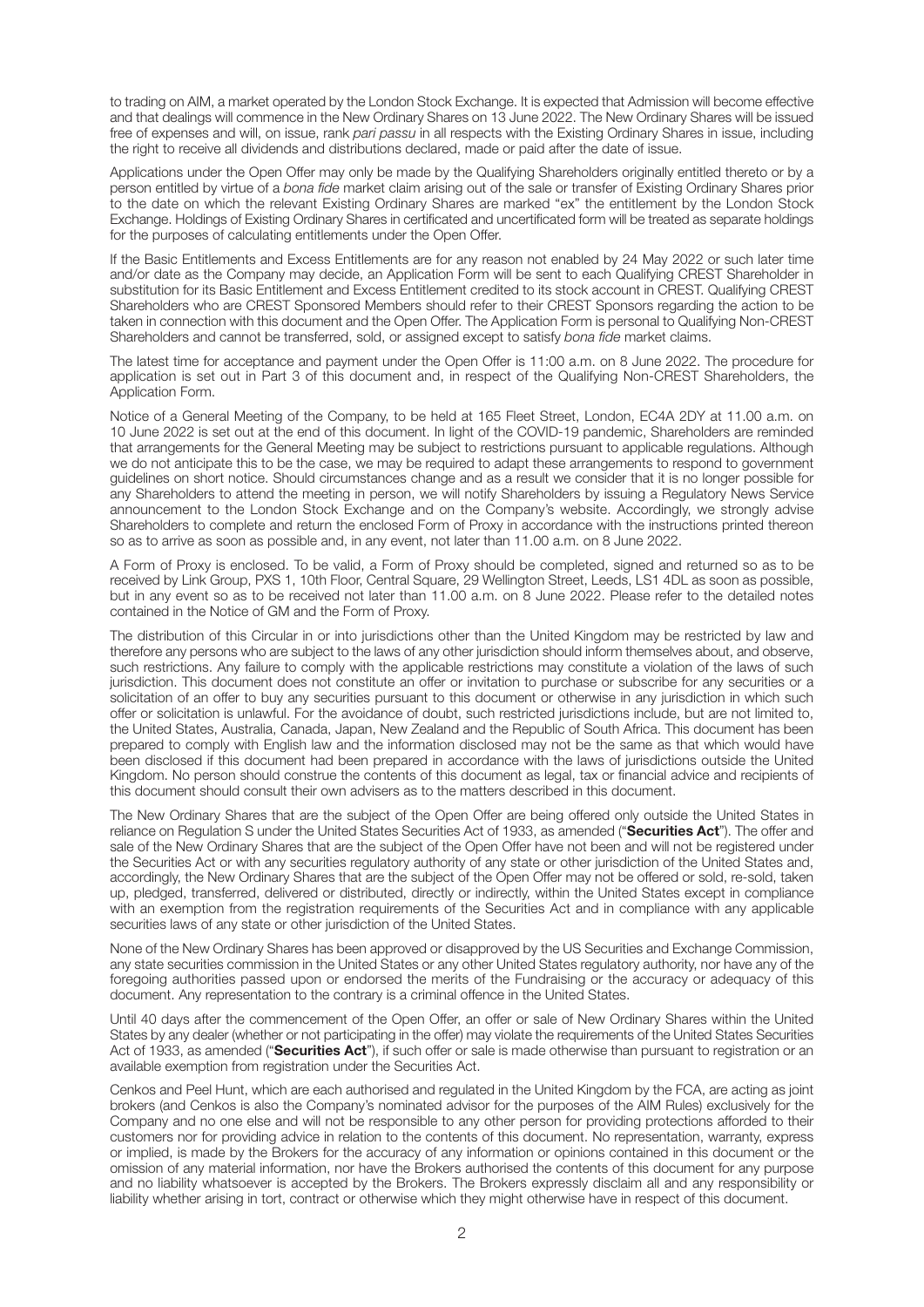This document contains statements about the Company that may be deemed to be "forward-looking statements". All statements, other than statements of historical facts, included in this document may be forward-looking statements. Without limitation, any statements preceded or followed by, or that include, the words "targets", "plans", "believes", "expects", "aims", "intends", "will", "may", "should", "anticipates", "estimates", "projects", or words or terms of similar substance or the negative thereof, are forward-looking statements. Forward-looking statements may include, without limitation, statements relating to future capital expenditures, expenses, revenues, earnings, economic performance, indebtedness, financial condition, dividend policy, losses and future prospects, etc.

These forward-looking statements are not guarantees of future performance and involve known and unknown risks, uncertainties and other factors which may cause the actual result, performance or achievements of any person, or industry, to be materially different from any results, performance or achievements expressed or implied by such forwardlooking statements. These forward-looking statements are based on numerous assumptions regarding the present and future business strategies of such persons and the environment in which each will operate in the future. Investors should not place undue reliance on such forward-looking statements and, save as is required by law or regulation (including to meet the requirements of the AIM Rules, the City Code on Takeovers and Mergers, the Prospectus Regulation Rules and/or FSMA), the Company does not undertake any obligation to update publicly or revise any forward-looking statements (including to reflect any change in expectations with regard thereto or any change in events, conditions or circumstances on which any such statement is based). All subsequent oral or written forward-looking statements attributed to the Company or any persons acting on its behalf are expressly qualified in their entirety by the cautionary statement above. All forward-looking statements contained in this document are based on information available to the Directors at the date of this document, unless some other time is specified in relation to them, and the posting or receipt of this document shall not give rise to any implication that there has been no change in the facts set forth herein since such date.

The Company prepares its financial statements in US dollars and therefore certain figures relating to the Fundraising have been expressed in US dollars.

Where appropriate, figures in this document have been converted into pounds sterling for information purposes only using the following exchange rate:

Pound sterling to US dollars – 1.25

This document is dated 23 May 2022.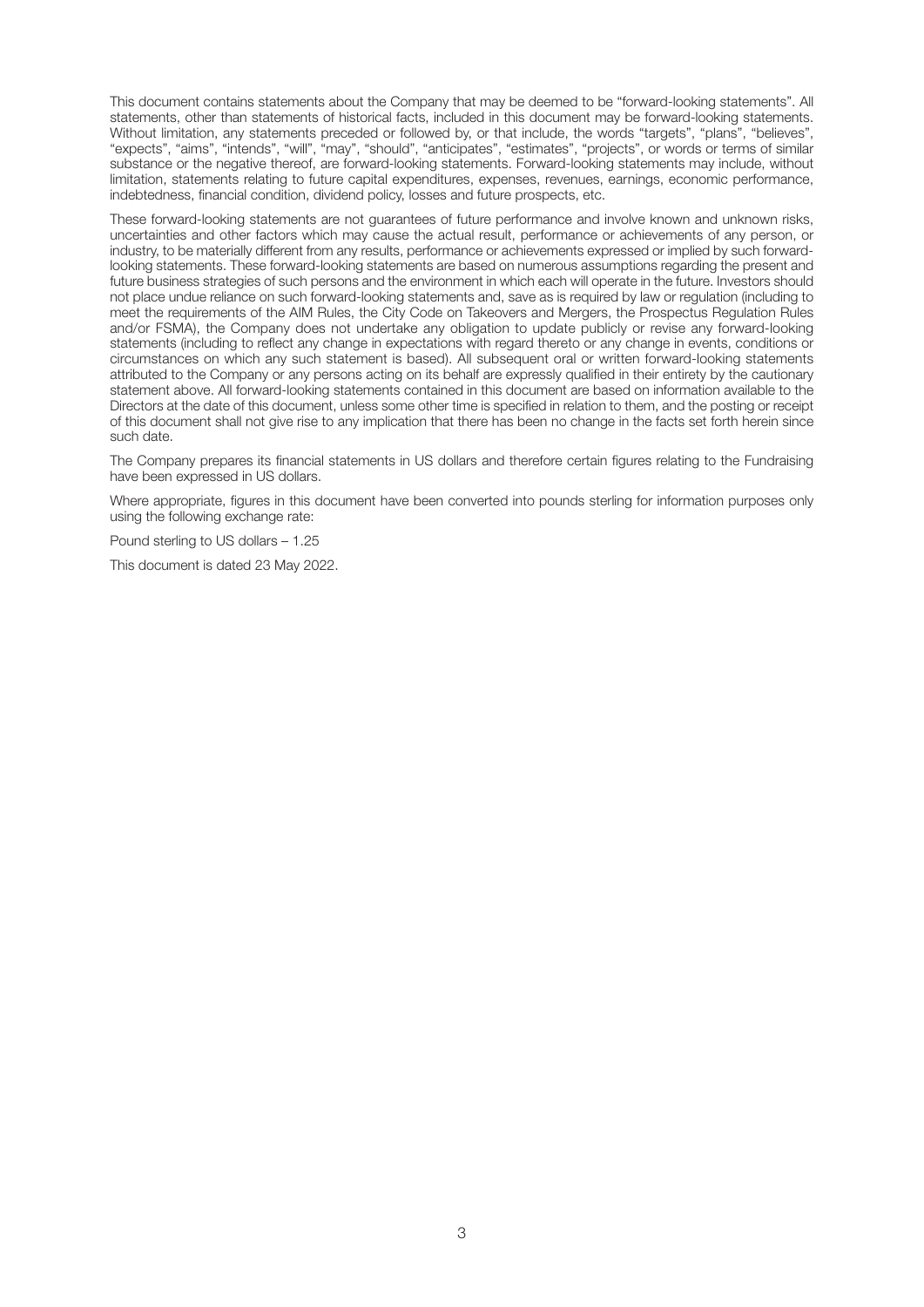# **TABLE OF CONTENTS**

| <b>DIRECTORS, COMPANY SECRETARY AND ADVISERS</b>         | 5              |
|----------------------------------------------------------|----------------|
| <b>EXPECTED TIMETABLE OF PRINCIPAL EVENTS</b>            | 6              |
| <b>KEY STATISTICS</b>                                    | $\overline{7}$ |
| <b>DEFINITIONS</b>                                       | 8              |
| <b>PART 1 LETTER FROM THE CHAIRMAN</b>                   | 14             |
| <b>PART 2 RISK FACTORS</b>                               | 22             |
| <b>PART 3 TERMS AND CONDITIONS OF THE OPEN OFFER</b>     | 29             |
| <b>PART 4 QUESTIONS AND ANSWERS ABOUT THE OPEN OFFER</b> | 50             |
| <b>PART 5 ADDITIONAL INFORMATION</b>                     | 57             |
| <b>PART 6 NOTICE OF GENERAL MEETING</b>                  | 60             |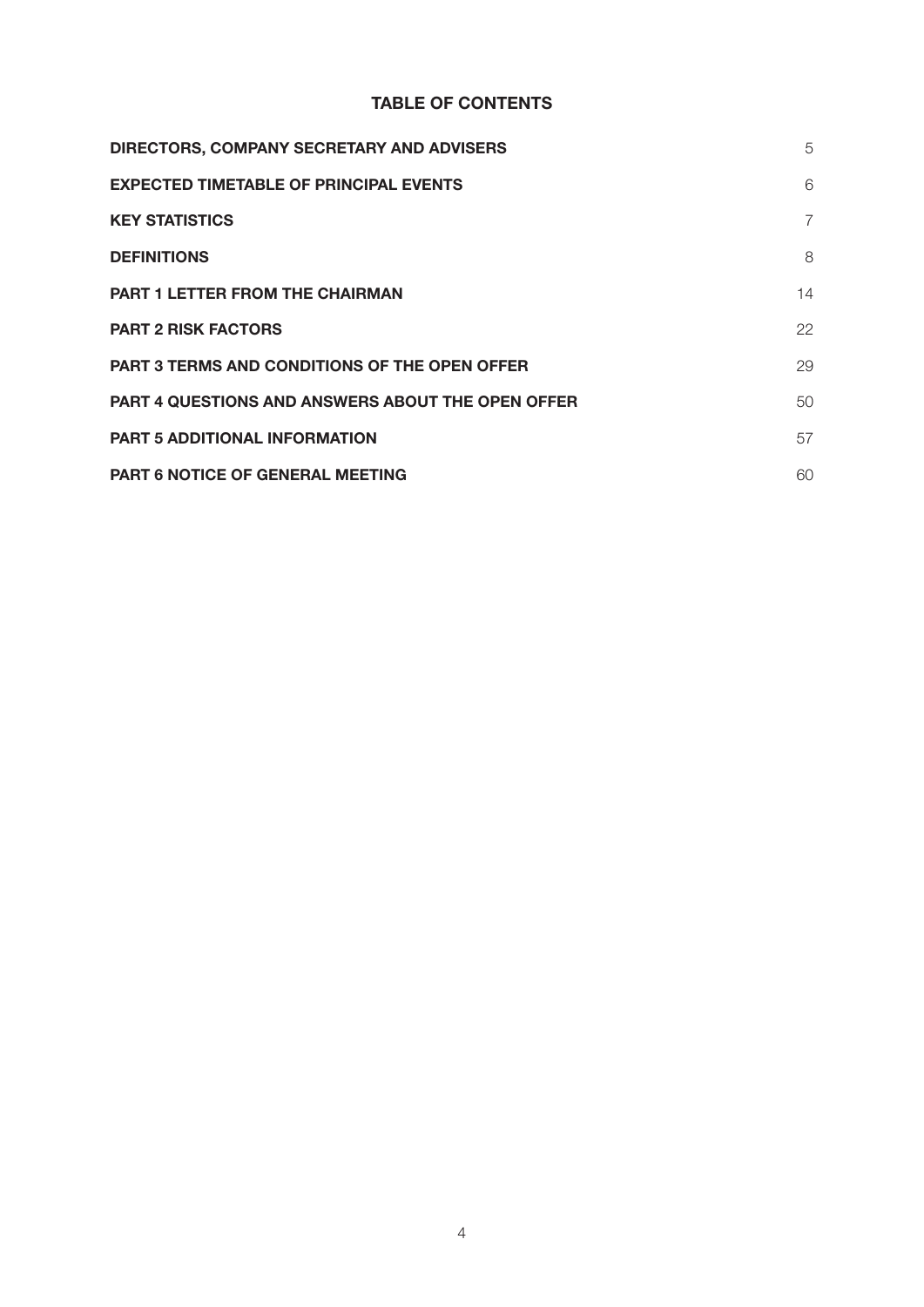# **DIRECTORS, COMPANY SECRETARY AND ADVISERS**

| <b>Directors</b>                                                     | George Canjar, Non-Executive Chairman<br>Adonis Pouroulis, Acting Chief Executive Officer<br>Julian Maurice-Williams, Chief Financial Officer<br>Duncan Wallace, Technical Director<br>Chris Zeal, Non-Executive Director<br>Andrew Hockey, Non-Executive Director |
|----------------------------------------------------------------------|--------------------------------------------------------------------------------------------------------------------------------------------------------------------------------------------------------------------------------------------------------------------|
| <b>Company Secretary</b>                                             | Oak Fund Services (Guernsey) Limited                                                                                                                                                                                                                               |
| <b>Registered Office</b>                                             | Oak House<br><b>Hirzel Street</b><br><b>St Peter Port</b><br>Guernsey<br>GY1 2NP                                                                                                                                                                                   |
| <b>Nominated Adviser and Broker</b>                                  | Cenkos Securities plc<br>6 7 8 Tokenhouse Yard<br>London<br>EC2R 7AS                                                                                                                                                                                               |
| <b>Broker</b>                                                        | Peel Hunt LLP<br>100 Liverpool Street<br>London<br>EC2M 2AT                                                                                                                                                                                                        |
| <b>Legal Advisers to the Company</b>                                 | RBG Legal Services Limited, trading as 'Memery Crystal'<br>165 Fleet Street<br>London<br>EC4A 2DY                                                                                                                                                                  |
| <b>Legal Advisers to the Nominated</b><br><b>Adviser and Brokers</b> | <b>K&amp;L Gates LLP</b><br>One New Change<br>London<br>EC4M 9AF                                                                                                                                                                                                   |
| <b>Registrar</b>                                                     | Link Group<br>10 Floor<br>Central Square<br>29 Wellington Street<br>Leeds<br>LS1 4DL                                                                                                                                                                               |
| <b>Receiving Agent</b>                                               | Link Group,<br>Corporate Actions,<br>10th Floor Central Square<br>29 Wellington Street<br>Leeds<br>LS1 4DL                                                                                                                                                         |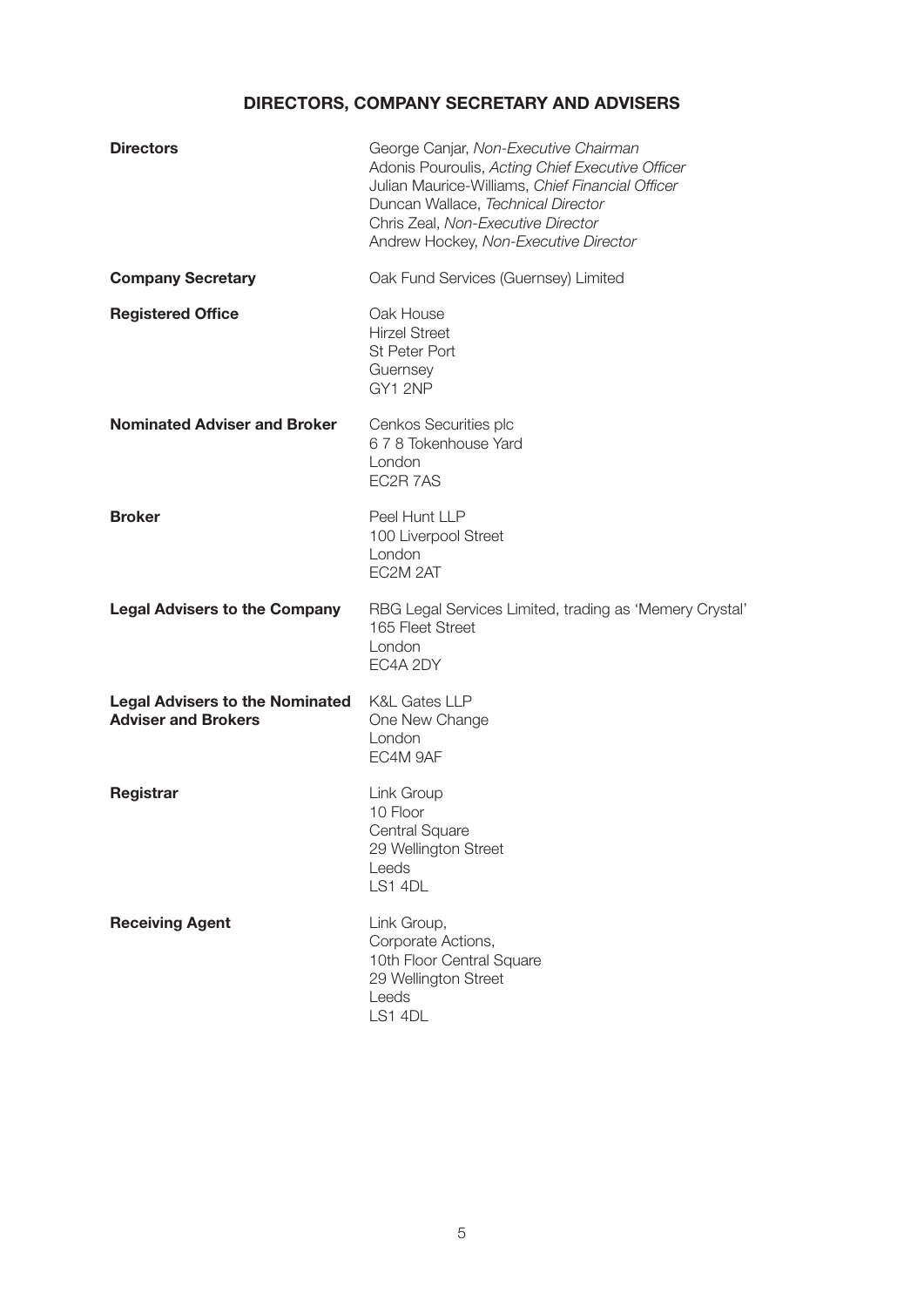#### **EXPECTED TIMETABLE OF PRINCIPAL EVENTS**

|                                                                                                                                                                                | 2022                                           |
|--------------------------------------------------------------------------------------------------------------------------------------------------------------------------------|------------------------------------------------|
| Record date of Open Offer                                                                                                                                                      | 6.30 p.m. on 19 May                            |
| Ex-entitlement date for Open Offer                                                                                                                                             | 7.00 a.m. on 20 May                            |
| Posting of Circular, Form of Proxy and Application Form                                                                                                                        | 23 May                                         |
| Open Offer Entitlements and Excess CREST Open Offer<br>Entitlements credited to stock accounts of Qualifying<br><b>CREST Shareholders in CREST</b>                             | 8.00 a.m. on 24 May                            |
| Latest recommended time and date for requesting withdrawal<br>of Open Offer entitlements from CREST                                                                            | 4.30 p.m. on 31 May                            |
| Latest time and date for depositing Open Offer entitlements into<br><b>CREST</b>                                                                                               | 3.00 p.m. on 1 June                            |
| Latest time and date for splitting application forms (to satisfy<br>bona fide market claims only)                                                                              | 3.00 p.m. on 6 June                            |
| Latest time and date for receipt of Open Offer application forms<br>and payment in full under the Open Offer and settlement of<br>relevant CREST instructions (as appropriate) | 11.00 a.m. on 8 June                           |
| Latest time and date for receipt of Forms of Proxy and CREST<br>voting instructions                                                                                            | 11.00 a.m. on 8 June                           |
| Announcement of results of Open Offer                                                                                                                                          | 9 June                                         |
| <b>General Meeting</b>                                                                                                                                                         | 11.00 a.m. on 10 June                          |
| Announcement of results of General Meeting                                                                                                                                     | <b>Following General Meeting</b><br>on 10 June |
| Admission of the New Ordinary Shares                                                                                                                                           | 8.00 a.m. on 13 June                           |
| New Ordinary Shares credited to CREST Members' accounts in<br>respect of the Placing Shares and Open Offer Shares                                                              | 13 June                                        |
| Dispatch of definitive share certificates in certified form                                                                                                                    | By 20 June                                     |

Each of the times and dates above is subject to change. Any such change will be notified by an announcement on a Regulatory Information Service. References in this Document are to London time.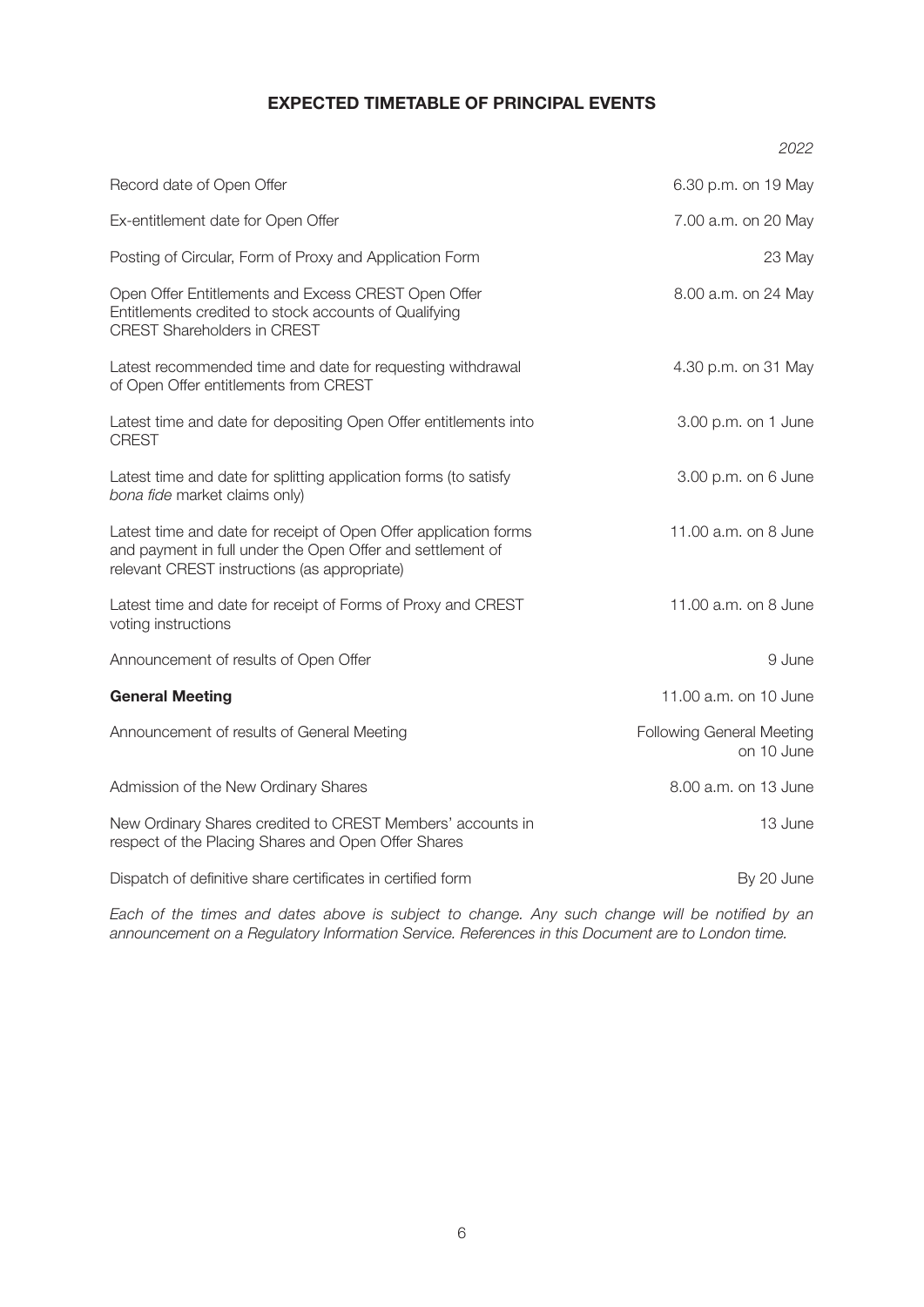### **KEY STATISTICS**

| 18 pence                                                    |
|-------------------------------------------------------------|
| 1 Open Offer Share for every<br>47 Existing Ordinary Shares |
| 18 pence                                                    |
| 827,071,815                                                 |
| 113,333,334                                                 |
| 17,597,272                                                  |
| 940,405,149                                                 |
| 958,002,421                                                 |
| \$29.5 million (£23.6 million)                              |
| GG00B2R9PM06                                                |
| B2R9PM0                                                     |
| GG00BP4C3747                                                |
| GG00BP4C3853                                                |
|                                                             |

\* Assumes that no outstanding share awards are exercised between the date of this Circular and Admission

# Assumes full take up of the Open Offer.

^ Includes third party fees in connection with the Fundraising that will be settled by their capitalisation into Ordinary Shares.

The statistics above assume the passing of the Fundraise Resolutions and the Resolutions at the General Meeting and therefore the Admission of all new Ordinary Shares pursuant to the Fundraising.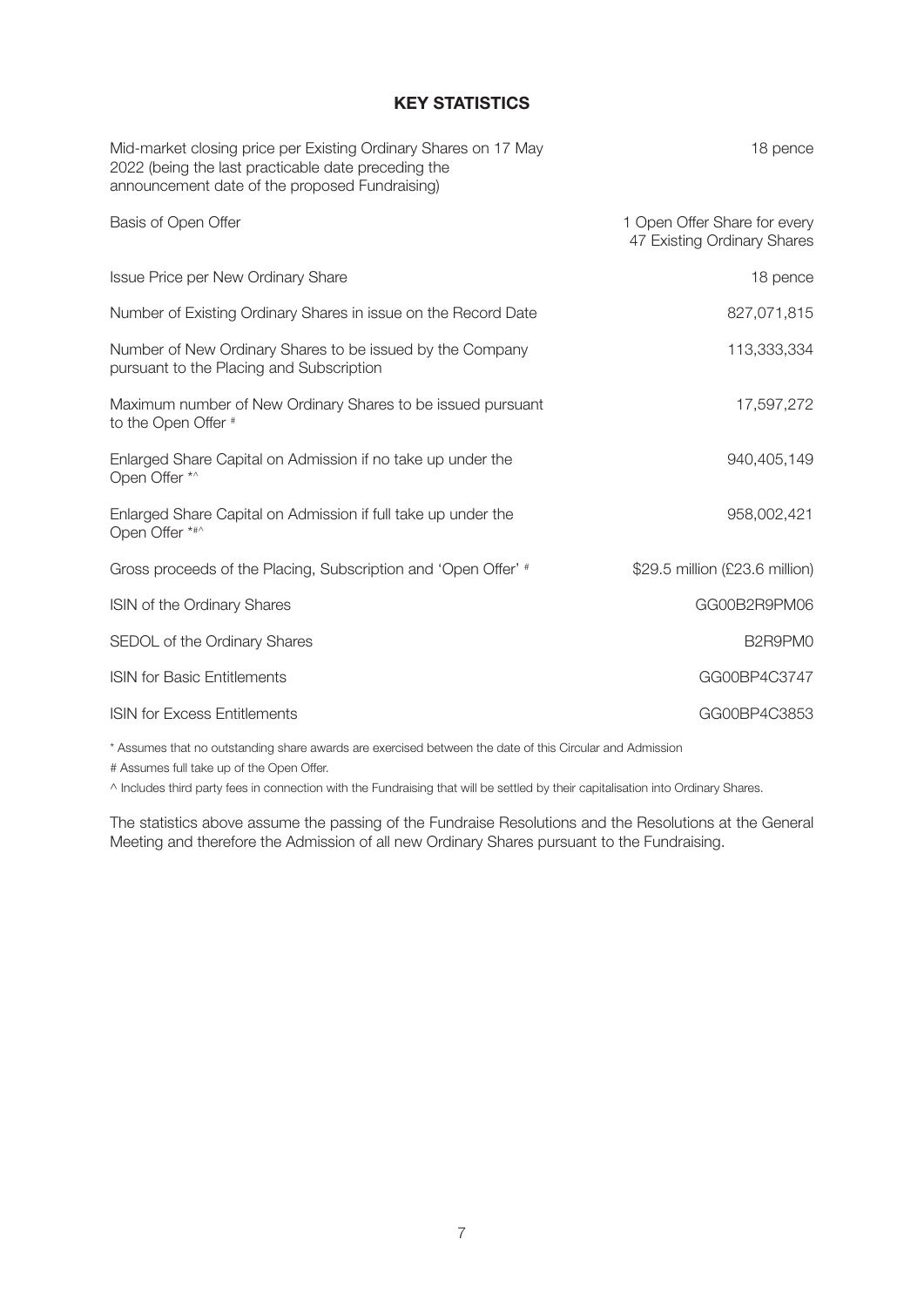## **DEFINITIONS**

The following definitions apply throughout this document, unless the context requires otherwise.

| "Admission"                  | admission of the New Ordinary Shares to trading on AIM becoming<br>effective in accordance with the AIM Rules;                                                                                                                                                                 |  |  |
|------------------------------|--------------------------------------------------------------------------------------------------------------------------------------------------------------------------------------------------------------------------------------------------------------------------------|--|--|
| "AEMP"                       | Africa Energy Management Platform;                                                                                                                                                                                                                                             |  |  |
| "AEMP Agreement"             | share purchase agreements and related documents entered into<br>between Chariot Transitional Power and the Shareholders of AEMP<br>and AEMP Essakane Solar SAS for the acquisition of the business<br>of AEMP and the related 10 per cent. holding in the Essakane<br>Project; |  |  |
| "AIM"                        | the market of that name operated by the London Stock Exchange;                                                                                                                                                                                                                 |  |  |
| "AIM Rules"                  | together, the AIM Rules for Companies and the AIM Rules for<br>Nominated Advisers;                                                                                                                                                                                             |  |  |
| "Anchois"                    | the gas discovery containing audited 2C contingent resources of<br>361 Bcf, located in the Company's Lixus Offshore Licence, Morocco;                                                                                                                                          |  |  |
| "Anchois Gas Development"    | the development of the Anchois gas discovery, located in the<br>Company's Lixus Offshore Licence;                                                                                                                                                                              |  |  |
| "Application Form"           | the application form enclosed, in the case of Qualifying Non-CREST<br>Shareholders, with this Circular for Qualifying Non-CREST<br>Shareholders to apply for Open Offer Shares;                                                                                                |  |  |
| "Basic Entitlement"          | the pro rata entitlement of Qualifying Shareholders to subscribe for<br>1 Open Offer Share for every 47 Existing Ordinary Shares registered<br>in their name as at the Record Date, on and subject to the terms of<br>the Open Offer;                                          |  |  |
| "Bcf"                        | billion cubic feet;                                                                                                                                                                                                                                                            |  |  |
| "Board" or "Directors"       | the directors of the Company whose names are set out on page 5<br>of this document;                                                                                                                                                                                            |  |  |
| "Brokers"                    | Cenkos and Peel Hunt:                                                                                                                                                                                                                                                          |  |  |
| "Business Day"               | any day on which banks are usually open in England and Wales for<br>the transaction of business, other than a Saturday, Sunday or public<br>holiday;                                                                                                                           |  |  |
| "Cenkos"                     | Cenkos Securities Plc, whose registered office is at 6 7 8<br>Tokenhouse Yard, London, EC2R 7AS;                                                                                                                                                                               |  |  |
| "Chariot Morocco"            | Chariot Oil & Gas Holdings (Morocco) Limited, a company<br>incorporated and registered in England with company number<br>11793685 and a wholly owned subsidiary of Chariot;                                                                                                    |  |  |
| "Chariot Transitional Gas"   | the Company's business stream containing the Lixus and Rissana<br>licence areas in Morocco and focussed on exploration, appraisal<br>and development of gas resources;                                                                                                         |  |  |
| "Chariot Transitional Power" | Chariot Transitional Power Limited, a company incorporated and<br>registered in England with company number 13219302 and a wholly<br>owned subsidiary of Chariot;                                                                                                              |  |  |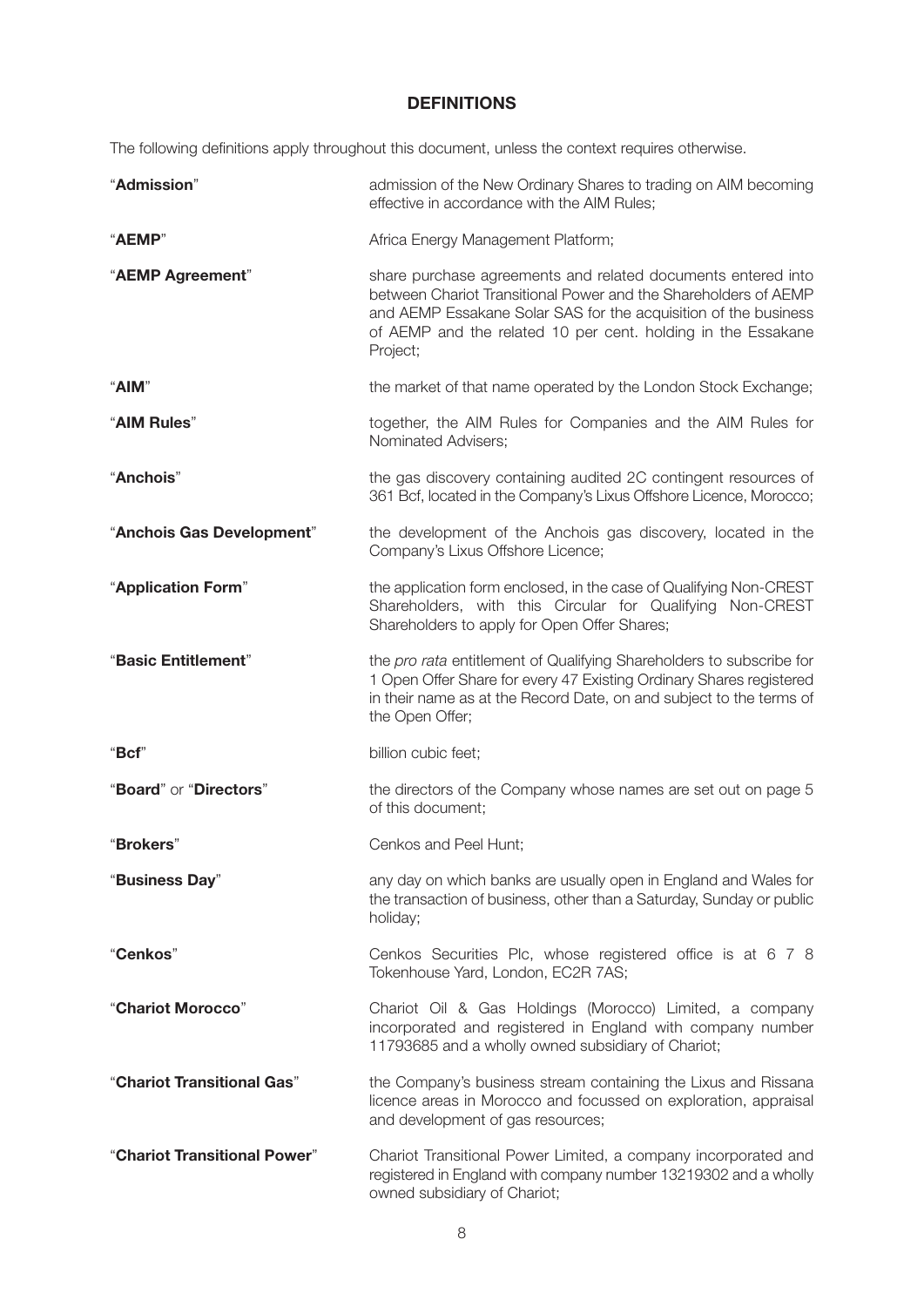| "Circular" or "this document"                    | this document, posted to Shareholders on 23 May 2022;                                                                                                                                                                                                                                                                                                            |
|--------------------------------------------------|------------------------------------------------------------------------------------------------------------------------------------------------------------------------------------------------------------------------------------------------------------------------------------------------------------------------------------------------------------------|
| "Company" or "Chariot"                           | Chariot, a company incorporated and registered in Guernsey with<br>company number 47532;                                                                                                                                                                                                                                                                         |
| "CREST"                                          | the computerised settlement system (as defined in the CREST<br>Regulations) operated by Euroclear;                                                                                                                                                                                                                                                               |
| "CREST Manual"                                   | the compendium of documents entitled CREST Manual issued by<br>Euroclear from time to time and comprising the CREST Reference<br>Manual, the CREST Central Counterparty Service Manual, the<br>CREST International Manual and the CREST Glossary of Terms;                                                                                                       |
| "CREST Member"                                   | a person who has been admitted to Euroclear as a member (as<br>defined in the CREST Order);                                                                                                                                                                                                                                                                      |
| "CREST Participant"                              | a person who is, in relation to CREST, a system-participant (as<br>defined in the CREST Regulations);                                                                                                                                                                                                                                                            |
| "CREST Regulations"                              | the Uncertificated Securities Regulations 2001 (SI 2001/3755) (as<br>amended from time to time);                                                                                                                                                                                                                                                                 |
| "CREST Sponsor"                                  | a CREST participant admitted to CREST as a CREST Sponsor;                                                                                                                                                                                                                                                                                                        |
| "CREST Sponsored Member"                         | a CREST Member admitted to CREST as a sponsored member;                                                                                                                                                                                                                                                                                                          |
| "Enlarged Share Capital"                         | the entire issued ordinary share capital of the Company on<br>Admission following the issue of the New Ordinary Shares;                                                                                                                                                                                                                                          |
| "Essakane Project"                               | the project to supply 15MW solar PV power as part of a hybrid solar-<br>thermal power solution to the Essakane gold mine in Burkina Faso.<br>The Company, through its acquisition of AEMP, holds 10 per cent.<br>of the Essakane Project;                                                                                                                        |
| "Euroclear"                                      | Euroclear UK & International Limited;                                                                                                                                                                                                                                                                                                                            |
| "EUWA"                                           | European Union (Withdrawal) Act 2018 (as amended);                                                                                                                                                                                                                                                                                                               |
| "Excess Application"                             | Open Offer Shares which may be applied for by Qualifying<br>Shareholders under the Excess Application Facility;                                                                                                                                                                                                                                                  |
| "Excess Application Facility"                    | the arrangement, documented in the Application Form, pursuant to<br>which Qualifying Shareholders may apply for additional Open Offer<br>Shares in excess of their Open Offer Entitlement in accordance with<br>the terms and conditions of the Open Offer;                                                                                                      |
| "Excess CREST Open Offer<br><b>Entitlement</b> " | in respect of each Qualifying CREST Shareholder, his entitlement (in<br>addition to his Basic Entitlement) to apply for Open Offer Shares<br>pursuant to the Excess Application Facility, which is conditional on<br>him taking up his Basic Entitlement in full and which may be subject<br>to scaling back in accordance with the provisions of this Circular; |
| "Excess Entitlement"                             | in respect of a Qualifying Shareholder, his entitlement to apply for<br>Open Offer Shares pursuant to the Excess Application Facility and<br>which may be subject to scaling back in accordance with the<br>provisions of this Circular;                                                                                                                         |
| "Excess Shares"                                  | Open Offer Shares applied for by Qualifying Shareholders under the<br><b>Excess Application Facility;</b>                                                                                                                                                                                                                                                        |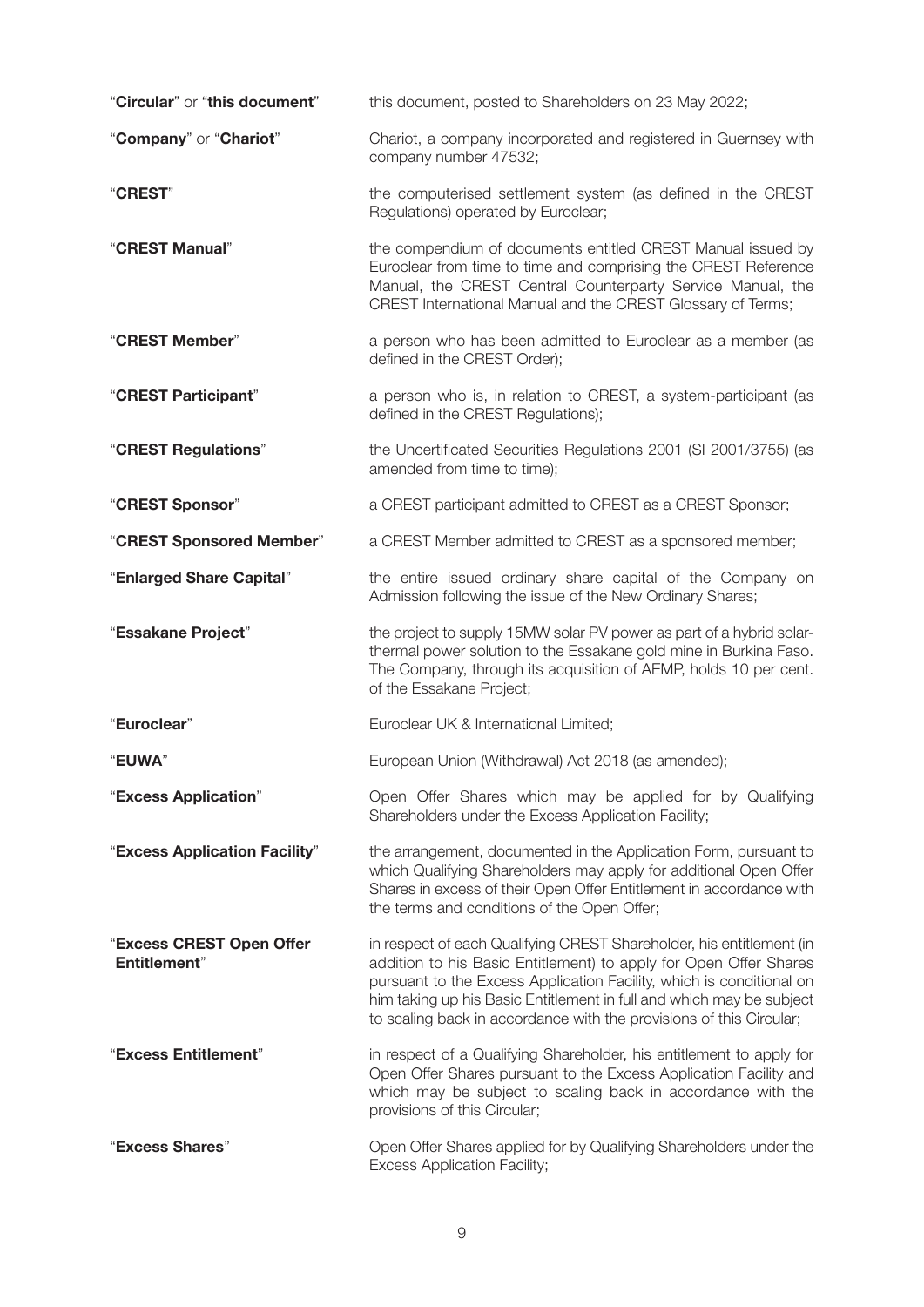| "Ex-entitlement Date"          | the date on which the Existing Ordinary Shares are marked "ex" for<br>entitlement under the Open Offer, being 20 May 2022;                                                                                                                                                             |  |
|--------------------------------|----------------------------------------------------------------------------------------------------------------------------------------------------------------------------------------------------------------------------------------------------------------------------------------|--|
| "Existing Ordinary Shares"     | the Ordinary Shares as at the date of this document, being<br>827,071,815 Ordinary Shares;                                                                                                                                                                                             |  |
| "FCA"                          | the Financial Conduct Authority;                                                                                                                                                                                                                                                       |  |
| "FID"                          | Final Investment Decision;                                                                                                                                                                                                                                                             |  |
| "Form of Proxy"                | the form of proxy attached to this document for use by Shareholders<br>in connection with the GM;                                                                                                                                                                                      |  |
| "Fundraise" or "Fundraising"   | together, the Placing, the Subscription and the Open Offer;                                                                                                                                                                                                                            |  |
| "Fundraise Resolutions"        | the Resolutions numbered 1 and 3 in the Notice of General Meeting,<br>relating to the Fundraising;                                                                                                                                                                                     |  |
| "FSMA"                         | Financial Services and Markets Act 2000, as amended;                                                                                                                                                                                                                                   |  |
| "GFSC Handbook"                | The Guernsey Financial Services Commission Handbook on<br>Countering Financial Crime and Terrorist Financing;                                                                                                                                                                          |  |
| "GM" or "General Meeting"      | the general meeting of the Company to be held at 165 Fleet Street,<br>London, EC4A 2DY at 11.00 a.m. on 10 June 2022, notice of which<br>is set out in Part 6 of this document;                                                                                                        |  |
| "Group"                        | the Company and its subsidiaries at the date hereof and "Group<br><b>Company</b> " shall be construed accordingly;                                                                                                                                                                     |  |
| "HMRC"                         | Her Majesty's Revenue & Customs;                                                                                                                                                                                                                                                       |  |
| "Issue Price"                  | 18 pence per New Ordinary Share;                                                                                                                                                                                                                                                       |  |
|                                |                                                                                                                                                                                                                                                                                        |  |
| "Link Group"                   | a trading name of Link Market Services Limited, whose registered<br>office is at Link Group, 10th Floor, Central Square, 29 Wellington<br>Street, Leeds, LS1 4DL;                                                                                                                      |  |
| "Listing Rules"                | the listing rules of the FCA made in accordance with section 73A(2)<br>of FSMA;                                                                                                                                                                                                        |  |
| "Lixus" or "Lixus Licence"     | Chariot's 75 per cent. interest in the Lixus Offshore Licence,<br>Morocco;                                                                                                                                                                                                             |  |
| "London Stock Exchange"        | London Stock Exchange Group plc;                                                                                                                                                                                                                                                       |  |
| "MAR"                          | means the Market Abuse Regulation (EU Regulation 596/2014), as<br>it forms part of UK domestic law by virtue of the EUWA and as<br>amended from time to time;                                                                                                                          |  |
| "Money Laundering Regulations" | The Money Laundering, Terrorist Financing and Transfer of Funds<br>(Information on the Payer) Regulations 2017, the Criminal Justice<br>Act 1993, the Proceeds of Crime Act 2002, the GFSC Handbook,<br>POCL and the other relevant enactments as referred to in the GFSC<br>Handbook; |  |
| "MW"                           | Megawatt;                                                                                                                                                                                                                                                                              |  |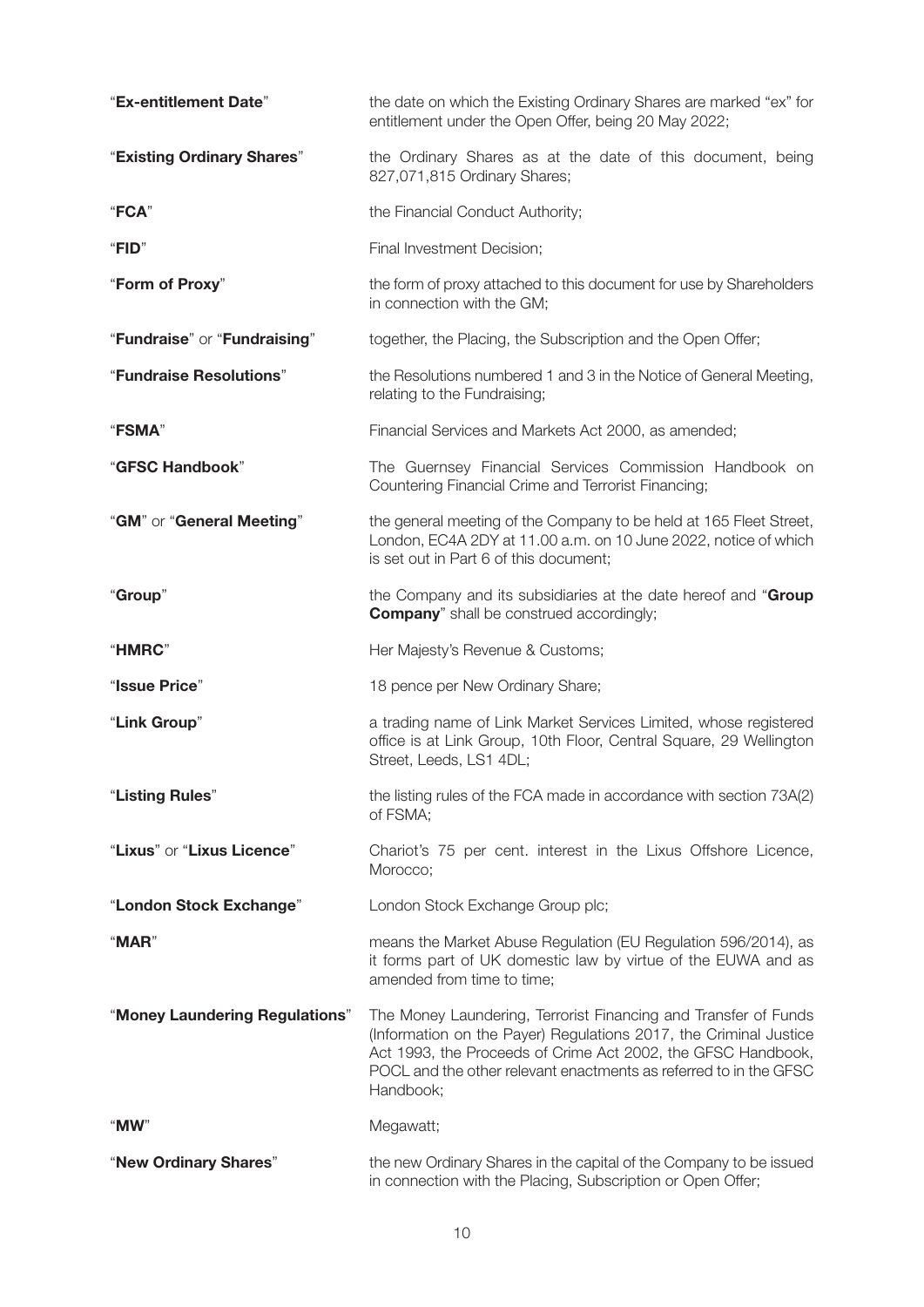| "Notice of GM" or "Notice of<br><b>General Meeting"</b> | the notice of General Meeting in Part 6 which forms part of this<br>document;                                                                                                                                                                                      |
|---------------------------------------------------------|--------------------------------------------------------------------------------------------------------------------------------------------------------------------------------------------------------------------------------------------------------------------|
| "NPV"                                                   | net present value;                                                                                                                                                                                                                                                 |
| "ONHYM"                                                 | Office National des Hydocarbures et des Mines, Morocco;                                                                                                                                                                                                            |
| "Open Offer"                                            | the invitation to Qualifying Shareholders to subscribe for the Open<br>Offer Shares at the Issue Price on the terms and subject to the<br>conditions set out in this document and, in the case of Qualifying<br>Non-CREST Shareholders only, the Application Form; |
| "Open Offer Entitlement"                                | the entitlement of Qualifying Shareholders to subscribe for Open<br>Offer Shares allocated to Qualifying Shareholders on the Record<br>Date pursuant to the Open Offer;                                                                                            |
| "Open Offer Shares"                                     | the New Ordinary Shares being made available to Qualifying<br>Shareholders pursuant to the Open Offer, up to a maximum of<br>17,597,272 New Ordinary Shares;                                                                                                       |
| "Ordinary Shares"                                       | the ordinary shares of 1 penny each in the capital of the Company;                                                                                                                                                                                                 |
| "Overseas Shareholder"                                  | a Shareholder with a registered address outside of the United<br>Kingdom;                                                                                                                                                                                          |
| "Participant ID"                                        | the identification code or membership number used in CREST to<br>identify a particular CREST Member or other CREST Participant;                                                                                                                                    |
| "PDMR"                                                  | has the meaning given under Article 3(25) of MAR;                                                                                                                                                                                                                  |
| "Peel Hunt"                                             | Peel Hunt LLP whose registered office is at 7th Floor, 100 Liverpool<br>Street, London, EC2M 2AT;                                                                                                                                                                  |
| "Placees"                                               | the placees subscribing for Placing Shares pursuant to the Placing;                                                                                                                                                                                                |
| "Placing"                                               | the proposed placing by Cenkos and Peel Hunt, as joint brokers and<br>agents for the Company, of the Placing Shares;                                                                                                                                               |
| "Placing Agreement"                                     | the conditional placing and open offer agreement dated<br>18 May 2022 between Cenkos, Peel Hunt and the Company, details<br>of which are set out in the letter from the Chairman;                                                                                  |
| "Placing Shares"                                        | the New Ordinary Shares to be allotted pursuant to the Placing on<br>the terms of the Placing Agreement;                                                                                                                                                           |
| "POCL"                                                  | the Criminal Justice (Proceeds of Crime) (Bailiwick of Guernsey) Law,<br>1999 as amended;                                                                                                                                                                          |
| "Prospectus Regulation"                                 | Prospectus Regulation (EU) 2017/1129, as it forms part of domestic<br>law by virtue of the EUWA and as amended from time to time;                                                                                                                                  |
| "Prospectus Regulation Rules"                           | the prospectus regulation rules of the Financial Conduct Authority<br>made under Part VI of FSMA;                                                                                                                                                                  |
| " $PV$ "                                                | photovoltaic;                                                                                                                                                                                                                                                      |
| "Qualifying CREST Shareholders"                         | Qualifying Shareholders holding Ordinary Shares in uncertificated<br>form in CREST at the Record Date;                                                                                                                                                             |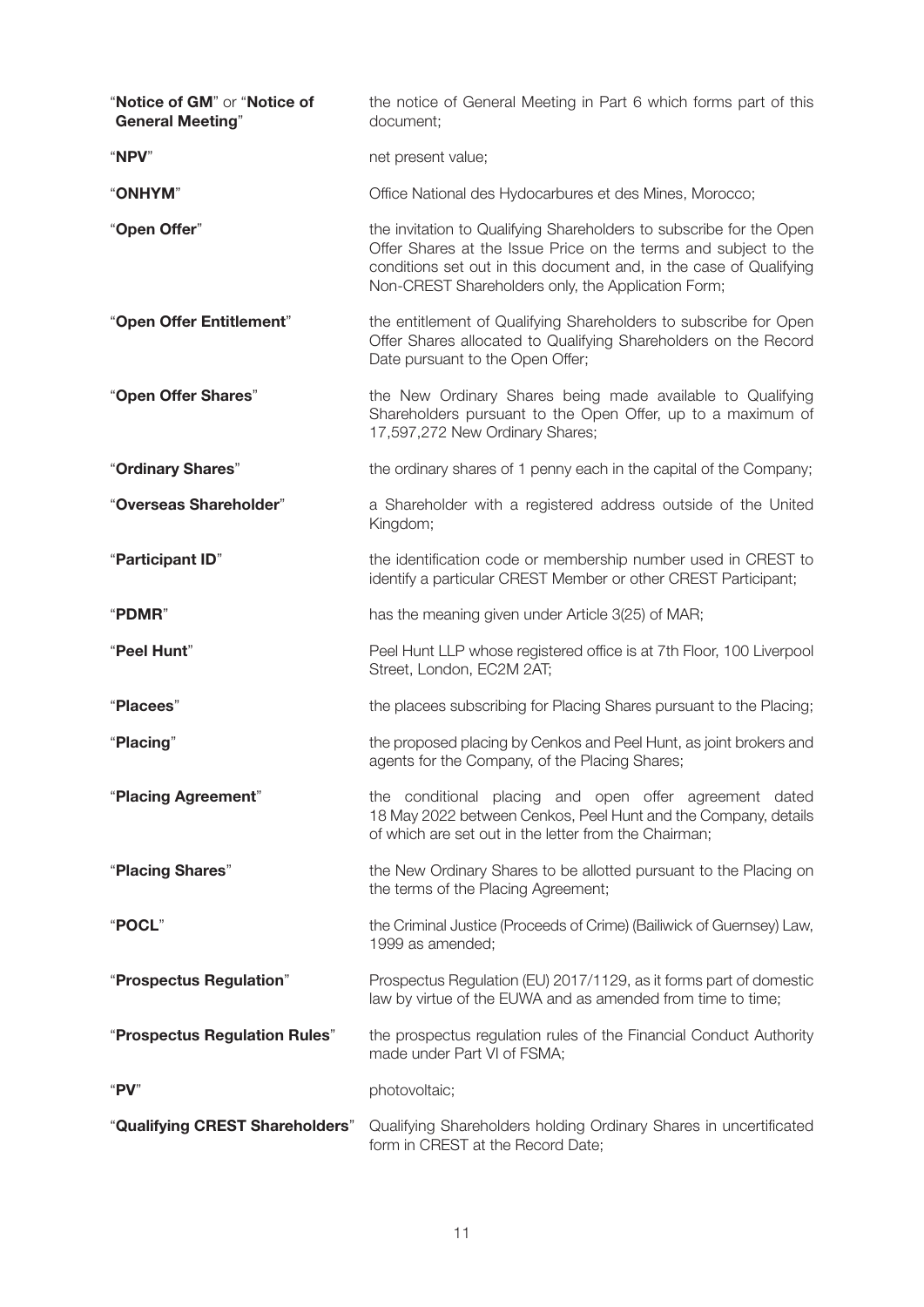| "Qualifying Non-CREST<br>Shareholders"                 | Qualifying Shareholders holding Ordinary Shares in certificated form<br>at the Record Date;                                                                                                                                                                |
|--------------------------------------------------------|------------------------------------------------------------------------------------------------------------------------------------------------------------------------------------------------------------------------------------------------------------|
| "Qualifying Shareholders"                              | holders of Ordinary Shares on the register of members of the<br>Company at the Record Date with the exclusion of Shareholders<br>with a registered address in or who are resident in any Restricted<br>Jurisdiction;                                       |
| "Receiving Agent"                                      | Link Group whose registered office is at 10th Floor, Central Square,<br>29 Wellington Street, Leeds, LS1 4DL;                                                                                                                                              |
| "Record Date"                                          | 6.30pm on 19 May 2022;                                                                                                                                                                                                                                     |
| "Regulatory Information Service"                       | has the meaning given under the AIM Rules;                                                                                                                                                                                                                 |
| "Resolutions"                                          | the resolutions to be proposed at the GM, as set out in the Notice<br>of GM;                                                                                                                                                                               |
| "Restricted Jurisdiction"                              | each and any of Australia, Canada, Japan, the Republic of South<br>Africa, New Zealand and the United States and any other jurisdiction<br>where the extension or the availability of the Open Offer would<br>breach any applicable law;                   |
| "Rissana"                                              | the Rissana Offshore Licence, Morocco, formally awarded subject<br>to completion of certain administrative steps;                                                                                                                                          |
| "Securities Act"                                       | US Securities Act of 1933, as amended;                                                                                                                                                                                                                     |
| "Shareholders"                                         | holders of Existing Ordinary Shares;                                                                                                                                                                                                                       |
| "subsidiary"                                           | has the meaning given in section 1159 of the Companies Act 2006;                                                                                                                                                                                           |
| "Subscribers"                                          | Adonis Pouroulis, Julian Maurice-Williams, George Canjar, Duncan<br>Wallace and Chris Zeal (each being Directors) and certain other<br>investors, who have each subscribed for New Ordinary Shares at<br>the Issue Price;                                  |
| "Subscription"                                         | the subscription for the Subscription Shares by the Subscribers at<br>the Issue Price;                                                                                                                                                                     |
| "Subscription Agreements"                              | the agreements between the Company and each of the Subscribers<br>relating to the Subscription;                                                                                                                                                            |
| "Subscription Shares"                                  | the New Ordinary Shares to be allotted pursuant to the Subscription<br>on the terms of the Subscription Agreements;                                                                                                                                        |
| "Total Eren"                                           | Total Eren S.A.;                                                                                                                                                                                                                                           |
| "UK" or "the United Kingdom"                           | the United Kingdom of Great Britain and Northern Ireland;                                                                                                                                                                                                  |
| "uncertificated" or<br>"uncertificated form"           | recorded on the relevant register or other record of the Ordinary<br>Shares or other security concerned as being held in uncertificated<br>form in CREST, and title to which, by virtue of the CREST<br>Regulations, may be transferred by means of CREST; |
| "United States", "United States<br>of America" or "US" | the United States of America, its territories and possessions, any<br>state of the United States of America and the District of Columbia<br>and all areas subject to its jurisdiction;                                                                     |
| "USE"                                                  | unmatched stock event;                                                                                                                                                                                                                                     |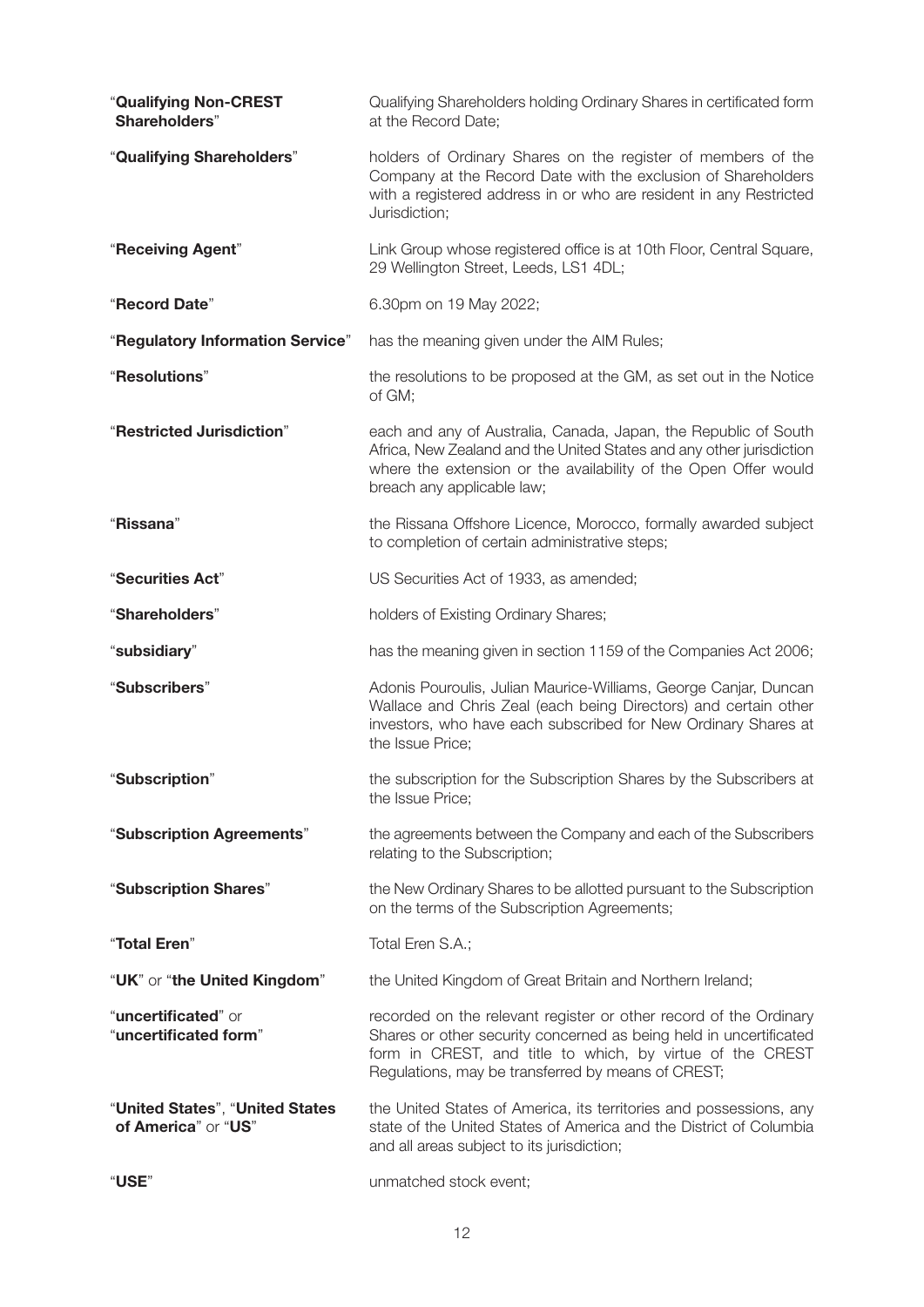| "US person"                                          | a "U.S. person," as that term is defined in Rule 902(k) of Regulation<br>S under the Securities Act;                                                                      |
|------------------------------------------------------|---------------------------------------------------------------------------------------------------------------------------------------------------------------------------|
| "VWAP"                                               | volume weighted average price;                                                                                                                                            |
| "£", "pounds sterling", "sterling"<br>"pence" or "p" | the lawful currency of the United Kingdom;                                                                                                                                |
| "\$" or "US\$" or "US dollars"                       | the lawful currency of the United States; and                                                                                                                             |
| $``\epsilon"$                                        | the lawful currency of the members states of the European Union<br>that have adopted and retained a common single currency through<br>the monetary union of the Eurozone. |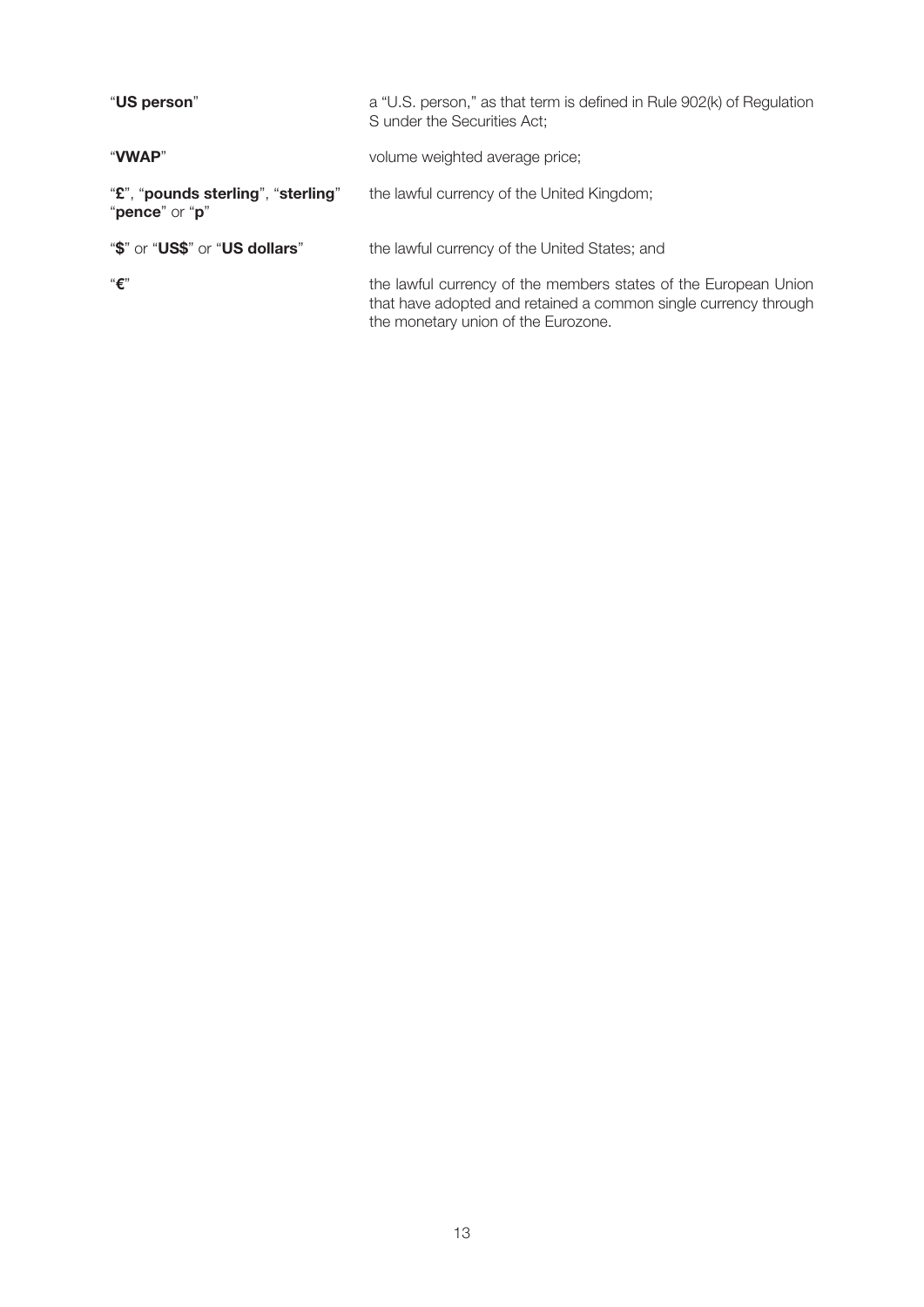#### **PART 1**

#### **LETTER FROM THE CHAIRMAN**

# **CHARIOT LIMITED**

(incorporated and registered in Guernsey with registered number 47532)

George Canjar, Chairman<br>Adonis Pouroulis. Acting Chief Executive Officer Chief Chief Chief Chief Chief Chief Chief Chief Chief Chief Adonis Pouroulis, Acting Chief Executive Officer Julian Maurice-Williams, Chief Financial Officer St Peter Port Duncan Wallace, *Technical Director*<br>Chris Zeal *Non-Fxecutive Director* Guernsey<br>GY1 2NP Chris Zeal, Non-Executive Director Andrew Hockey, Non-Executive Director

Directors: Registered Office:

23 May 2022

Dear Shareholder

#### **Proposed Placing and Subscription for 113,333,334 New Ordinary Shares and Open Offer of up to 17,597,272 New Ordinary Shares at 18 pence per New Ordinary Share**

**and**

#### **Notice of GM**

#### **1. Introduction**

On 19 May 2022, Chariot announced that it had conditionally raised US\$25.5 million (£20.4 million) before expenses through the Placing of and Subscription for 113,333,334 New Ordinary Shares at the Issue Price of 18 pence each. The Company further announced that it proposed to make an Open Offer to Qualifying Shareholders to raise up to US\$4 million (£3.2 million) by the issue of up to a further 17,597,272 New Ordinary Shares, also at the Issue Price. The Issue Price of 18 pence per New Ordinary Share is equivalent to the closing mid-market price of 18 pence per Ordinary Share on 17 May 2022, being the last practicable date prior to the date of the announcement of the Fundraising.

The Placing, the Subscription and the Open Offer are each conditional, inter alia, upon the passing of the Fundraise Resolutions by Shareholders at the General Meeting, notice of which is set out in Part 6 of this document.

The net proceeds of the Fundraise will be used to:

- l Advance the engineering and design of the Anchois Gas Development, including FEED project, project financing, gas sales and updated reserves report, to reach FID; and
- Progress renewable power pipeline, strategic partnering and new venture opportunities.

Further details on the specific work planned by the Company and rationale for the Fundraising are set out in paragraph 2 of this Part 1.

The Board is grateful for the continued support received from Shareholders, and accordingly wishes to offer Qualifying Shareholders the opportunity to participate in the Fundraising through the Open Offer, whereby the Company proposes to issue up to 17,597,272 New Ordinary Shares to Qualifying Shareholders at the Issue Price. Any funds raised through the Open Offer will be used to supplement the Group's working capital.

Admission of the New Ordinary Shares to trading on AIM is expected to occur no later than 8.00 a.m. on 13 June 2022 or such later times(s) and/or date(s) as the Brokers and Company may agree.

The purpose of this letter is to outline the reasons for, and to explain the terms of, the Fundraising, to explain why the Board considers the Fundraising to be in the best interests of the Company and Shareholders as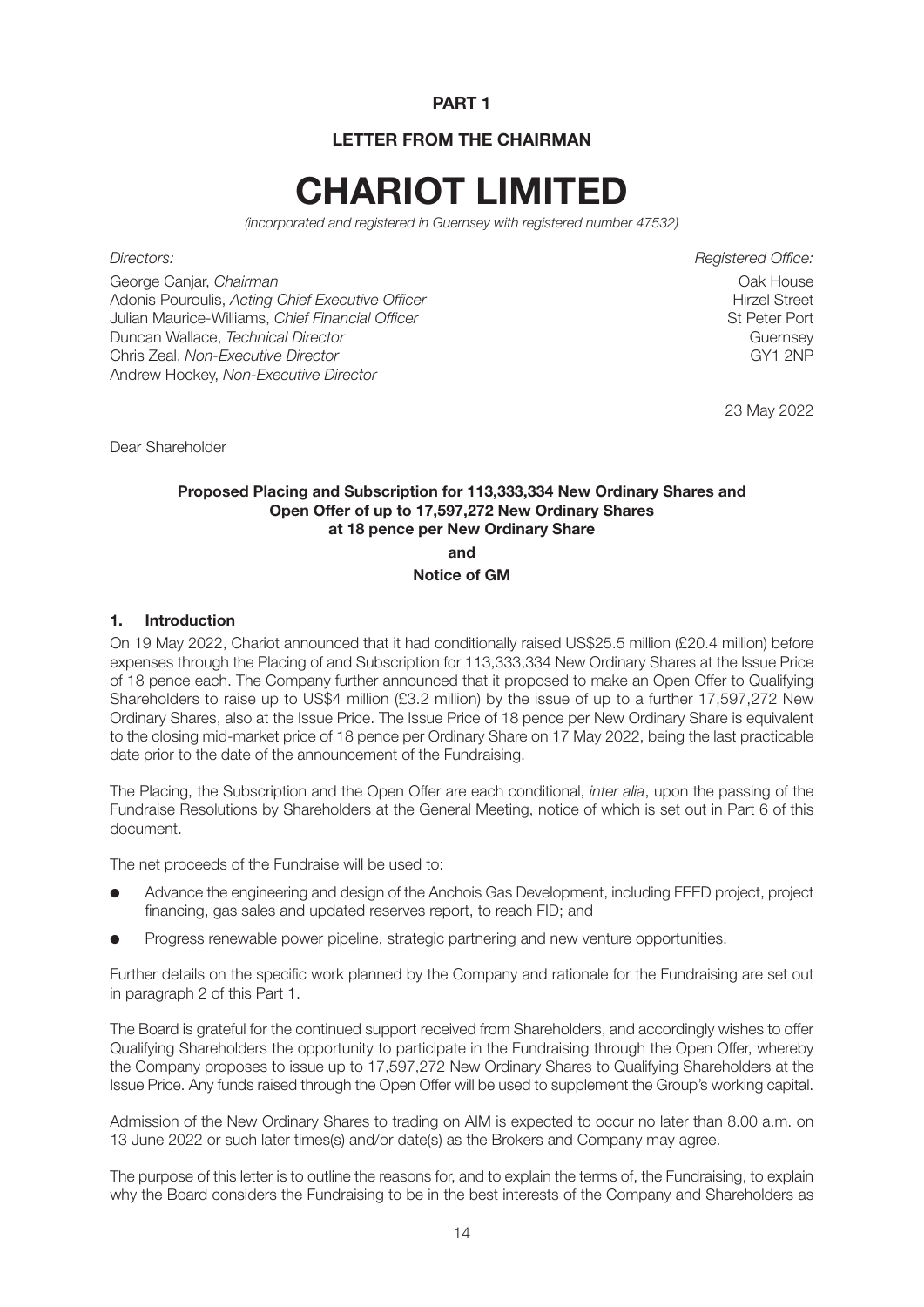a whole and to seek your approval to the Resolutions at the forthcoming General Meeting, to be held at 165 Fleet Street, London, EC4A 2DY on 10 June 2022 at 11.00 a.m.

#### **2. Background to and Reasons for the Fundraising**

Chariot is an African focussed transitional energy group with two business streams, Transitional Gas and Transitional Power.

Chariot Transitional Gas is focussed on the Anchois development project, located in the Lixus licence, offshore Morocco. The Anchois development is a significant gas discovery, located in a fast-growing economy on the doorstep of Europe, with a clear route to near-term monetisation, delivery of free cashflow and material exploration upside.

Chariot Transitional Power is looking to transform the energy market for mining operations in Africa, providing a giant largely untapped market with cleaner, sustainable, and more reliable power. Chariot has also partnered with the Government of Mauritania for the potential development of a large-scale green hydrogen project.

#### *Transitional Gas*

#### Significant Gas Discovery on the doorstep of Europe

Chariot, through its wholly-owned subsidiary Chariot Morocco, has a 75 per cent. interest and operatorship of the Lixus licence, in partnership with ONHYM which holds a 25 per cent. interest. Chariot is developing a high-value, low-risk gas project which has the potential to positively impact a growing economy heavily reliant on energy imports and coal.

Chariot spud the Anchois-2 appraisal and exploration well as planned in December 2021, which was safely and efficiently drilled to a depth of 2,512m. On 10 January 2022, Chariot announced a material gas discovery at the Anchois-2 well, which also came in above management's expectations. Drilling encountered all appraisal and exploration targets and confirmed the presence of significant gas accumulations and highquality reservoirs. Post well sampling and analysis confirmed excellent quality dry gas with greater than 96 per cent. methane and no detrimental impurities across seven reservoirs and also reported a material upgrade of the net gas pay estimates to approximately 150m. This drilling campaign exceeded expectations and also served to substantially de-risk other gas sands with similar seismic signatures across the Lixus licence.

As part of the drilling campaign, the Anchois-1 well, previously drilled in 2009, was efficiently located, inspected and confirmed in its potential as a future producer. Both wells have now been suspended and further analysis continues to evaluate the scale and economics of the development. With two confirmed gas discovery wells and data available from the comprehensive sub-surface sampling programme, this drilling programme has directly de-risked a material portfolio of prospects as well as the wider prospectivity within different plays across the licence.

A post-drill reserves report is in the process of being updated but the Directors believe that the economics of the project are robust. The project consists of a base case development for Anchois, with a 70 million standard cubic feet per day plateau production rate from the 2C contingent resource (pre-drill), delivering NPV 10 of US\$900 million with an IRR of greater than 45 per cent. The Board is looking to advance the Front End Engineering Design ('FEED') project to reach the Final Investment Decision ('FID') as quickly as possible, whilst progressing the development of the wider portfolio.

#### Development plans

Given the high quality and consistent nature of the gas composition, production from all reservoirs can potentially be processed through a single facility which would enable a simple development that utilises conventional technology. The Anchois wells are also favourably located near to onshore existing gas infrastructure which facilitates the subsea to shore development. The development plan from a pre-FEED study consists of two initial subsea wells tied into a subsea manifold with a 40km offshore flowline connected to an onshore gas processing facility. From here, a short 40km pipeline will connect to the trunk pipeline to Europe, which provides access not only to the growing Moroccan energy market but also to the European gas market. Chariot is collaborating with Subsea Integration Alliance, a developer of offshore gas projects,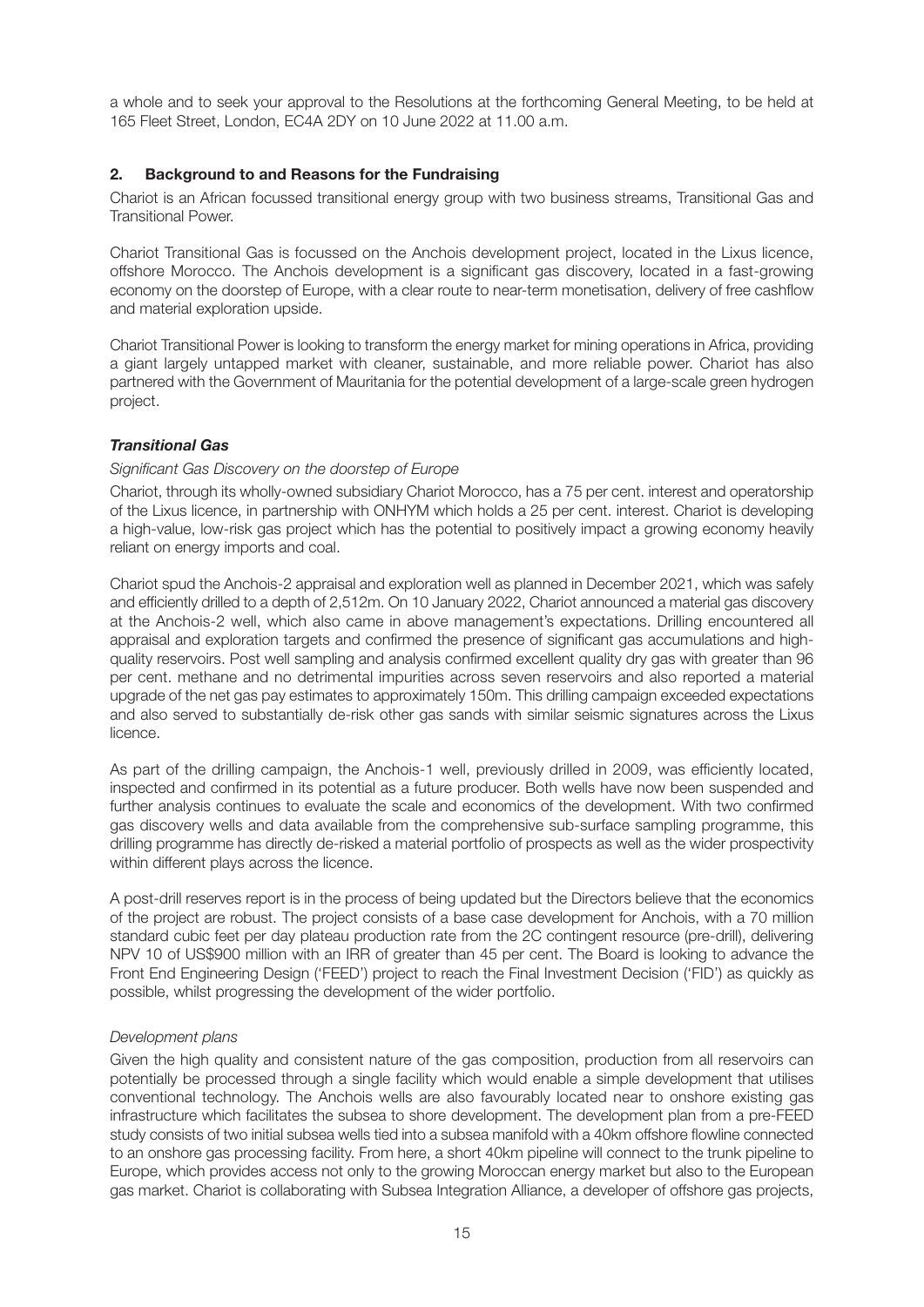to progress development plans. front-end design, engineering, procurement, construction, installation and operation of the Anchois Gas Development.

#### Rissana Offshore licence – capturing additional upside

In addition, the Group has entered into a Petroleum Agreement for the Rissana Offshore licence which surrounds the Lixus acreage and provides material additional running room, on trend with the Anchois gas discovery. By securing this licence, which covers an area of 8,489km² Chariot has captured the exploration upside of the gas plays extending from Lixus. In parallel with the development plans of the Anchois gas field, Chariot will undertake further exploration work to evaluate these extensions and giant upside potential within this basin.

#### Domestic and European markets

Growing power and industrial demand from Morocco underpins the attractiveness of local markets. Currently Morocco imports around 90 per cent. of all its primary energy supply and is heavily reliant on coal. Domestic gas therefore has an important role to play as Morocco transitions away from this dependence and the Anchois development offers an opportunity to promote energy self-sufficiency, whilst also reducing the country's carbon footprint.

Supplying domestic demand in Morocco will be Chariot's main market but access through the gas pipeline into Europe provides a further potential revenue stream. Chariot has a Memorandum of Understanding ("MoU") with a leading international energy group for future gas sales agreements for approximately 40 million standard cubic feet per day for up to 20 years on a take or pay principle, anchoring the development of the Anchois gas discovery whilst retaining the flexibility and opportunity to sell surplus production into the gas hungry European market.

#### Financing and next steps

Further to the success of the drilling programme and analysis to date, the Board is focussed on bringing the Anchois gas development online, with the intention of fast tracking towards material cashflows as quickly as possible. The majority of the proceeds of the fundraise will be utilised for this purpose. The FEED project is ready to commence and the partnering process is underway. The Company is looking for long term, strategically aligned partners in both upstream and downstream capacities. The next commercial steps will be negotiating and completing gas sales agreements and securing project finance and, as recently announced, Société Générale ("SocGen") has been appointed to lead the project financing.

Chariot Transitional Gas has a material foundation at Anchois and long-term growth potential through infrastructure-led exploration, from the existing portfolio. The Group will also continue to assess other opportunities in transitional gas and investigate whether synergies can be found with other transitional energy projects.

#### *Transitional Power*

Since the acquisition and integration of the new Transitional Power business stream in the first half of 2021, the Company has expanded the pipeline of projects through its long-term partnership with Total Eren, a leading player in renewable energy, and has also made progress in establishing early supply chains for the development of its green hydrogen project in Mauritania.

#### Renewable Power for Mines in Africa

The Transitional Power team's core business of developing, financing, building and operating renewable energy projects for mining clients in Africa continues to grow. The scale of the energy demand of the African mining sector is both vast and untapped, with the World Bank estimate of requirements standing at +20GW in 2020. Chariot is establishing a solid foothold in this market, developing a pipeline of projects nearing 1GW throughout 2022. Chariot already has a 10 per cent. stake in the operational Essakane solar project of 15 MW in Burkina Faso, the largest hybrid PV-HFO plant in Africa, and recently announced two further projects;

an MoU with Tharisa plc, the platinum group metals and chrome producer, to develop, finance, construct, own, operate and maintain a 40 MW solar photovoltaic (PV) project for the supply of electricity to the Tharisa mine, in the North West Province, South Africa; and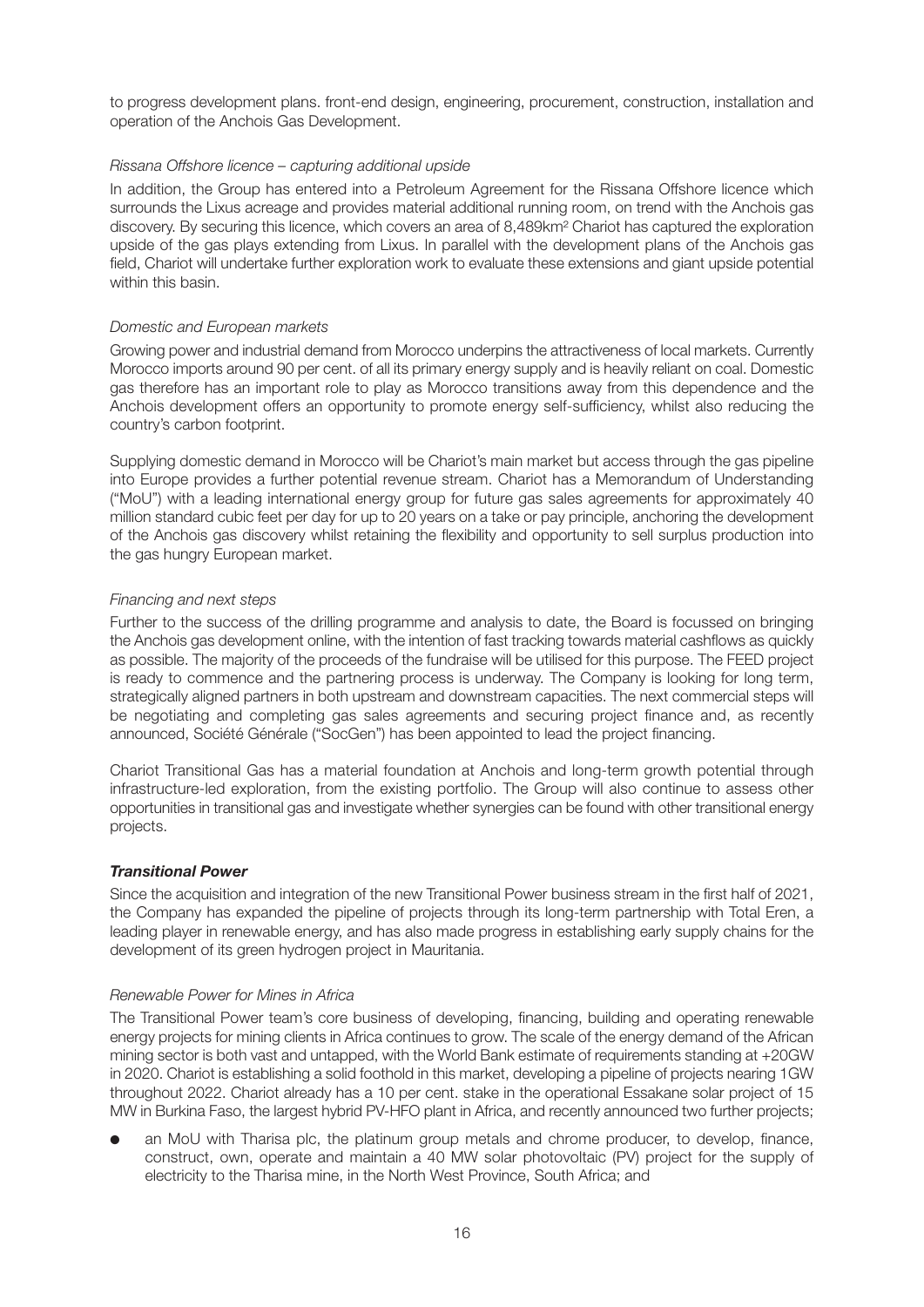a partnership with First Quantum Minerals a global mining and metals company, to advance the development of a 430 MW solar and wind power project for its mining operations in Zambia.

Both agreements set the foundations for flagship projects within these countries, will serve to materially reduce the carbon footprints of each asset and underpin Chariot's ongoing commitment to assist mining companies in their transition to renewable energy sources by delivering lower cost, sustainable and reliable power in Africa.

This strategic partnership with Total Eren was extended for three years from 1 January 2022, with the option to extend for a further two years. Chariot has the right to invest between 15 per cent. and 49 per cent. into the co-developed projects and there is an ambition of both Chariot and Total Eren to collaborate on other non-mining energy projects and transactions in Africa.

#### Green Hydrogen

As announced in September 2021, Chariot signed an MoU with the Government of Mauritania to progress a potential green hydrogen development of up to 10 Gigawatts. Mauritania is exceptionally well-placed for green hydrogen production due to its high wind power density and solar power potential, making it a lowcost producer that is close to European markets. This is an early-stage position in what is a potentially large market, with an important and growing role to play in the replacement of traditional fossil fuels in a number of industries, including power generation, transport and chemicals. This is in line with Chariot's strategy to take large-scale, first-mover positions in projects that support the energy transition. The Company intends to leverage its network on the African continent and provide an investment opportunity for shareholders into highly scalable markets.

As announced on 6 April 2022, Chariot has signed an MoU with the Port of Rotterdam International, a global energy hub and Europe's largest sea port which handles a significant portion of Europe's energy demand. This MoU represents a first step towards establishing supply chains to import green hydrogen and ammonia to meet expected demand in the Netherlands and other countries in Northwest Europe. The two parties will work together to connect with off-takers and secure contracts for specific volumes.

#### **3. Use of Proceeds**

| <b>Total</b>                                                                                                                                                            | <b>US\$25.5 (£20.4million)</b> |
|-------------------------------------------------------------------------------------------------------------------------------------------------------------------------|--------------------------------|
| General working capital                                                                                                                                                 | US\$5.5 (£4.4 million)         |
| Progress renewable power pipeline, strategic partnering and new<br>venture opportunities                                                                                | US\$5 (£4 million)             |
| Advance the engineering and design of the Anchois Gas Development,<br>including FEED project, project financing, gas sales and updated<br>reserves report, to reach FID | <b>US\$15 (£12 million)</b>    |
| The Company is proposing to use the net proceeds of the Fundraising as follows:                                                                                         |                                |

Any funds raised though the Open Offer will be used to supplement the Group's working capital.

#### **4. The Issue Price and the Placing**

The Issue Price of 18 pence per New Ordinary Share is equivalent to the closing mid-market price of 18 pence per Ordinary Share on 17 May 2022, being the last practicable date prior to the date of the announcement of the Fundraising.

In structuring the Fundraising, the Directors have had regard, among other things, to the current market conditions, the level of the Company's share price and the importance of pre-emption rights to Shareholders.

After considering these factors, the Directors have concluded that the structure of the Fundraising is the most suitable option available to the Company and its Shareholders. Particularly, the Directors have concluded that the Open Offer component of the Fundraising provides an opportunity for all Qualifying Shareholders to participate by subscribing for Open Offer Shares pro rata to their current holding of Ordinary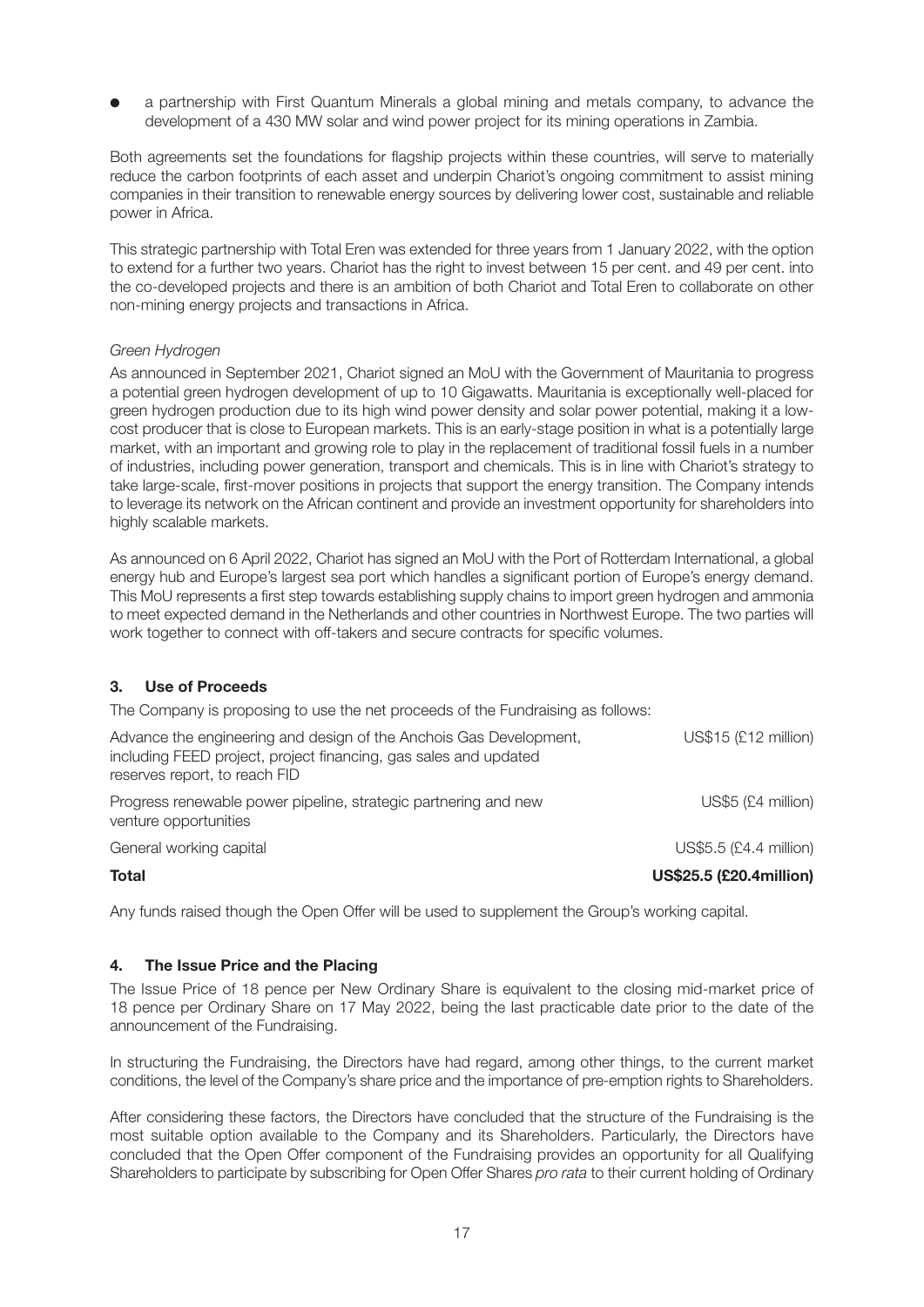Shares and to have the opportunity to request Ordinary Shares in excess of their *pro rata* holding as an Excess Entitlement, to be allocated at the discretion of the Directors.

Pursuant to the Placing and Subscription, 113,333,334 New Ordinary Shares have been conditionally placed with certain institutional and other investors, subject to the passing of the Fundraise Resolutions at the General Meeting and the Placing Agreement not having been terminated in accordance with its terms.

The Company has entered into a Placing Agreement, further details of which can be found in paragraph 5 of Part 5 of this document.

The Board is, as always, mindful that unexpected events, including operational outcomes or events outside the Board's control, may result in the proceeds of the Fundraising being deployed in a differing manner to that set out above or on a differing timescale to that currently envisaged.

#### **5. Subscription**

The Subscribers have subscribed for New Ordinary Shares at the Issue Price pursuant to the Subscription on the terms of their subscription letters.

As part of the Subscription, Adonis Pouroulis, Julian Maurice-Williams, George Canjar, Duncan Wallace and Chris Zeal, each being a Director of the Company, have conditionally subscribed for, in aggregate, 2,594,442 New Ordinary Shares.

The Subscription is conditional on the Placing becoming unconditional and the Placing Agreement becoming unconditional in all respects, including Admission becoming effective by no later than 8.00 a.m. on 13 June 2022 or such later time and/or date (being no later than 8.00 a.m. on 29 July 2022) as Cenkos, Peel Hunt and the Company may agree.

In accordance with the Company's Non-Executive Directors' Restricted Share Unit Plan and subject to Admission of their respective Subscription Shares, George Canjar and Chris Zeal will receive a matching share award which would vest in equal instalments over the three years following Admission.

#### **6. Related Party Transactions**

Adonis Pouroulis, Julian Maurice-Williams, George Canjar, Duncan Wallace and Chris Zeal, as Directors of the Company, are classified as related parties under the AIM Rules for Companies and their participation in the Subscription therefore constitutes a related party transaction for the purposes of Rule 13 of the AIM Rules.

The Subscriber Directors have conditionally subscribed for, in aggregate, 2,594,442 New Ordinary Shares at the Issue Price. Andrew Hockey, who is not participating in the Fundraising and is therefore considered to be an independent Director for the purposes of the Fundraising, considers, having consulted with Cenkos, the Company's nominated adviser, that the terms of the related party transaction are fair and reasonable, insofar as the Shareholders are concerned.

#### **7. Principal Terms of the Open Offer**

The Board is offering Qualifying Shareholders the opportunity to subscribe for Open Offer Shares on a pre-emptive basis by launching the Open Offer to issue up to 17,597,272 New Ordinary Shares to Qualifying Shareholders at the Issue Price.

The Open Offer is conditional on the Placing becoming unconditional and the Placing Agreement becoming unconditional in all respects.

#### *Basic Entitlement*

On and subject to the terms and conditions of the Open Offer, the Company invites Qualifying Shareholders to apply for their Basic Entitlement of Open Offer Shares at the Issue Price. Each Qualifying Shareholder's Basic Entitlement has been calculated on the following basis: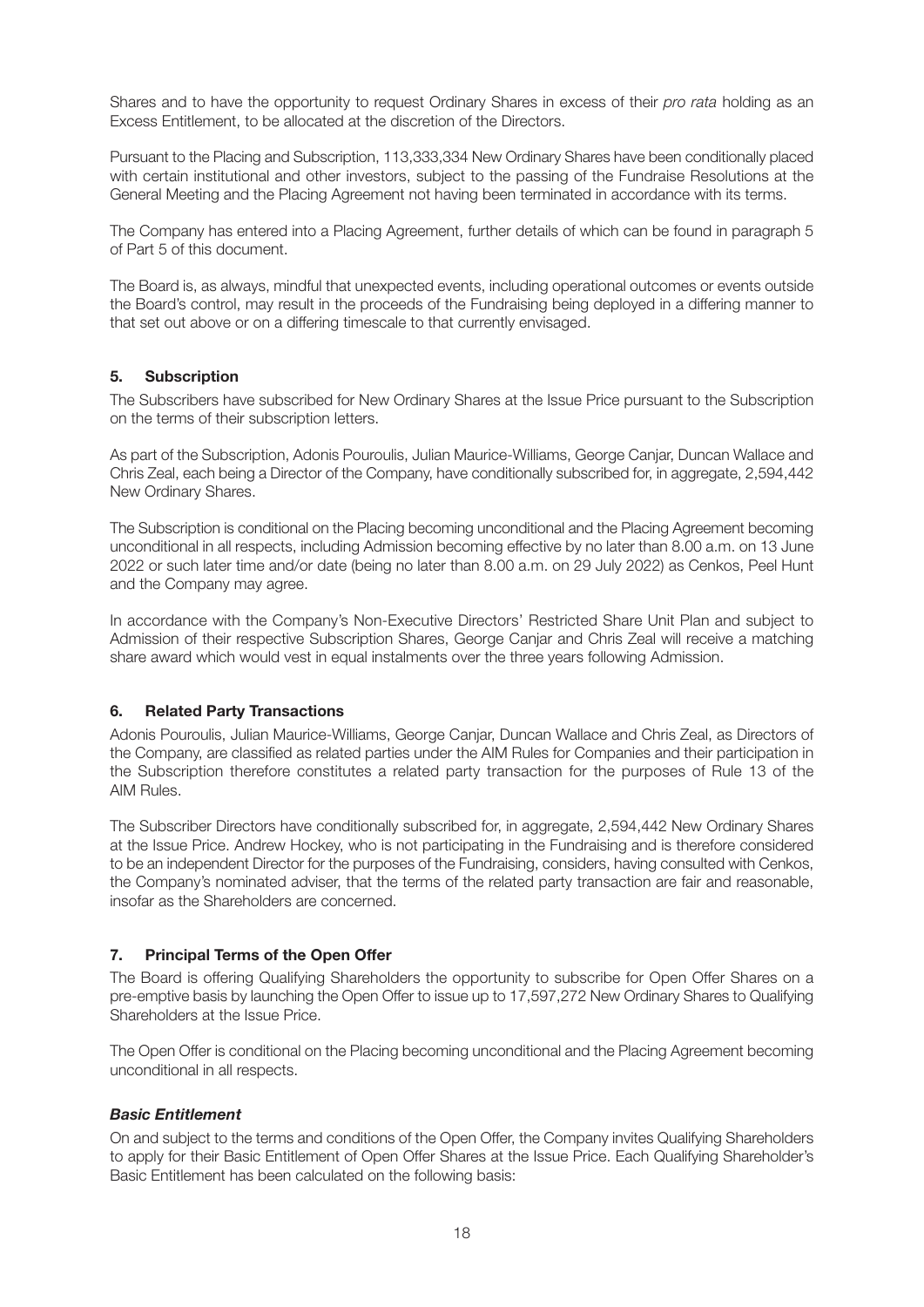#### **1 Open Offer Share for every 47 Existing Ordinary Shares**

held at the Record Date, being 19 May 2022. Basic Entitlements will be rounded down to the nearest whole number of Ordinary Shares.

#### *Excess Entitlement*

Qualifying Shareholders are also invited to apply for additional Open Offer Shares (up to the total number of Open Offer Shares available to Qualifying Shareholders under the Open Offer) as an Excess Entitlement. The Excess Entitlement will be allocated at the full discretion of the Directors. Any Open Offer Shares not issued to a Qualifying Shareholder pursuant to their Basic Entitlement will be apportioned between those Qualifying Shareholders who have applied for an Excess Entitlement at the discretion of the Directors. If excess applications are received for more than the total number of Open Offer Shares available following take-up of Open Offer Entitlements, such applications will be scaled back in such manner as the Directors may determine in their absolute discretion. Therefore, excess applications may not be satisfied in full. No Qualifying Shareholder shall be required to subscribe for more Open Offer Shares than he has specified on the Application Form or through CREST. Qualifying Shareholders who hold fewer than 47 Ordinary Shares at the Record Date will not be able to apply under the Excess Application Facility.

#### *Overseas Shareholders*

The Open Offer Shares have not been and are not intended to be registered or qualified for sale in any jurisdiction other than the United Kingdom. Accordingly, unless otherwise determined by the Company and effected by the Company in a lawful manner, the Application Form will not be sent to Existing Shareholders with registered addresses in any jurisdiction other than the United Kingdom since to do so would require compliance with the relevant securities laws of that jurisdiction. The Company reserves the right to treat as invalid any application or purported application for Open Offer Shares which appears to the Company or its agents or professional advisers to have been executed, effected or dispatched in a manner which may involve a breach of the laws or regulations of any jurisdiction or if the Company or its agents or professional advisers believe that the same may violate applicable legal or regulatory requirements or if it provides an address for delivery of share certificates for Open Offer Shares, or in the case of a credit of Open Offer Shares in CREST, to a CREST member whose registered address would be, not in the UK.

Notwithstanding the foregoing and any other provision of the Circular or the Application Form, the Company reserves the right to permit any Qualifying Shareholder to apply for Open Offer Shares if the Company, in its sole and absolute discretion, is satisfied that the transaction in question is exempt from, or not subject to, the legislation or regulations giving rise to the restrictions in question.

Part 3 of this Circular, together with the accompanying Application Form in the case of Qualifying Non-CREST Shareholders, contains the terms and conditions of the Open Offer.

If a Qualifying Shareholder does not wish to apply for Open Offer Shares, he should not complete or return the Application Form or send a USE message through CREST. In addition to being diluted as a result of the Placing and Subscription, Shareholders who do not take up their full entitlement of Open Offer Shares may be further diluted as a result of the Open Offer.

#### **8. EIS/VCT Schemes**

The Directors do not expect either the Placing Shares, the Subscription Shares or the Open Offer Shares to constitute a qualifying holding for venture capital trust schemes or to satisfy the requirements for tax relief under the enterprise investment scheme. Therefore, the Company has not applied for confirmation from HMRC in this regard.

#### **9. Working Capital**

The Company is of the opinion that, taking into account the net proceeds of the Placing and the Subscription, the working capital available to the Group will be sufficient for the Group's present requirements, that is, for at least the next 12 months following the date of Admission.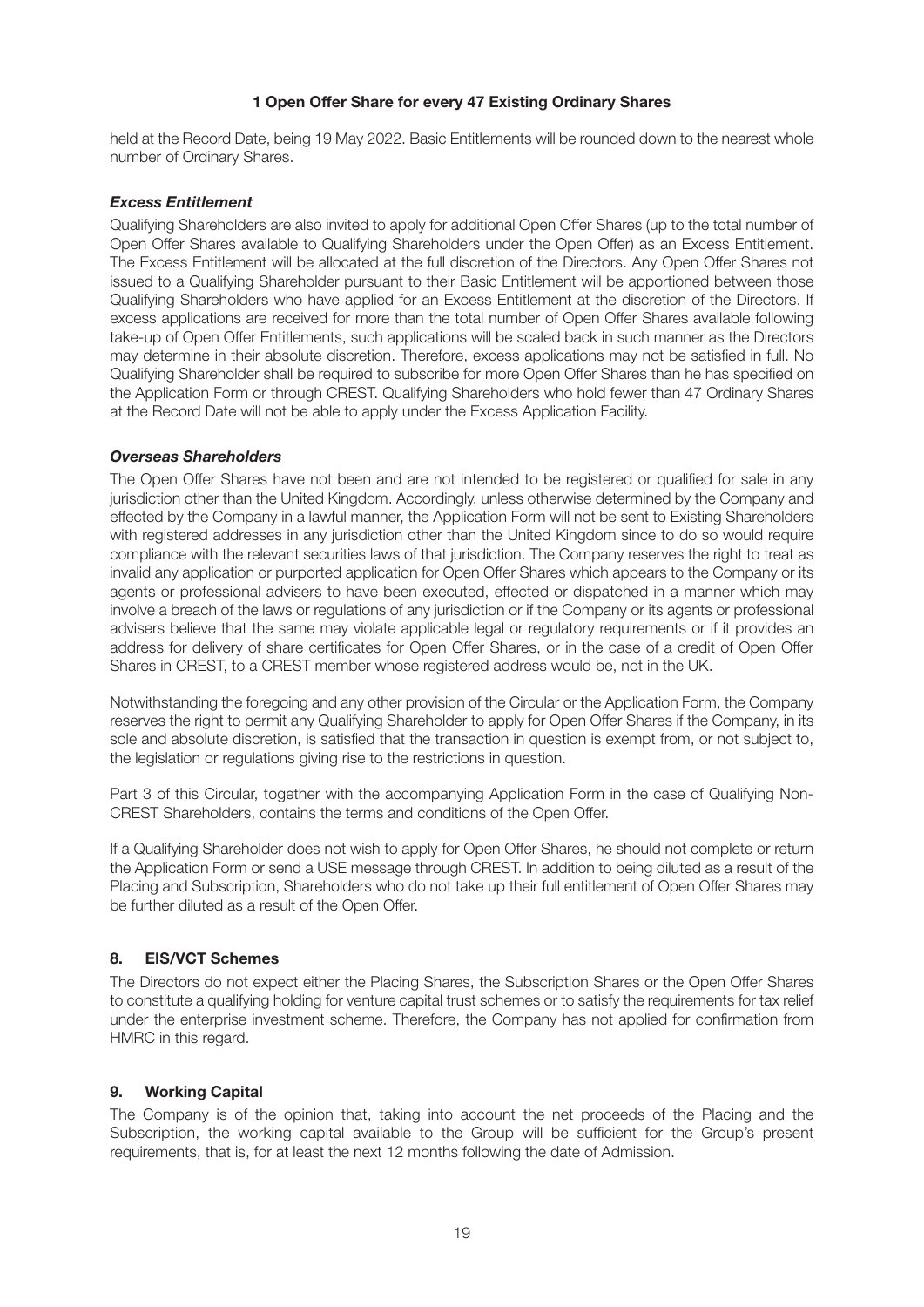#### **10. Risk Factors and Additional Information**

The attention of Shareholders is drawn to the risk factors set out in Part 2 of this document, and the information contained in Parts 3, 4 and 5 of this document which provide additional information on the Open Offer and the Company.

#### **11. General Meeting**

The Board is seeking the approval of Shareholders at the General Meeting to allot the New Ordinary Shares.

The Notice of GM, which is to be held at 165 Fleet Street, London, EC4A 2DY at 11.00a.m. on 10 June 2022, is set out at Part 6 of this document. At the General Meeting, the following Resolutions will be proposed:

- 1. Resolution 1, which is an ordinary resolution to authorise the Directors to allot relevant securities up to an aggregate nominal amount of £1,309,306.06 being equal to 130,930,606 New Ordinary Shares (i.e. the maximum number of Ordinary Shares that may be allotted pursuant to or in connection with the Fundraising);
- 2. Resolution 2, which is an ordinary resolution to authorise the Directors to allot relevant securities up to an aggregate nominal amount of £827,071.81 being equal to 82,707,181 Ordinary Shares, for the general purposes of the Company;
- 3. Resolution 3, which is conditional on the passing of Resolution 1 and is a special resolution to authorise the Directors to allot up to 130,930,606 New Ordinary Shares pursuant to or in connection with the Fundraising on a non-pre-emptive basis; and
- 4. Resolution 4, which is conditional on the passing of Resolution 2 and is a special resolution to authorise the Directors to allot up to 82,707,181 Ordinary Shares on a non-pre-emptive basis, for the general purposes of the Company.

The authorities to be granted pursuant to Resolutions 1 and 3 shall expire on the date falling 12 months, and the authorities to be granted pursuant to Resolutions 2 and 4 shall expire on whichever is the earlier of the conclusion of the next AGM of the Company and the date falling 12 months, from the date they are passed (unless renewed, varied or revoked by the Company prior to or on that date by special resolution) and are in addition to the authorities granted at the Company's last annual general meeting.

#### **12. Action to be Taken**

#### *General Meeting*

In light of the COVID-19 pandemic, Shareholders are reminded that arrangements for the General Meeting may be subject to restrictions pursuant to applicable regulations. Although we do not anticipate this to be the case, we may be required to adapt these arrangements to respond to government guidelines on short notice. Shareholders are therefore urged to complete and return the enclosed Form of Proxy as soon as possible.

To be valid, a Form of Proxy should be completed, signed and returned so as to be received by Link Group, PXS 1, 10th Floor, Central Square, 29 Wellington Street, Leeds, LS1 4DL as soon as possible, but in any event so as to be received not later than 11.00 a.m. on 8 June 2022. Please refer to the detailed notes contained in the Notice of GM and the Form of Proxy.

Completed Forms of Proxy should be returned in the reply paid envelope provided to Link Group as soon as possible and, in any event, by no later than 11.00 a.m. on 8 June 2022.

#### *Open Offer*

Qualifying Non-CREST Shareholders wishing to apply for Open Offer Shares must complete the Application Form enclosed with this document in accordance with the instructions set out in paragraph 3 of Part 3 of the Circular and on the accompanying Application Form and return it with the appropriate payment to Link Group, Corporate Actions, 10th Floor, Central Square, 29 Wellington Street, Leeds, LS1 4DL so as to arrive no later than 11.00 a.m. on 8 June 2022.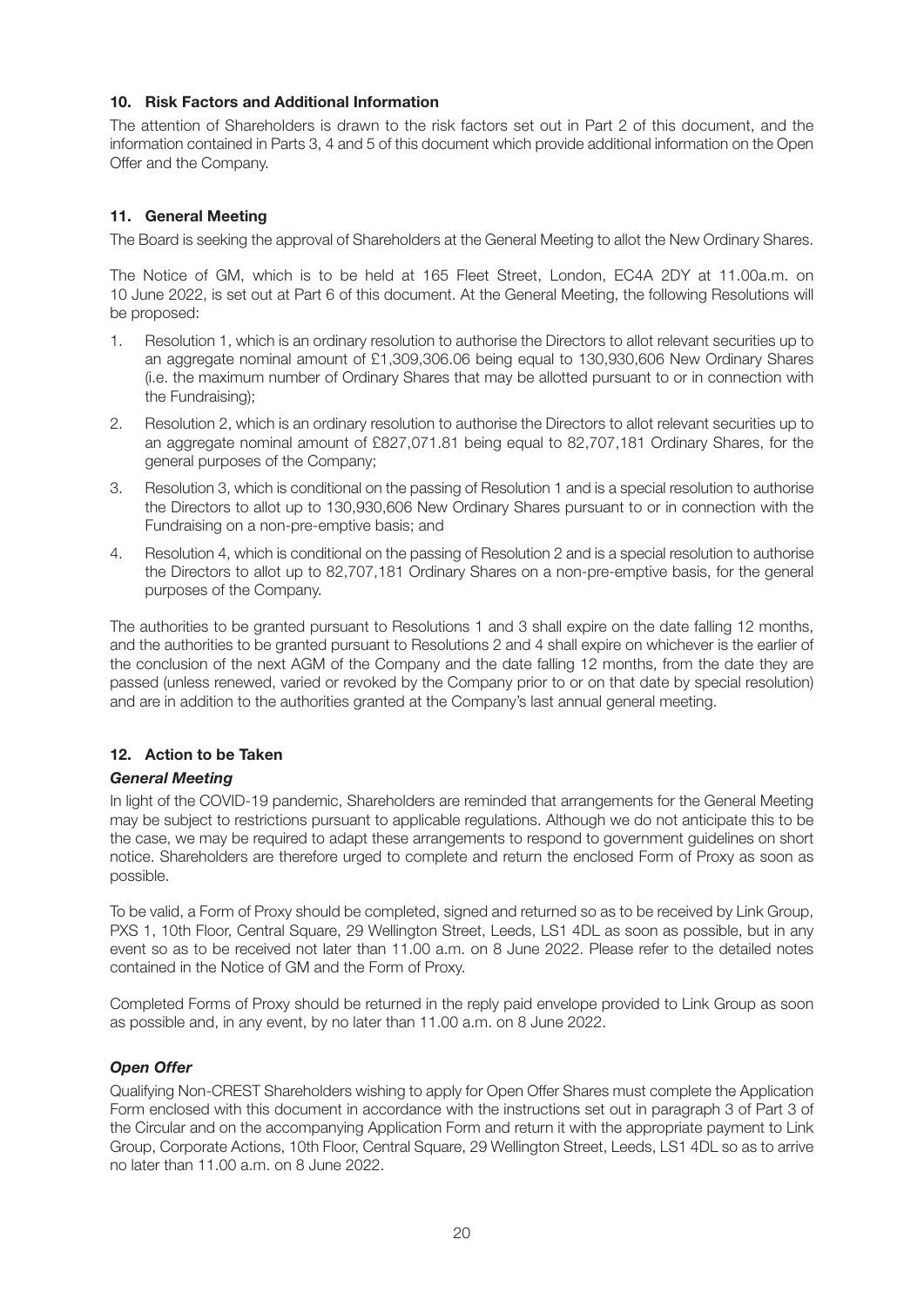If you do not wish to apply for any Open Offer Shares under the Open Offer, you should not complete or return the Application Form. Shareholders are nevertheless requested to complete and return the Form of Proxy.

If you are a Qualifying CREST Shareholder, no Application Form will be sent to you. Qualifying CREST Shareholders will have Open Offer Entitlements credited to their stock accounts in CREST. You should refer to the procedure for application set out in paragraph 3 of Part 3 of this document. The relevant CREST instructions must have settled in accordance with the instructions in paragraph 5 of Part 3 of this document by no later than 11.00 a.m. on 8 June 2022.

Qualifying CREST Shareholders who are CREST sponsored members should refer to their CREST sponsors regarding the action to be taken in connection with this document and the Open Offer.

#### **13. Irrevocable Undertakings**

The Company has received irrevocable undertakings to vote in favour of the Resolutions from Directors who hold, in aggregate, 89,078,941 Ordinary Shares, representing 10.8 per cent. of the Existing Ordinary Shares.

#### **14. Recommendation**

The Directors believe that the Fundraising and the passing of the Resolutions are in the best interests of the Company and Shareholders, taken as a whole. Accordingly, the Directors unanimously recommend Shareholders to vote in favour of the Resolutions, as those Directors who hold Ordinary Shares will do in respect of their Ordinary Shares in the Company, representing 10.8 per cent. of the Existing Ordinary Shares.

The Fundraising is conditional, *inter alia*, upon the passing of the Fundraise Resolutions at the General Meeting. Shareholders should be aware that if the Fundraise Resolutions are not approved at the General Meeting, neither the Placing, the Subscription nor the Open Offer will proceed.

Yours faithfully

**George Canjar** Chairman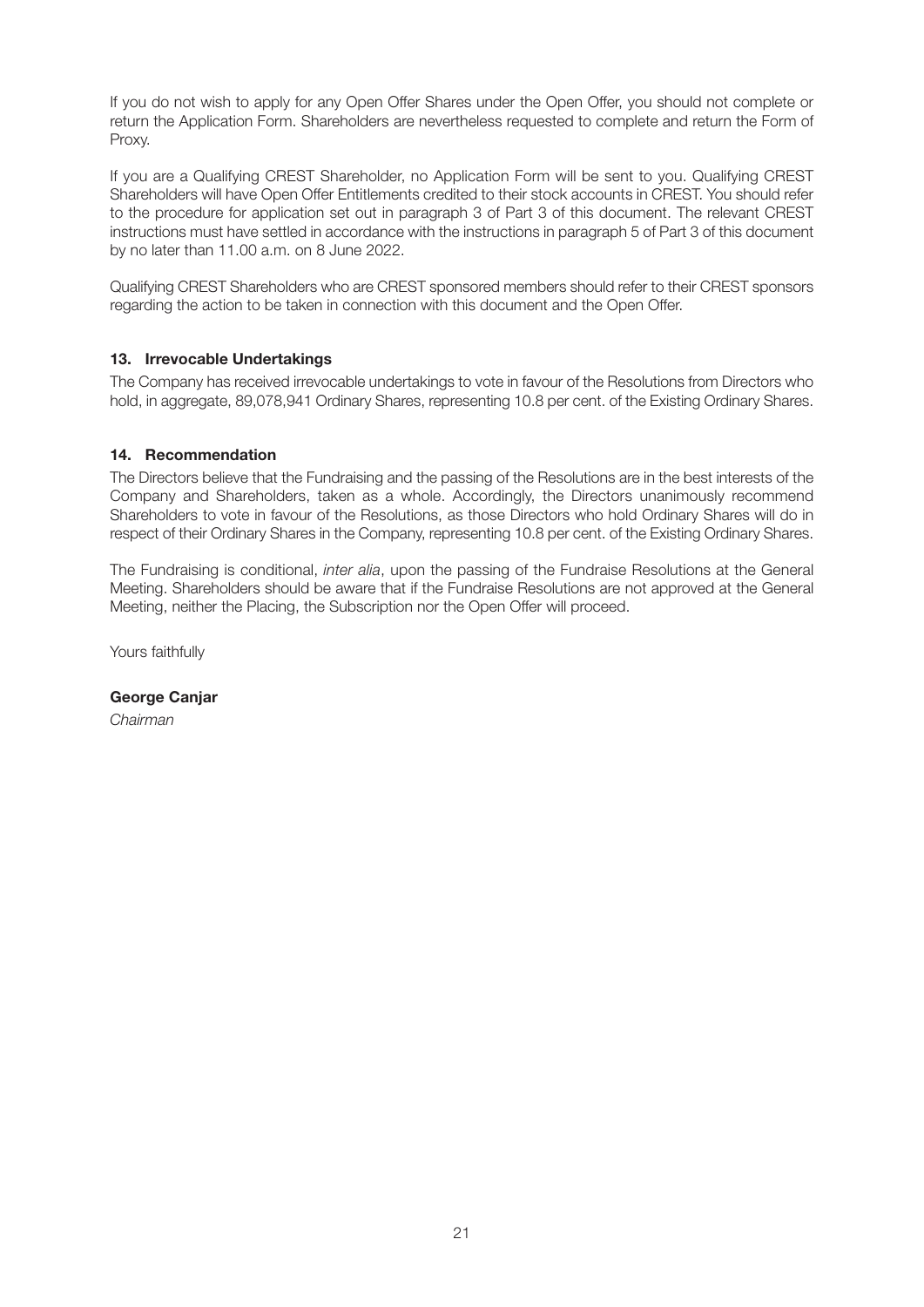#### **PART 2**

#### **RISK FACTORS**

**An investment in Ordinary Shares involves a high degree of risk. Accordingly, prospective investors and Shareholders should carefully consider the risks set out below before making a decision to invest in the Company. The investment offered in this document may not be suitable for all of its recipients. Potential investors and Shareholders are accordingly advised to consult a professional adviser authorised under FSMA, who specialises in advising on the acquisition of shares and other securities, before making any investment decision. A prospective investor should consider carefully whether an investment in the Company is suitable in light of his or her personal circumstances and the financial resources available to him or her.**

**Prospective investors and Shareholders should carefully consider the risks described below before making a decision to invest in the Company. This Part 2 contains what the Directors believe to be the principal risk factors associated with an investment in the Company. However, the risks listed do not purport to be an exhaustive summary of the risks affecting the Group and are not set out in any particular order of priority. Additional risks and uncertainties not currently known to the Directors or which the Directors deem immaterial may also have an adverse effect on the Group. In particular, the Company's performance may be affected by changes in market or economic conditions and in legal, regulatory and tax requirements.**

**If any of the following risks were to materialise, the Group's business, financial condition, results or future operations could be materially adversely affected. In such cases, the market price of the Ordinary Shares could decline and an investor may lose part or all of his or her investment.**

**This document contains forward-looking statements that involve risks and uncertainties. The Group's actual results could differ materially from those anticipated in the forward-looking statements as a result of many factors, including the risks faced by the Group which are described below and elsewhere in this document. Prospective investors and Shareholders should carefully consider the other information in this document.**

**There can be no certainty that the Group will be able to successfully implement its strategy.**

#### **1. Risks relating to the Ordinary Shares and the Fundraising**

#### *Investment risk*

An investment in a share which is traded on AIM, such as the Ordinary Shares, may be difficult to realise and carries a high degree of risk. The ability of an investor to sell Ordinary Shares will depend on there being a willing buyer for them at an acceptable price. Consequently, it might be difficult for an investor to realise their investment in the Company and they may lose all of their investment.

Investors should be aware that the market price of the Ordinary Shares may be volatile and may go down as well as up and investors may therefore be unable to recover their original investment and could lose their entire investment. This volatility could be attributable to various facts and events, including the availability of information for determining the market value of an investment in the Company, any regulatory or economic changes affecting the Group's operations, variations in the Group's operating results, developments in the Group's business or its competitors, or changes in market sentiment towards the Ordinary Shares. In addition, the Group's operating results and prospects from time to time may be below the expectations of market analysts and investors.

Market conditions may affect the Ordinary Shares regardless of the Group's operating performance or the overall performance of the sector in which the Group operates. Share market conditions are affected by many factors, including general economic outlook, movements in or outlook on interest rates and inflation rates, currency fluctuations, commodity prices, changes in investor sentiment towards particular market sectors and the demand and supply for capital. Accordingly, the market price of the Ordinary Shares may not reflect the underlying value of the Group's net assets, or its trading performance and the price at which investors may dispose of their Ordinary Shares at any point in time may be influenced by a number of factors, only some of which may pertain to the Group while others of which may be outside the Group's control.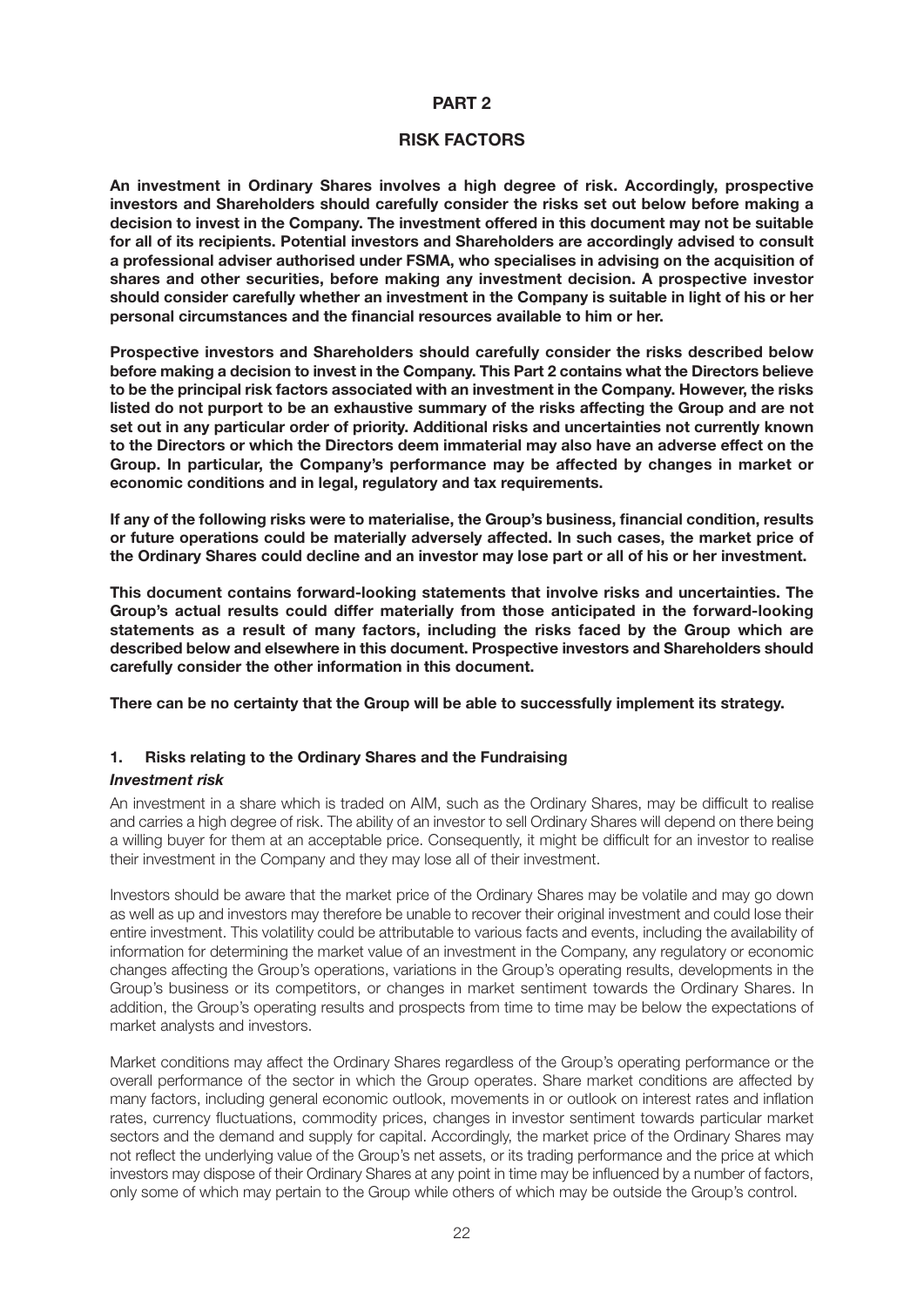If the Group's revenues do not grow, or grow more slowly than anticipated, or if its operating or capital expenditures exceed expectations and cannot be adjusted sufficiently, the market price of its Ordinary Shares may decline. In addition, if the market for the securities of companies in the same sector or the stock market in general experiences a loss in investor confidence or otherwise falls, the market price of the Ordinary Shares may fall for reasons unrelated to the Group's business, results of operations or financial condition. Therefore, investors might be unable to resell their Ordinary Shares at or above the Issue Price.

#### *Future need for access to capital*

The Group may need to raise further funds to carry out the implementation of its business plan. There can be no assurance that further funds will not be required in the future to complete future drilling or carry out the implementation of the Group's business plan. Any additional equity financing may be dilutive to Shareholders, and project or debt financing, if available, may involve restrictions in on-going financing and operating activities. In addition, there can be no assurance that the Group will be able to raise additional funds when needed or that such funds will be available on terms favourable to it. If the Group is unable to obtain additional financing as needed it may be required to reduce the scope of its operations or anticipated expansion, stop drilling and/or cease trading.

#### *Investment in publicly quoted securities*

Investment in securities traded on AIM is perceived to involve a higher degree of risk and be less liquid than investment in companies whose securities are listed on the "Official List" of the FCA in the UK and traded on the London Stock Exchange's main market for listed securities. An investment in the Ordinary Shares traded on AIM may be difficult to realise. AIM has been in existence since 1995 and is a market designed for small and growing companies, but its future success and liquidity as a market for Ordinary Shares cannot be guaranteed.

#### *Potentially volatile share price and liquidity*

The share prices of companies quoted on AIM can be highly volatile and shareholdings illiquid. The price at which the Ordinary Shares are quoted and the price at which investors may realise their investment in the Company may be influenced by a significant number of factors, some specific to the Group and its operations and some which affect quoted companies generally.

These factors could include the performance of the Group, large purchases or sales of Ordinary Shares, legislative changes and general economic, political or regulatory conditions.

#### *Conditional nature of the Fundraising and Fundraising not underwritten*

The Fundraising is conditional and there is no guarantee that the conditions of any element of the Fundraising will be satisfied. The Fundraising is not underwritten. If any element of the Fundraising does not proceed then the Company will not receive the proceeds in respect of that element of the Fundraising.

#### **2. General Risks**

#### *COVID-19 Pandemic*

The ongoing nature and uncertainty of the pandemic in many countries including the measures and restrictions put in place (travel bans and quarantining in particular) continue to have the ability to impact the Group's business continuity, workforce, supply-chain, business development and, consequently, future revenues.

In addition, any infections occurring on the Group's premises could result in the Group's operations being suspended, which may have an adverse impact on the Group's operations as well as adverse implications on the Group's future cash flows, profitability and financial condition. Supply chain disruptions resulting from the COVID-19 pandemic and measures implemented by governmental authorities around the world to limit the transmission of the virus (such as travel bans and quarantining) may, in addition to the general level of economic uncertainty caused by the COVID-19 pandemic, also adversely impact the Group's operations, financial position and prospects.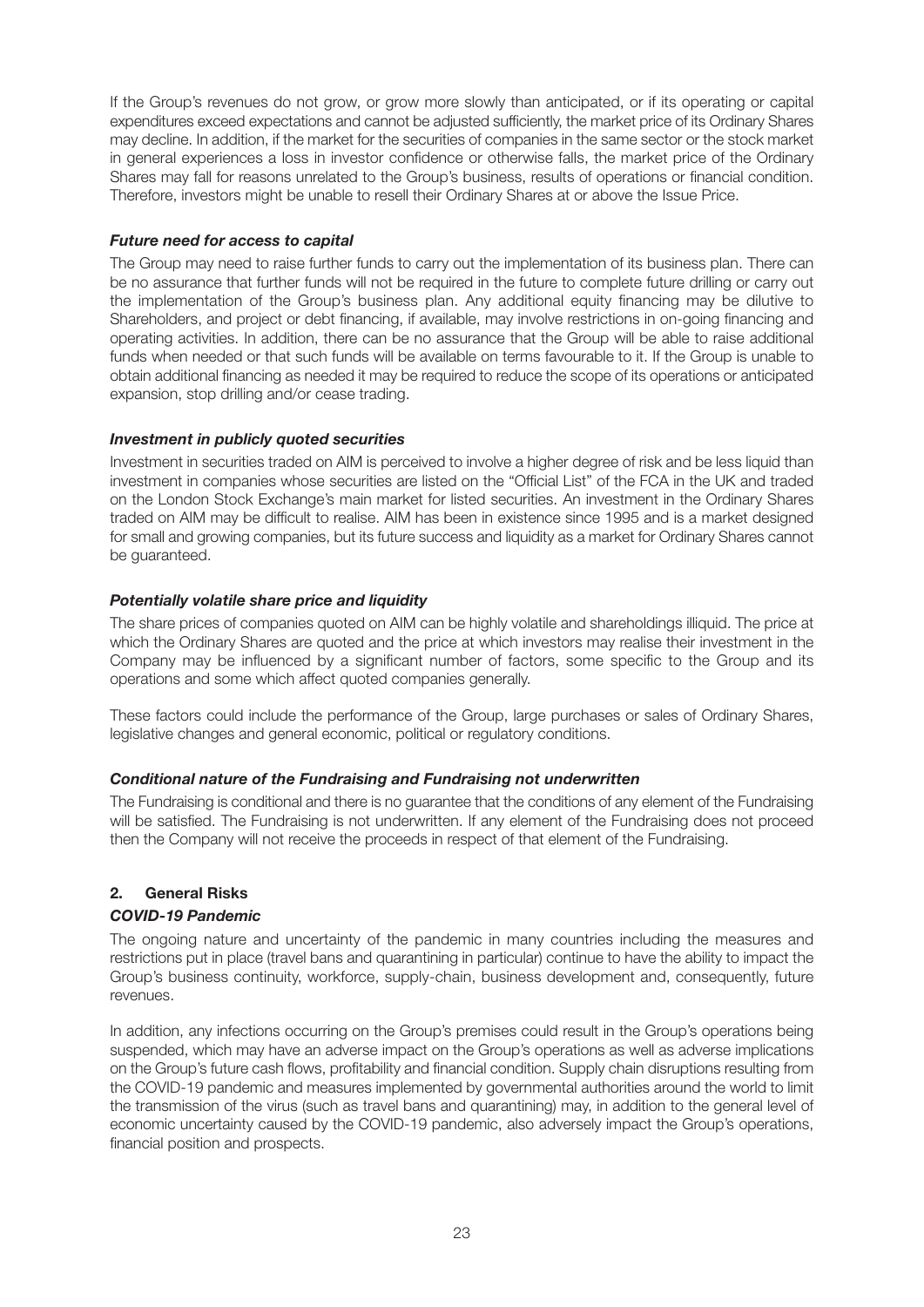#### *Economic conditions and current economic weakness*

Any economic downturn either globally or locally in any area in which the Group operates may have an adverse effect on the Group. A more prolonged economic downturn may lead to an overall decline in the value of the Group's assets, restricting the Group's ability to deliver on is strategy.

In addition, although signs of economic recovery have been perceptible in certain countries, the sustainability of a global economic upturn is not yet assured, particularly in light of the current COVID-19 pandemic, and the Directors consider that the current level of market risk is higher than normal given geo-political unrest and a slowdown in the growth of emerging economies. If economic conditions remain uncertain, the Group might see lower levels of growth than in the past, which could have an adverse impact on the Group's operations and business results.

#### *Changes in tax laws or their interpretation could affect the Group's financial condition or prospects*

The nature and amount of tax which the Group expects to pay and the reliefs expected to be available to the Group are each dependent upon a number of assumptions, any one of which may change and which would, if so changed, affect the nature and amount of tax payable and reliefs available. In particular, the nature and amount of tax payable is dependent on the availability of relief under tax treaties in a number of jurisdictions and is subject to changes to the tax laws or practice in any of the jurisdictions affecting the Group. Any limitation in the availability of relief under these treaties, any change in the terms of any such treaty or any changes in tax law, interpretation or practice could increase the amount of tax payable by the Group.

Future political conditions in the UK may result in the government adopting materially different taxation policies which could affect the petroleum industry. In the event that there are any such changes, it could lead to new investments being less attractive, prevent the Group from achieving further growth, or affect the Group's current and future tax position and financial condition. In addition, tax authorities could challenge the Group's filed tax returns leading to additional taxes and tax penalties; the UK tax authorities may under certain conditions change a tax payer's tax assessment up to twenty years after the tax year.

#### *Force majeure*

The economics of the Group's projects may be adversely affected by risks outside the control of the Group, including labour unrest, civil disorder, war, subversive activities, sabotage, fires, floods, acts of God, explosions or other catastrophes or epidemics.

#### *Currency fluctuations could materially adversely affect the Group's results*

As the Group's potential future revenue streams may come from abroad, exchange rate fluctuations could have a material adverse effect on the Group's profitability or the price competitiveness of its products. There can be no guarantee that the Group would be able to compensate for, or hedge against, such adverse effects and therefore, adverse exchange rate movements could have a material adverse effect on the Group's business, results of operations and/or financial condition.

#### *Environmental regulation*

Natural gas is seen as a transitional energy fuel due to its lower carbon intensity when compared with coal and heavy fuel oils and the Anchois Development has gained support from The Kingdom of Morocco to help meet its key national strategy of industrial development, the decarbonisation of its economy, diversification of the energy mix and the reduction of its dependence on imported fuels. Changes to current domestic Moroccan legislation as well as broader global initiatives leading to stricter targets on carbon emissions and faster uptake of alternative lower carbon energy sources may adversely impact on the viability of gas projects.

#### **3. Risks related to the gas industry**

#### *Gas pricing and demand*

The natural gas market in Morocco is developing and the extent to which gas from the Anchois Development can be marketed by the Company may depend upon its ability to execute commercial agreements for sale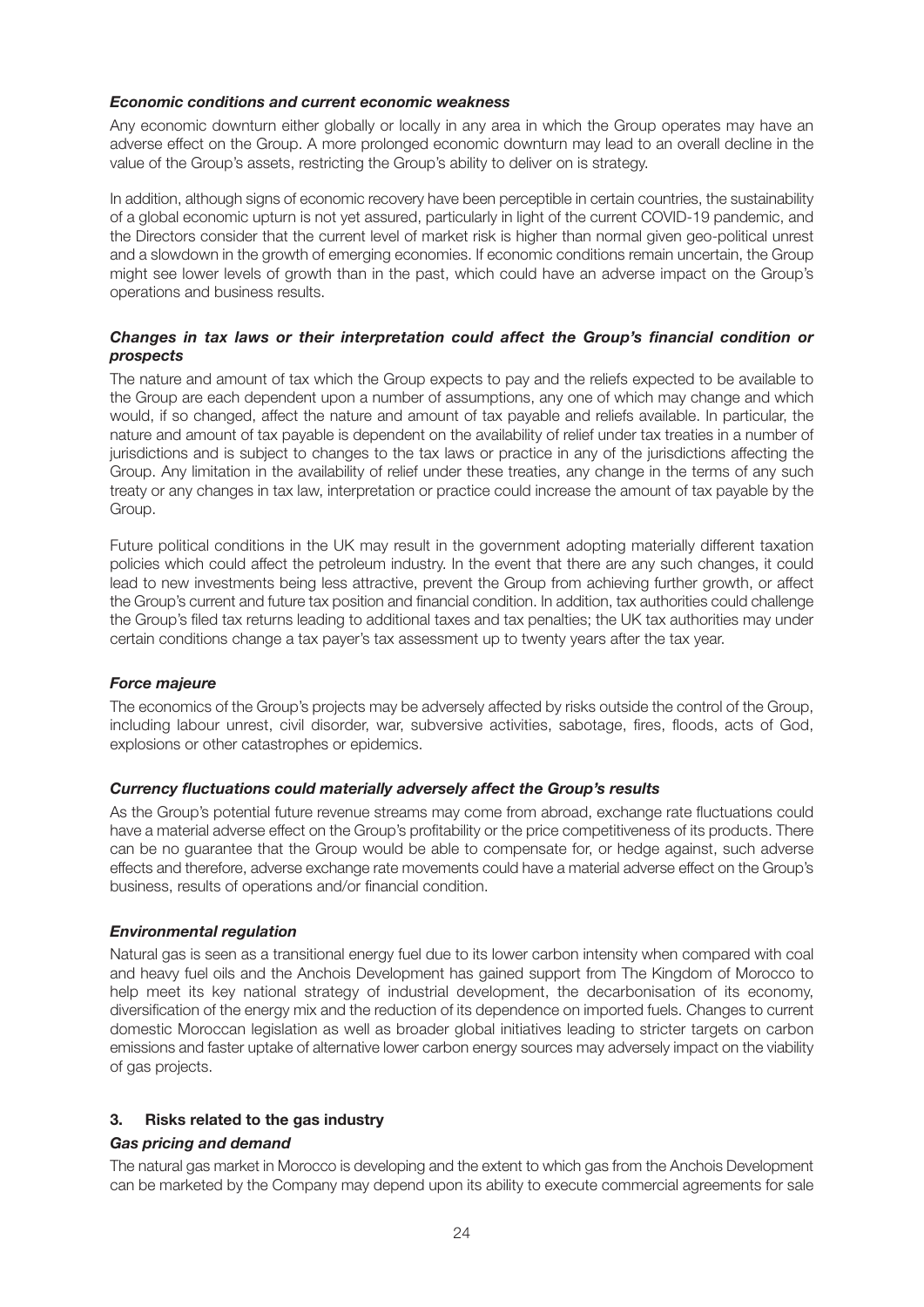and delivery of natural gas volumes at competitive prices, access infrastructure and provide economic alternatives to existing and planned energy sources. Whilst appraisal and subsequent development will lead to construction of infrastructure by the Company to initially serve the domestic Moroccan market, the ability of the Company to grow its production and supply beyond Morocco may depend on its ability to access to certain other key infrastructure such as the Mahgreb-Europe Gas pipeline (GME) which are owned by third parties. Localized competition for industrial contracts with other gas producers and alternative power sources such as solar and hybrid power could adversely impact pricing and future profits.

The price of and demand for gas is highly dependent on a number of factors, including worldwide supply and demand levels, energy policies, weather, competitiveness of alternative energy sources, global economic and political developments and the volatile trading patterns of the commodity futures markets. Gas prices have fluctuated widely in recent years and may continue to do so in the future. Lower gas prices will adversely affect the Group's future revenues, business or financial condition and the future valuation of its reserves. In periods of sharply lower commodity prices, the Group may curtail future production and capital spending projects and may defer or delay drilling wells because of lower cash flows. In addition, the demand for and supply of gas worldwide may affect the Group's level of future production.

#### *The exploration for, development and production of, gas and other natural resources is technically challenging and involves a high degree of risk*

The operations of the Group may be disrupted by a variety of risks and hazards which are beyond the control of the Group, including environmental hazards, industrial accidents, occupational and health hazards, technical failures, labour disputes, political unrest and conflicts, unusual or unexpected geological formations, flooding, earthquake and extended interruptions due to inclement or hazardous weather conditions, explosions and other accidents. These risks and hazards could also result in damage to, or destruction of wells or production facilities, personal injury, environmental damage, business interruption, monetary losses and possible legal liability. Given the Group's focus on growth, its projects may require the construction and commissioning of production facilities and other forms of infrastructure for the Group to realise their full potential. Delays in the construction and commissioning of these projects or other technical difficulties may result in the Group's current or future projected target dates for production being delayed or further capital expenditure being required. If the Group fails to meet its work and/or expenditure obligations, the rights granted under its licences/agreement with the government may be forfeited and the Group may be liable to pay large sums, which could jeopardise its ability to continue operations.

While the Group maintains insurance within ranges of coverage consistent with industry practice, no assurance can be given that the Group will be able to obtain such insurance coverage at reasonable rates (or at all) or that any coverage it obtains will be adequate and available to cover any such claims.

#### *Drilling for gas is speculative*

Whilst development of Anchois is a key focus of the Group, further exploration and appraisal drilling activities may be undertaken. The drilling of gas wells is speculative and may be unprofitable. The Group may not identify commercially exploitable deposits or successfully drill, complete or develop gas reserves. Completed wells may never produce gas, or may not produce sufficient quantities to be profitable or commercially viable. The Group may not be able to access funding required to undertake future development of gas reserves. An investment in the New Ordinary Shares is suitable only for individuals who are financially able to withstand a complete loss of their investment.

#### *Estimates*

This document contains estimates of the Group's prospective resources. These estimates are based upon various assumptions and the process of estimating resources is complex. This process requires significant decisions and assumptions in the evaluation of available geological, geophysical, engineering and economic data for each reservoir and is therefore inherently imprecise.

Actual future production, natural gas prices, revenues, taxes, development expenditures, operating expenses and quantities of recoverable gas reserves will most likely vary from those estimated. Any significant variance could materially affect the estimated quantities and present value of resources set forth in this document. The Group's properties may also be susceptible to hydrocarbon drainage from production by other operators on adjacent properties. In addition, the Group may adjust estimates of resources to reflect production history,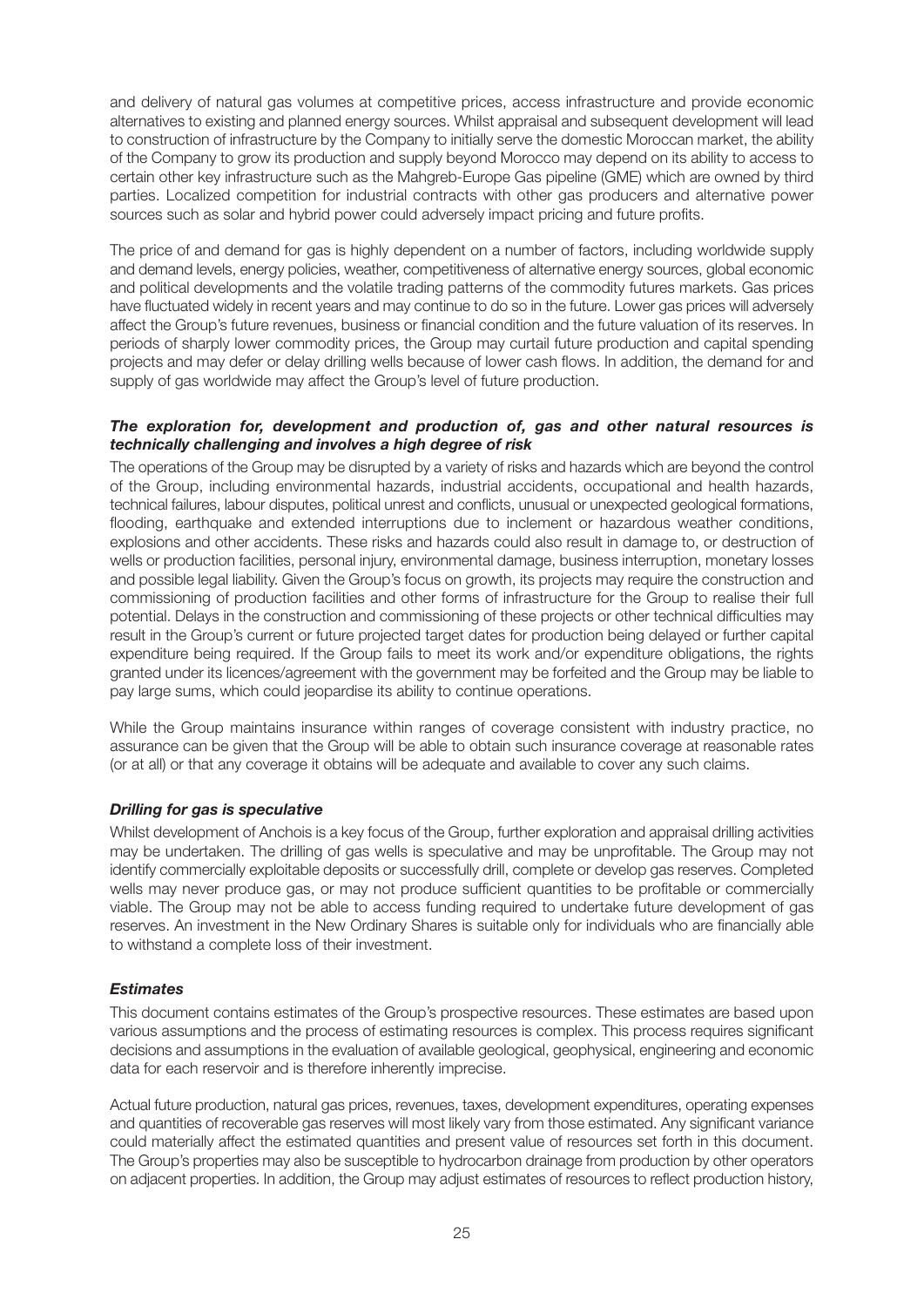results of exploration and development, prevailing natural gas and resources prices and other factors, many of which are beyond its control.

#### *Competition*

The gas industry is very competitive and the Group will face competition in the countries within which it will conduct its activities. Some of the Group's competitors have access to greater financial and technical resources which may convey to them a competitive advantage. As a result, the Group may not be able to gain access to future growth opportunities.

#### *The gas industry is characterised by rapid and significant technological advancements, and the Group may not be able to keep pace*

As competitors use or develop new technologies, the Group may be placed at a competitive disadvantage over time or may be forced by competitive pressures to implement those new technologies at substantial cost. The Group may not be able to respond to these competitive pressures or implement new technologies on a timely basis or at an acceptable cost. Further, one or more of the technologies used by the Group now or in the future may become obsolete. In addition, new technology implemented by the Group may have unanticipated or unforeseen adverse consequences, either to its business or the industry as a whole.

#### **4. Country specific risks**

#### *Economic and political*

The Group's current interests are in Morocco, Burkina Faso, Mauritania, South Africa and Zambia where there may be a number of associated risks over which the Group will have no, or limited, control. These may include contract renegotiation, contract cancellation, economic, social or political instability or change, hyperinflation, currency non-convertibility or instability and changes of laws affecting foreign ownership, government participation, taxation, working conditions, rates of exchange, exchange control, exploration licensing and petroleum export licensing and export duties as well as government control over domestic oil and gas pricing.

#### *Foreign exchange*

The cash raised in the Fundraising will be denominated in sterling, whilst it is expected that the majority of the Group's financial obligations will be denominated in United States dollars. This may result in additions to the Group's reported costs. The Group may not engage in foreign exchange hedging to minimise such exchange rate risk.

#### *Legal*

Morocco, Burkina Faso, Mauritania, South Africa , Zambia and other jurisdictions in which the Group might operate in the future may have less developed legal systems than more established economies which could result in risks such as (i) effective legal redress in the courts of such jurisdictions, whether in respect of a breach of law or regulation, or in an ownership dispute, being more difficult to obtain; (ii) a higher degree of discretion on the part of governmental authorities; (iii) the lack of judicial or administrative guidance on interpreting applicable rules and regulations; (iv) inconsistencies or conflicts between and within various laws, regulations, decrees, orders and resolutions; or (v) relative inexperience of the judiciary and courts in such matters. In certain jurisdictions, the commitment of local business people, government officials and agencies and the judicial system to abide by legal requirements and negotiated agreements may be more uncertain, creating particular concerns with respect to the Group's licences and agreements for business. These may be susceptible to revision or cancellation and legal redress may be uncertain or delayed. There can be no assurance that production sharing agreements, joint ventures, licences, licence applications or other legal arrangements will not be adversely affected by the actions of government authorities or others and the effectiveness of and enforcement of such arrangements in these jurisdictions cannot be assured.

#### **5. Risks related to the Group**

#### *Early stage operations in transitional gas*

The Group's transitional gas operations are at an early stage of development and future success will depend on the Directors' ability to successfully manage and exploit the Group's current asset portfolio and to take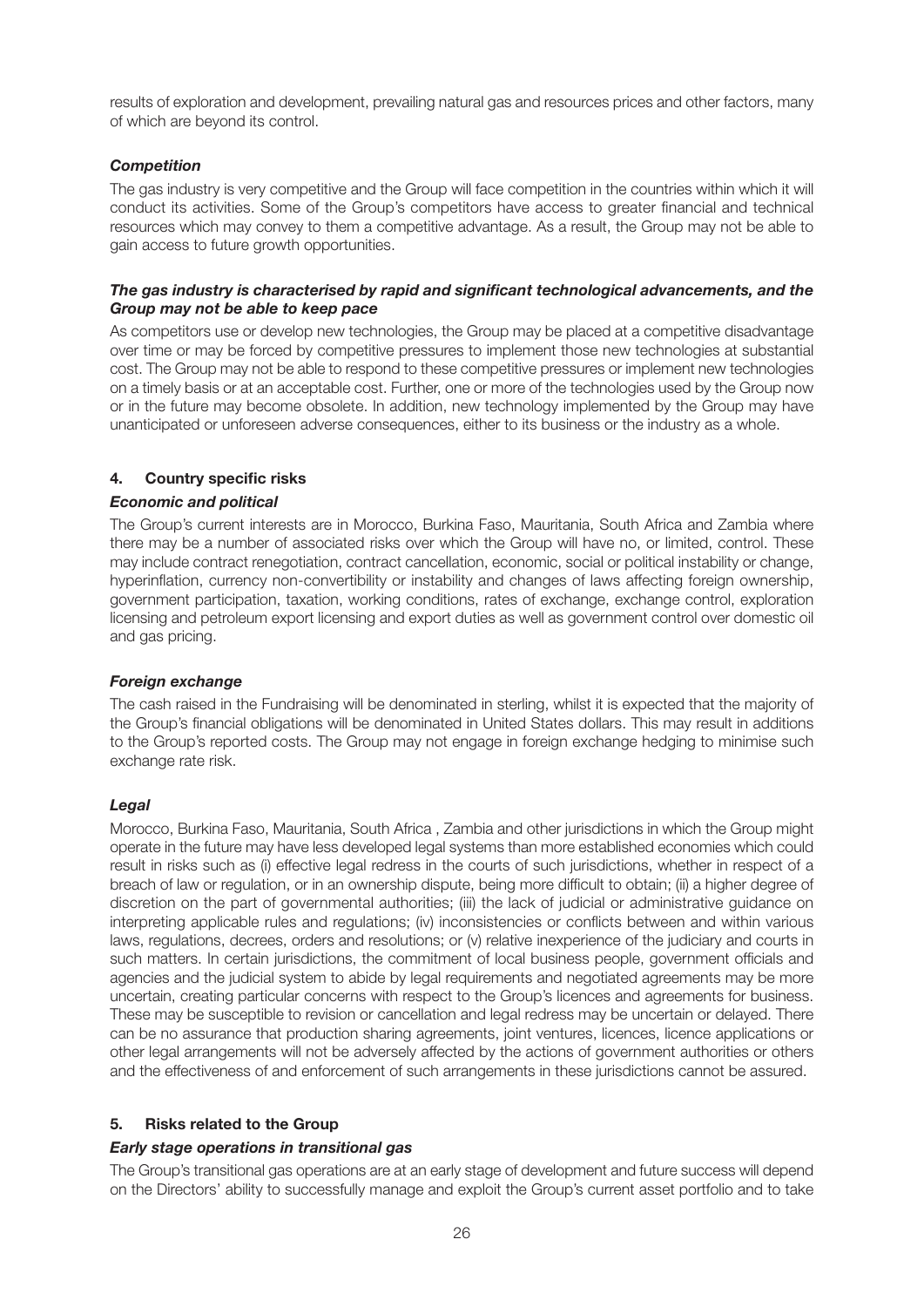advantage of further opportunities which may arise. There can be no guarantee that the Group can or will be able to, or that it will be commercially advantageous for the Group to, develop the blocks in which the Group currently holds an interest.

Further, the Group currently has no transitional gas assets producing positive cash flow and its ultimate success will depend on the Directors' ability to implement their strategy for the Group. Whilst the Directors are optimistic about the Group's prospects, there is no certainty that sustainable revenue streams and sustainable profitability will be achieved. The Group will not generate any material income until production has successfully commenced or producing assets have been acquired and in the meantime the Group will continue to expend its cash reserves and may, in due course, need to raise debt or additional equity capital.

The Group's estimates of future cash operating costs are based on operating history and related field information. The Group has used this operating history, together with recent analysis as the basis for estimates of future production and future cash operating costs. For early stage projects, estimates of proven and probable reserves and cash operating costs are, to a large extent, based upon the interpretation of geological data and feasibility studies which derive estimates of cash operating costs based upon anticipated recoveries, expected recovery rates, comparable facility and equipment operating costs, anticipated environmental and climatic conditions and other factors. As a result, it is possible that actual cash operating costs and economic returns may differ materially from those estimated.

#### *Transitional Power*

The Group recently acquired the business of AEMP, a renewable and hybrid energy project developer, and the related 10 per cent. holding in Essakane Solar SAS. AEMP's operations are still within the very early stages of development, and as such there is no certainty of its future success, including the long-term viability of its business strategy, or its ability to continue to secure commercial contracts on terms that the Group would consider reasonable. AEMP also has an ongoing strategic partnership with Total Eren, and although there is no indication of this partnership ending at this stage, the Group cannot guarantee how long the partnership will last, or that any of the terms of the partnership will not change in the future.

The countries the pipeline of projects are located in and future potential project locations are likely to carry all of the aforementioned geographic, economic, political and legal risks. Whilst the acquisition of political risk insurance is part of the mitigating strategy for development of projects, no assurance can be given that the Group will be able to obtain such insurance coverage at reasonable rates (or at all) or that any coverage it obtains will be adequate and available to cover any such claims. Once a project is signed and into development there is a certain amount of project execution risk involved due to the reliance on third party subcontractors to build and operate the infrastructure. Delays in the construction and commissioning of these projects, as well as ongoing operational or other technical difficulties may result in the Group's current or future projected profits being adversely affected, delayed or further capital expenditure being required.

The Group's newly awarded Green Hydrogen project in Mauritania is very early stage and its long-term success will depend on the demonstration of a market and establishment of demand for Green Hydrogen as an energy of the future, as well as on cutting edge technology that is still developing. The project is large in its scale and will likely involve multiple commercial partnerships and project finance to construct, hence all the aforementioned challenges of development and project execution apply.

#### *Licences*

The licences held by the Group and the associated petroleum agreements impose certain obligations on the Group to carry out an agreed work programme. If the Group is unable to deliver on its obligations through lack of funds or as a result of other circumstances the ownership of some or all of the Group's licences may be put at risk. The licences are also valid for a limited period and although renewal of the licences is possible in certain circumstances there is a risk that the licences may not be renewable.

#### *Dependence on key personnel*

The success of the Group, in common with other businesses of a similar size, will be dependent on the expertise and experience of its directors and senior management. The loss of key personnel could harm the business or cause delay in the plans of the Group whilst management time is directed at finding suitable replacements. The future success of the Group is in part dependent upon its ability to identify, attract, motivate and retain staff with the requisite experience. Measures are in place and are under review to reward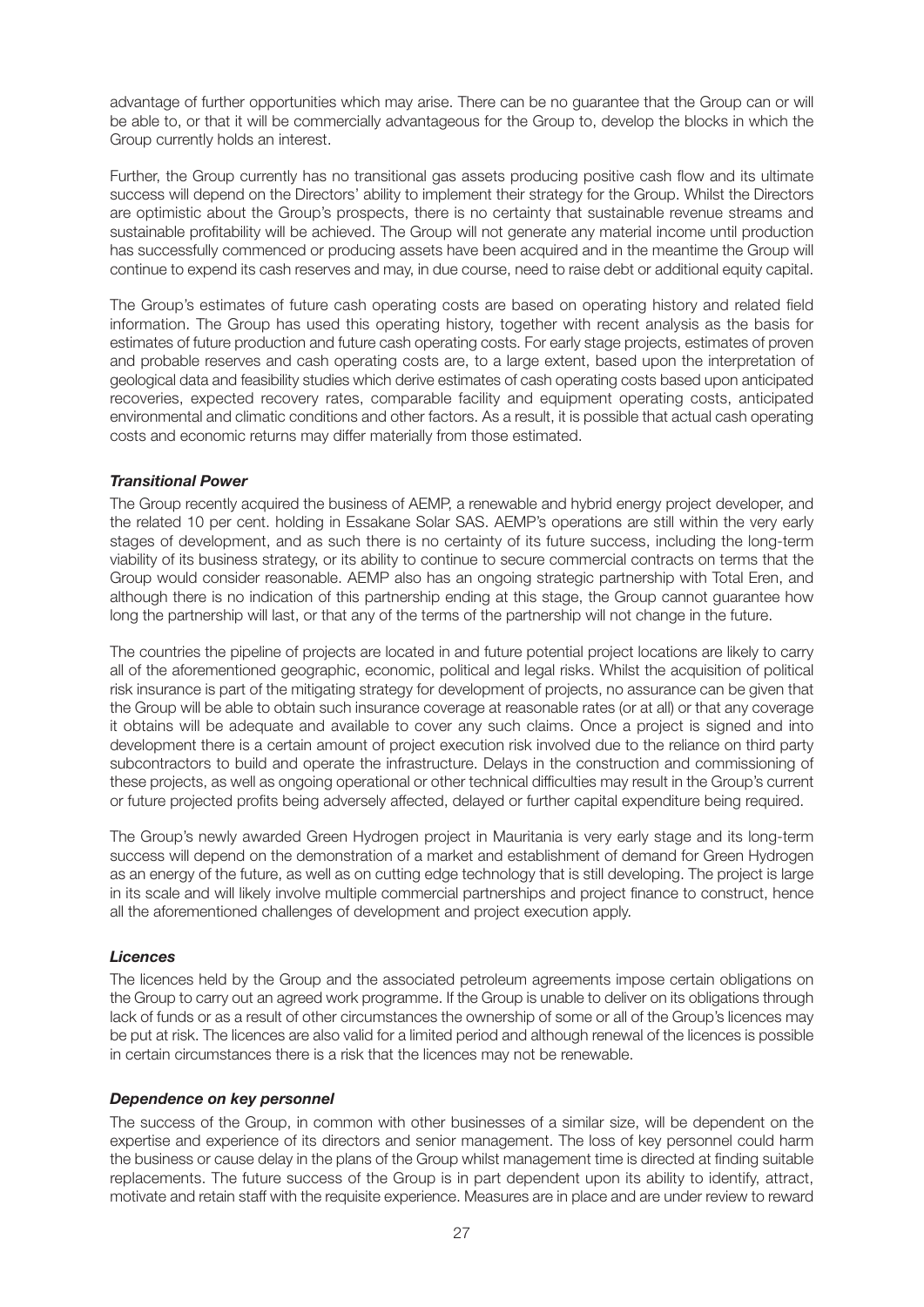and retain key individuals and to protect the Group from the impact of staff turnover. However, risks in this area cannot be totally eliminated.

#### *Reliance on third parties*

The Group may contract with third parties for commercial evaluation and support, equipment and services. The failure of a third party to perform its obligations and quality could subject the Group to additional costs, delays or abandonment of the projects.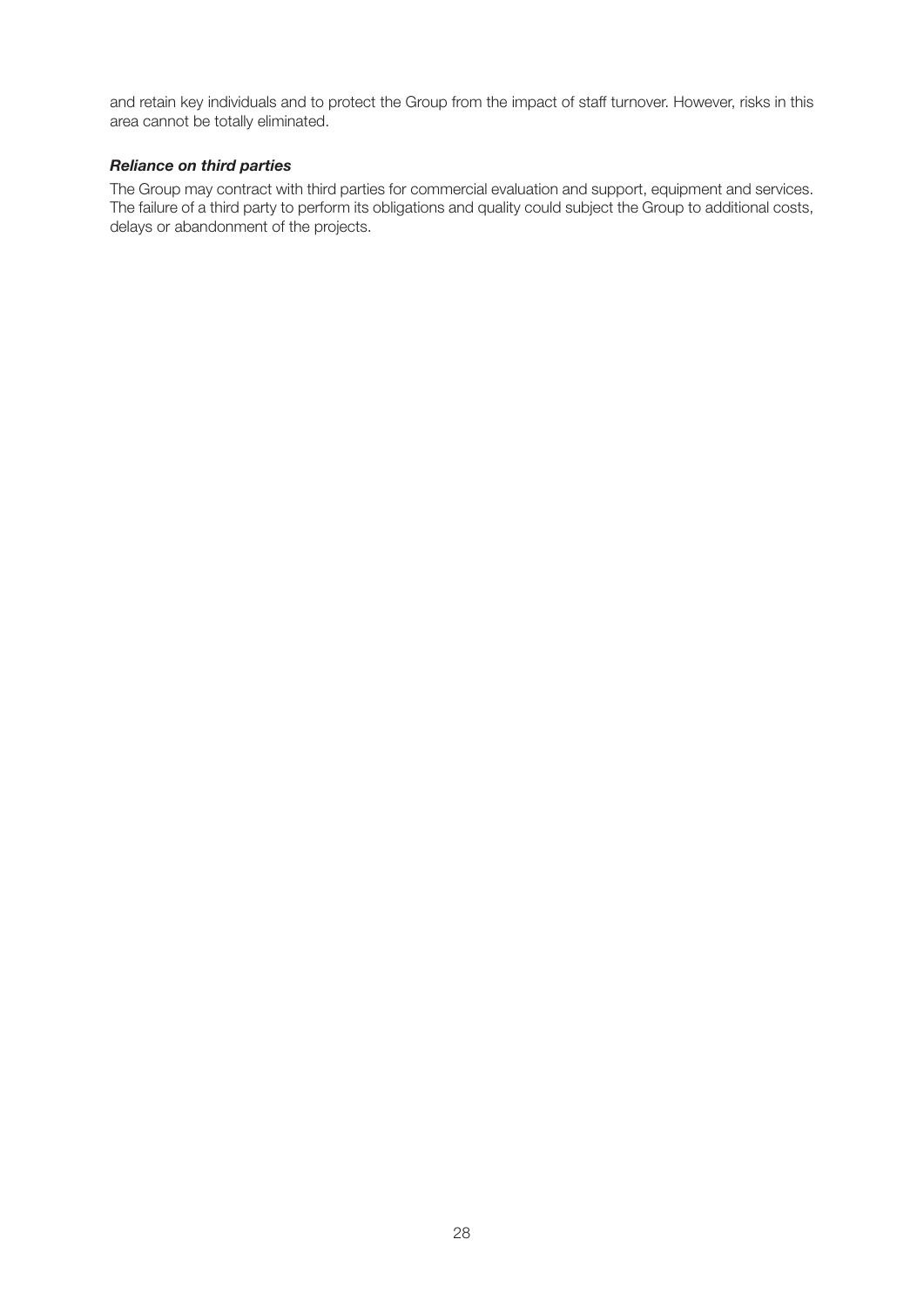#### **PART 3**

#### **TERMS AND CONDITIONS OF THE OPEN OFFER**

#### **Introduction**

As explained in the letter from the Chairman set out in Part 1 of this document, the Company is proposing to raise up to US\$29.5 million (£23.6 million) before expenses by way of the Fundraising, of which up to US\$4 million (£3.2 million) will be raised via the Open Offer at the Issue Price to Qualifying Shareholders.

The purpose of this Part 3 is to set out the terms and conditions of the Open Offer. Up to 17,597,272 New Ordinary Shares will be issued through the Open Offer. Qualifying Shareholders are being offered the right to subscribe for Open Offer Shares in accordance with the terms of the Open Offer.

The record date for entitlements under the Open Offer for Qualifying CREST Shareholders and Qualifying Non-CREST Shareholders is 6.30 p.m. on 19 May 2022. Application Forms are enclosed with this document for Qualifying Non-CREST Shareholders and Open Offer Entitlements are expected to be credited to stock accounts of Qualifying CREST Shareholders in CREST on 24 May 2022.

The Excess Application Facility will enable Qualifying Shareholders to apply for Excess Shares. Further details on the Excess Application Facility are set out in paragraph 3.1 of this Part 3 and in Part 4.

The latest time and date for receipt of a completed Application Form and payment in full under the Open Offer and settlement of relevant CREST instructions (as appropriate) is expected to be 11.00 a.m. on 8 June 2022 with Admission and commencement of dealings in Open Offer Shares expected to take place at 8.00 a.m. on 13 June 2022.

This document and, for Qualifying Non-CREST Shareholders only, the Application Form contain the formal terms and conditions of the Open Offer. Your attention is drawn to paragraph 3 of this Part 3 which gives details of the procedure for application and payment for the Open Offer Shares and any Excess Shares applied for pursuant to the Excess Application Facility.

The Open Offer Shares will, when issued and fully paid, rank equally in all respects with the other Ordinary Shares in issue, including the right to receive all dividends or other distributions made, paid or declared, if any, by reference to a record date after the date of their issue.

The Open Offer is an opportunity for Qualifying Shareholders to apply for, in aggregate, up to 17,597,272 Open Offer Shares pro rata (excepting fractional entitlements) to their current holdings at the Issue Price in accordance with the terms of the Open Offer.

Qualifying Shareholders are also being offered the opportunity to apply for additional Open Offer Shares in excess of their Basic Entitlement to the extent that other Qualifying Shareholders do not take up their Basic Entitlement in full. The Excess Application Facility enables Qualifying Shareholders to apply for Excess Shares in excess of their Basic Entitlement as at the Record Date.

Any Qualifying Shareholder who has sold or transferred all or part of his registered holding(s) of Ordinary Shares prior to the Ex-entitlement Date is advised to consult his stockbroker, bank or other agent through or to whom the sale or transfer was effected as soon as possible since the invitation to apply for Open Offer Shares under the Open Offer may be a benefit which may be claimed from him/her by the purchasers under the rules of the London Stock Exchange.

#### **1. The Open Offer**

Subject to the terms and conditions set out below (and, in the case of Qualifying Non-CREST Shareholders, in the Application Form), Qualifying Shareholders are being given the opportunity under the Open Offer to subscribe for Open Offer Shares at the Issue Price *pro rata* to their holdings, payable in full on application. The Issue Price of 18 pence per New Ordinary Share is equivalent to the closing mid-market price of 18 pence per Ordinary Share on 17 May 2022, being the last practicable date prior to the date of the announcement of the Fundraising.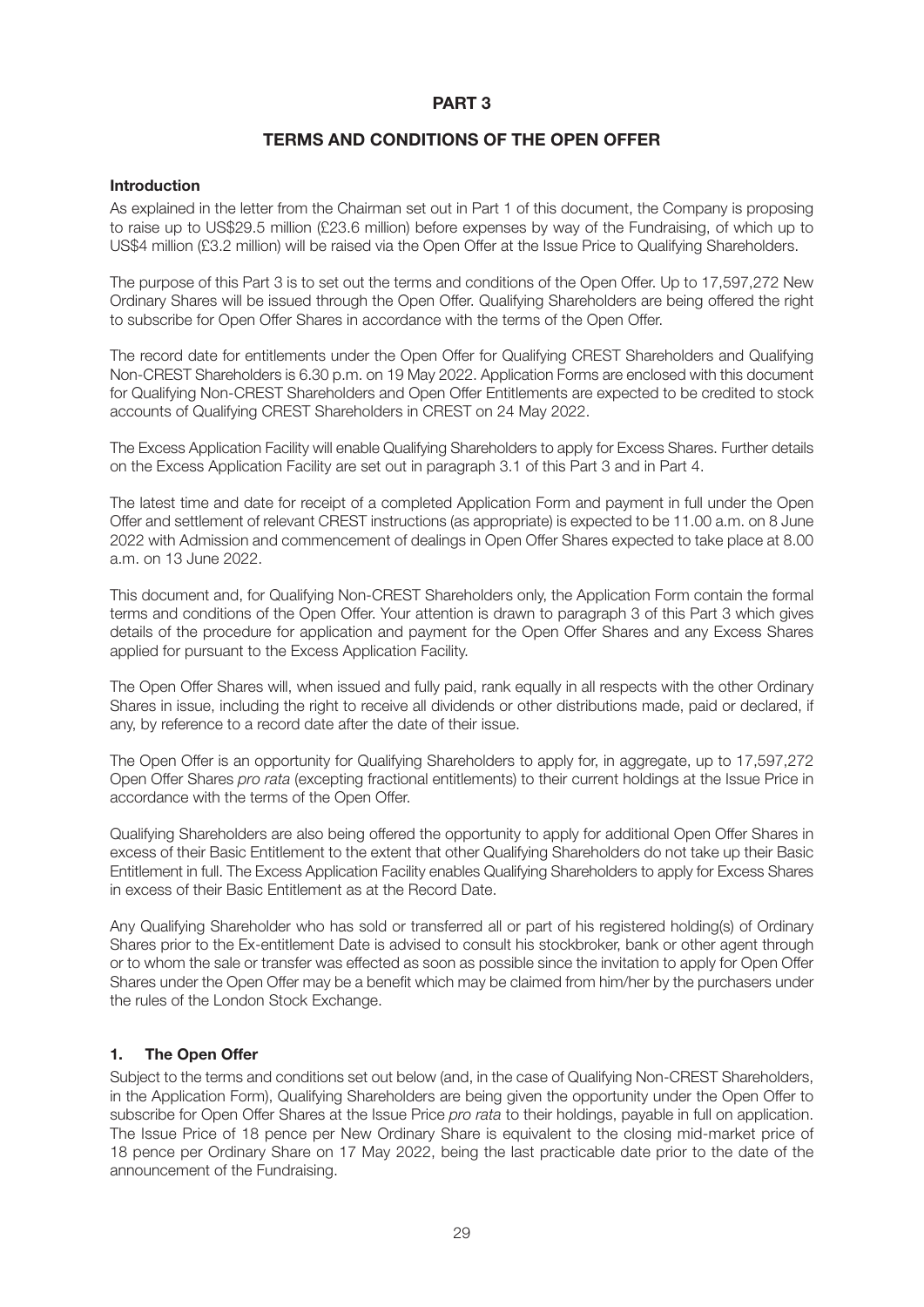Qualifying Shareholders have basic entitlements of:

#### **1 Offer Share for every 47 Existing Ordinary Shares**

registered in their name on the Record Date. Entitlements under the Open Offer will be rounded down to the nearest whole number of Open Offer Shares, with fractional entitlements being aggregated and made available under the Excess Application Facility.

Holdings of Existing Ordinary Shares in certificated and uncertificated form will be treated as separate holdings for the purpose of calculating entitlements under the Open Offer, as will holdings under different designations and in different accounts.

If you are a Qualifying Non-CREST Shareholder, the Application Form shows the number of Existing Ordinary Shares registered in your name on the Record Date (in Box 6) and your Basic Entitlement (in Box 7).

If you are a Qualifying CREST Shareholder, application will be made for your Basic Entitlement and Excess CREST Open Offer Entitlement to be credited to your CREST account. Basic Entitlements and Excess CREST Open Offer Entitlements are expected to be credited to CREST accounts on 24 May 2022. The Existing Ordinary Shares are already admitted to CREST. Accordingly, no further application for admission to CREST is required for the New Ordinary Shares. All such shares, when issued and fully paid, may be held and transferred by means of CREST.

Subject to availability, the Excess Application Facility will enable Qualifying Shareholders, provided they have taken up their Basic Entitlement in full, to apply for further Open Offer Shares in excess of their Basic Entitlement. Further details in relation to the Excess Application Facility are set out below and in Part 4 of this document and, for Qualifying Non-CREST Shareholders, the Application Form. Qualifying CREST Shareholders will have their Basic Entitlement and Excess CREST Open Offer Entitlement credited to their stock accounts in CREST and should refer to paragraph 3.2 of this Part 3 for information on the relevant CREST procedures and further details on the Excess Application Facility. Qualifying CREST Shareholders can also refer to the CREST Manual for further information on the relevant CREST procedures.

If applications under the Excess Application Facility are received for more than the total number of Open Offer Shares available following take up of Basic Entitlements, Open Offer Shares will be scaled back in such manner as the Directors may determine in their absolute discretion.

Please refer to paragraphs 3.1(f) and 3.2(k) of this Part 3 for further details of the Excess Application Facility.

**Qualifying Shareholders should be aware that the Open Offer is not a rights issue. Qualifying Non-CREST Shareholders should also note that their respective Application Forms are not negotiable documents and cannot be traded. Qualifying CREST Shareholders should note that, although the Basic Entitlements and Excess CREST Open Offer Entitlements will be credited through CREST and be enabled for settlement, applications in respect of entitlements under the Open Offer may only be made by the Qualifying Shareholder originally entitled or by a person entitled by virtue of a bona fide market claim raised by Euroclear's Claims Processing Unit. Open Offer Shares not applied for under the Open Offer will not be sold in the market for the benefit of those who do not apply under the Open Offer. Any Open Offer Shares which are not applied for by Qualifying Shareholders under the Open Offer will not be issued by the Company as the Open Offer is not underwritten.**

The attention of Overseas Shareholders is drawn to paragraph 6 of this Part 3.

The Open Offer Shares will, when issued and fully paid, rank in full for all dividends and other distributions declared, made or paid after the date of this document and otherwise pari passu in all respects with the Existing Ordinary Shares. The Open Offer Shares are not being made available in whole or in part to the public except under the terms of the Open Offer.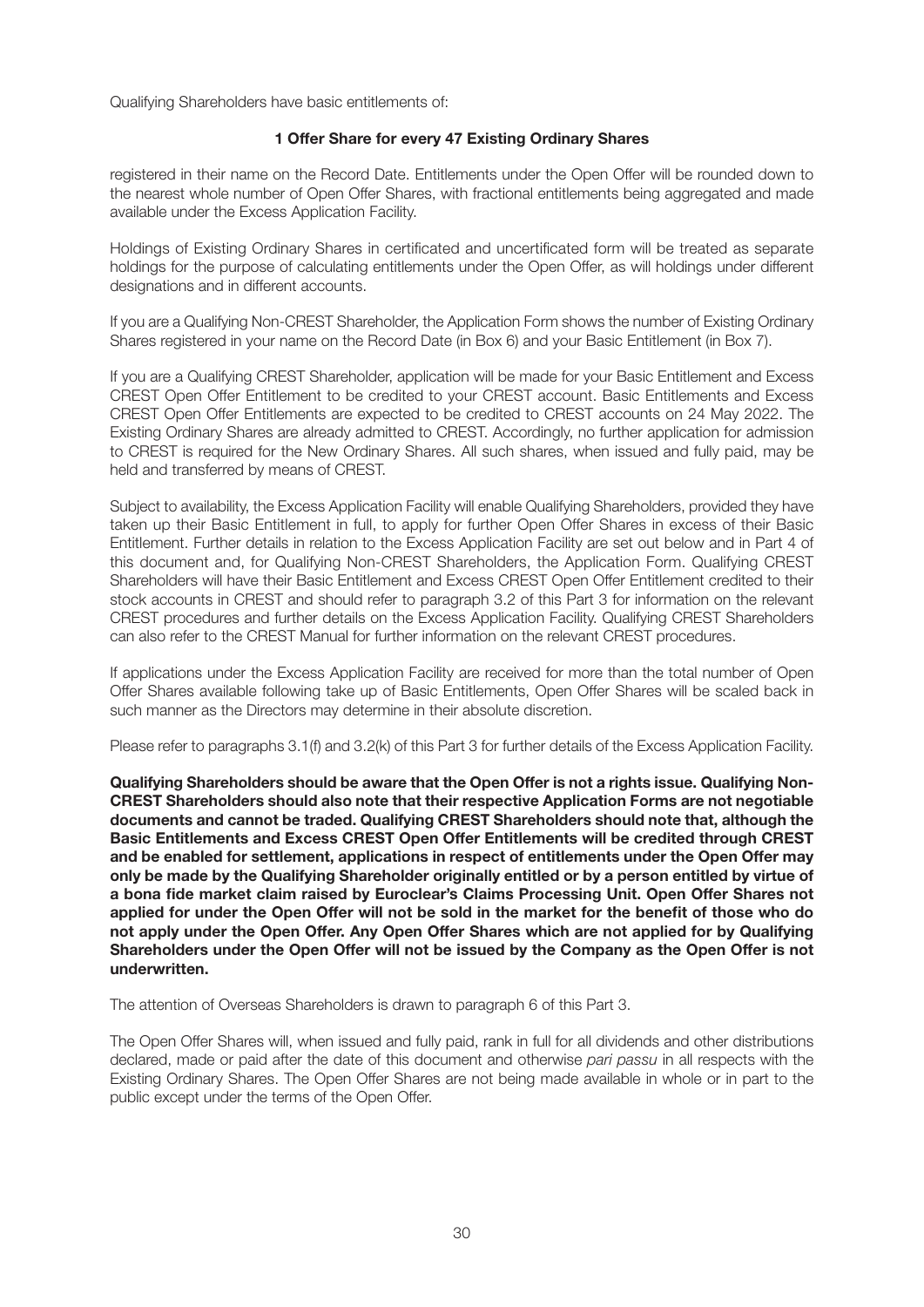#### **2. Conditions and further terms of the Open Offer**

The Open Offer is conditional on Admission of the Open Offer Shares by 13 June 2022 or such later date (being no later than 29 July 2022) as Cenkos, Peel Hunt and the Company may agree, the Fundraise Resolutions being passed and the Placing and Subscription becoming unconditional.

If Admission of the Open Offer Shares does not occur, then all application monies will be returned (at the applicant's sole risk), without payment of interest, as soon as practicable thereafter. Any Open Offer Entitlements admitted to CREST will thereafter be disabled.

No temporary documents of title will be issued in respect of Open Offer Shares held in uncertificated form. Definitive certificates in respect of Open Offer Shares taken up are expected to be posted to those Qualifying Shareholders who have validly elected to hold their Open Offer Shares in certificated form within 5 Business Days of Admission.

In respect of those Qualifying Shareholders who have validly elected to hold their Open Offer Shares in uncertificated form, the Open Offer Shares are expected to be credited to their stock accounts maintained in CREST on 24 May 2022.

Applications will be made for the Open Offer Shares to be admitted to trading on AIM. Admission is expected to occur at 8.00 a.m. on 13 June 2022, when dealings in the Open Offer Shares are expected to begin.

If for any reason it becomes necessary to adjust the expected timetable as set out in this document, the Company will notify the London Stock Exchange and make an appropriate announcement to a Regulatory Information Service giving details of the revised dates.

#### **3. Procedure for application and payment**

The action to be taken by you in respect of the Open Offer depends on whether, at the relevant time, you are sent an Application Form in respect of your Open Offer Entitlement under the Open Offer or your Basic Entitlement and Excess CREST Open Offer Entitlement is credited to your CREST stock account, as detailed below.

Qualifying Shareholders who hold all or part of their Existing Ordinary Shares in certificated form will receive the Application Form, enclosed with this document. The Application Form shows the number of their Existing Ordinary Shares held in certified form at the Record Date. It will also show Qualifying Shareholders their Basic Entitlement that can be issued in certificated form. Qualifying Shareholders who hold all their Existing Ordinary Shares in CREST will be issued Open Offer Shares in CREST.

Qualifying Shareholders who hold part of their Existing Ordinary Shares in uncertificated form will be issued Open Offer Shares in uncertificated form to the extent that their entitlement to Open Offer Shares arises as a result of holding Existing Ordinary Shares in uncertificated form. However, it will be possible for Qualifying Shareholders to deposit Open Offer Entitlements into, and withdraw them from, CREST. Further information on deposit and withdrawal from CREST is set out in paragraph 3.2(f) of this Part 3.

CREST sponsored members should refer to their CREST sponsor, as only their CREST sponsor will be able to take the necessary action specified below to apply under the Open Offer in respect of the Basic Entitlements and Excess CREST Open Offer Entitlements of such members held in CREST. CREST members who wish to apply under the Open Offer in respect of their Basic Entitlements and Excess CREST Open Offer Entitlements in CREST should refer to the CREST Manual for further information on the CREST procedures referred to below.

**Qualifying Shareholders who do not want to apply for Open Offer Shares under the Open Offer should take no action and should not complete or return the Application Form or send a USE message through CREST.**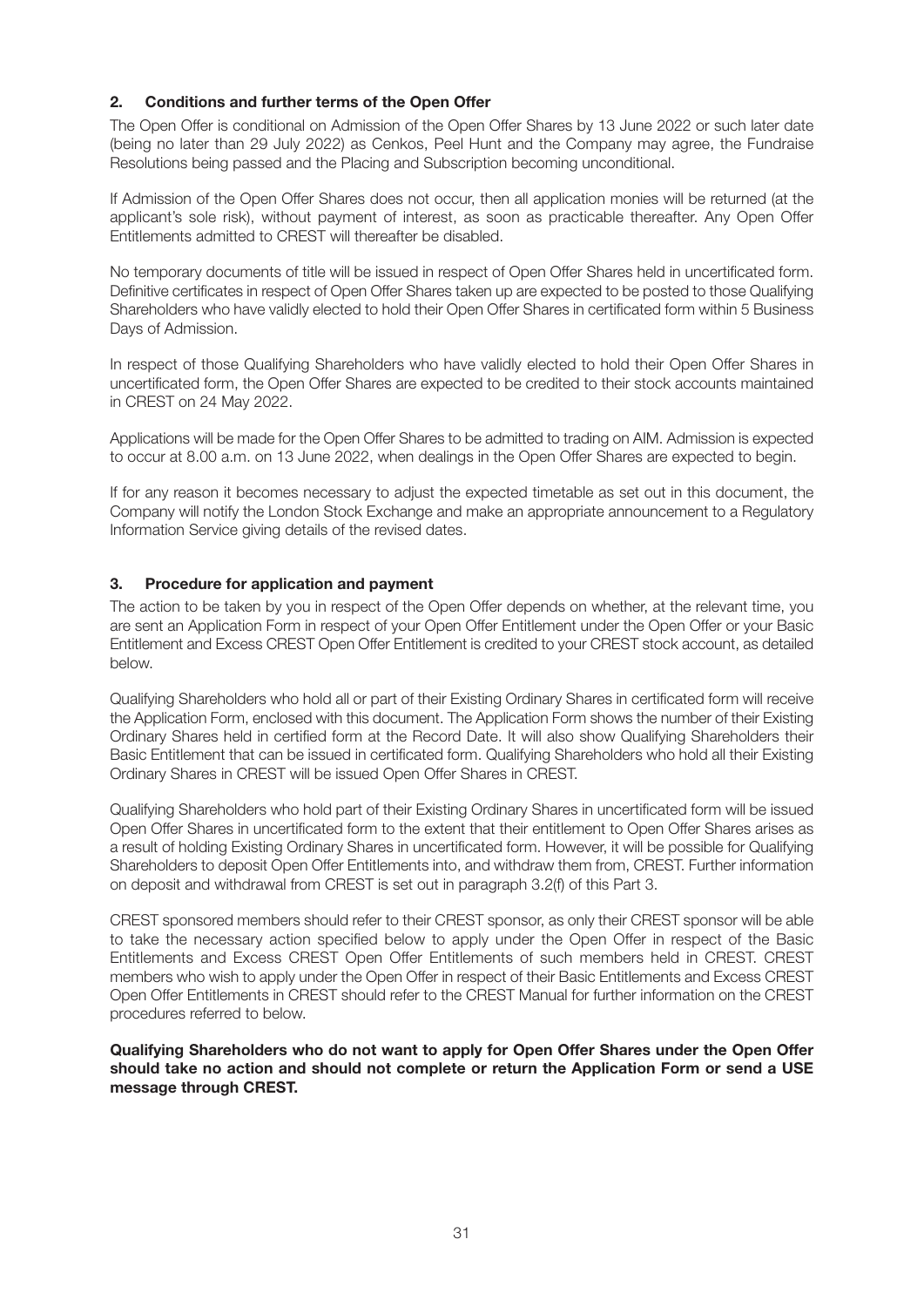#### 3.1 *If you are a Qualifying Non-CREST Shareholder and have an Application Form in respect of your Basic Entitlement under the Open Offer*

(a) General

Subject to paragraph 6 of Part 3 in relation to Overseas Shareholders, Qualifying Non-CREST Shareholders will receive an Application Form. The Application Form shows the number of Existing Ordinary Shares registered in their name on the Record Date in Box 6. It also shows the Basic Entitlement allocated to them set out in Box 7. Entitlements to Open Offer Shares are rounded down to the nearest whole number and any fractional entitlements to Open Offer Shares will be aggregated and made available under the Excess Application Facility. Box 8 shows how much they would need to pay if they wish to take up their Basic Entitlement in full. Qualifying Non-CREST Shareholders may apply for less than their entitlement should they wish to do so. Qualifying Non-CREST Shareholders may also hold such an Application Form by virtue of a bona fide market claim.

Under the Excess Application Facility, provided they have agreed to take up their Basic Entitlement in full, Qualifying Non-CREST Shareholders may apply for more than the amount of their Basic Entitlement should they wish to do so by completing Box 3 on the Application Form. The Excess Application Facility enables Qualifying Shareholders to apply for Excess Shares in excess of their Basic Entitlement at the Record Date. The Excess Shares may be allocated in such manner as the Directors may determine in their absolute discretion and no assurance can be given that Excess Applications by Qualifying Shareholders will be met in full or in part or at all.

The instructions and other terms set out in the Application Form, form part of the terms of the Open Offer in relation to Qualifying Non-CREST Shareholders.

(b) Bona fide market claims

Applications by Qualifying Non-CREST Shareholders to acquire Open Offer Shares may only be made on the Application Form and may only be made by the Qualifying Non-CREST Shareholder named in it or by a person entitled by virtue of a bona fide market claim in relation to a purchase of Existing Ordinary Shares through the market prior to the date upon which the Existing Ordinary Shares were marked "ex" the entitlement to participate in the Open Offer. Application Forms may not be sold, assigned, transferred or split, except to satisfy bona fide market claims up to 3.00 p.m. on 6 June 2022. The Application Form is not a negotiable document and cannot be separately traded. A Qualifying Non-CREST Shareholder who has sold or otherwise transferred all or part of his holding of Existing Ordinary Shares prior to the date upon which the Existing Ordinary Shares were marked "ex" the entitlement to participate in the Open Offer, should contact his broker or other professional adviser authorised under FSMA through whom the sale or purchase was effected as soon as possible, as the invitation to acquire Open Offer Shares under the Open Offer may be a benefit which may be claimed by the purchaser(s) or transferee(s).

Qualifying Non-CREST Shareholders who have sold all or part of their registered holding should, if the market claim is to be settled outside CREST, complete Box 10 on the Application Form and immediately send it to the stockbroker, bank or other agent through whom the sale or transfer was effected for transmission to the purchaser or transferee. The Application Form should not, however, be forwarded to or transmitted in or into the United States of America or any other Restricted Jurisdiction, nor in or into any other jurisdiction where the extension of the Open Offer would breach any applicable law or regulation. If the market claim is to be settled outside CREST, the beneficiary of the claim should follow the procedures set out in the accompanying Application Form. If the market claim is to be settled in CREST, the beneficiary of the claim should follow the procedure set out in paragraph 3.2 below.

#### (c) Application procedures

Qualifying Non-CREST Shareholders wishing to apply to acquire Open Offer Shares (whether in respect of all or part of their Basic Entitlement or in addition to their Basic Entitlement under the Excess Application Facility) should complete the Application Form in accordance with the instructions printed on it. Qualifying Non-CREST Shareholders may only apply for Excess Shares if they have agreed to take up their Basic Entitlements in full. The Excess Shares may be allocated in such manner as the Directors may determine in their absolute discretion and no assurance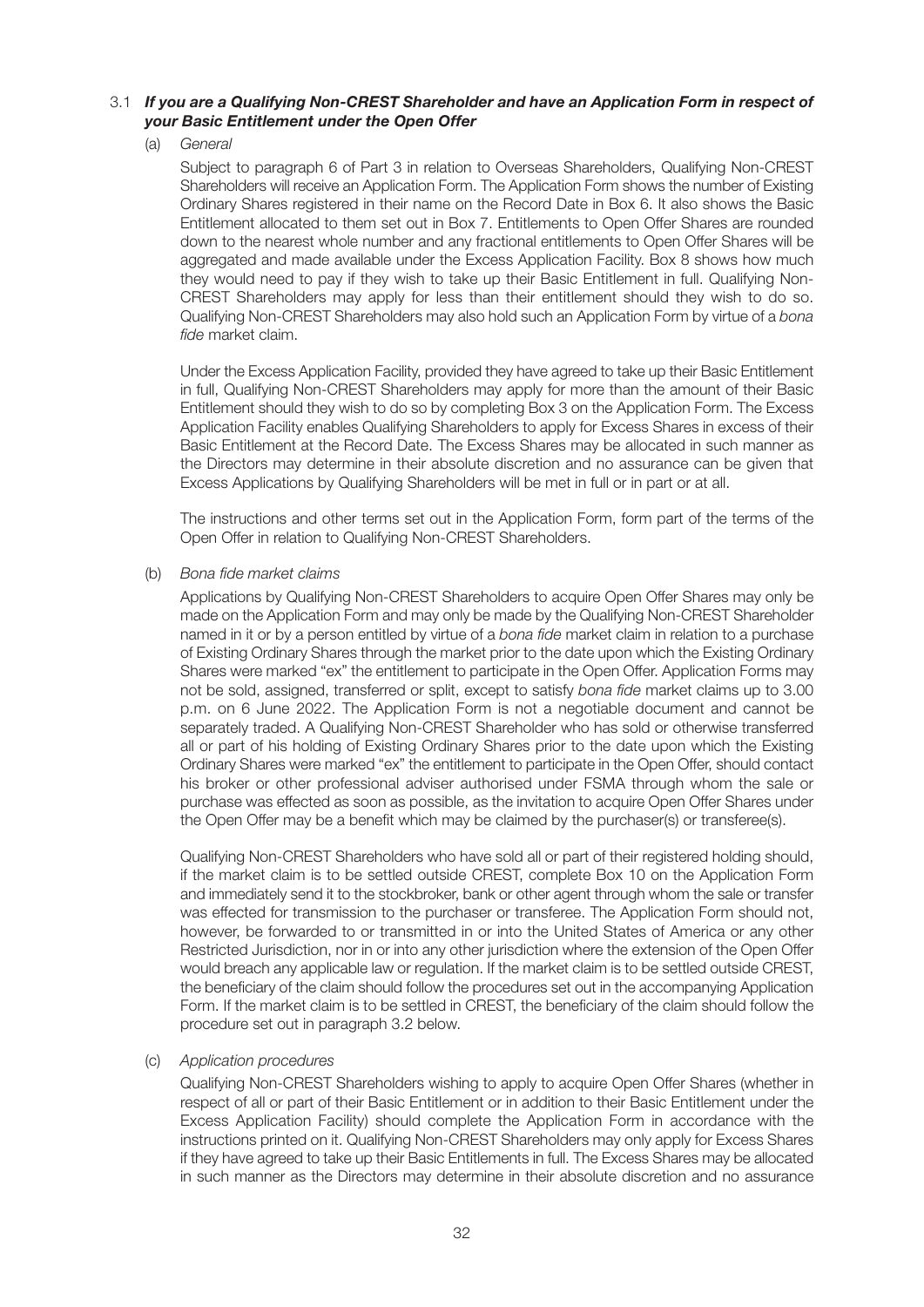can be given that excess applications by Qualifying Shareholders will be met in full or in part or at all.

Completed Application Forms should be posted to Link Group, Corporate Actions, 10th Floor, Central Square, 29 Wellington Street, Leeds, LS1 4DL or returned by hand (during normal business hours only) to Link Group, Corporate Actions, 10th Floor, Central Square, 29 Wellington Street, Leeds, LS1 4DL (during normal business hours only) so as to be received by Link Group by no later than 11.00 a.m. on 8 June 2022. The Company reserves the right to treat any application not strictly complying with the terms and conditions of application as nevertheless valid. The Company further reserves the right (but shall not be obliged) to accept either Application Forms or remittances received after 11.00 a.m. on 8 June 2022. Qualifying Non-CREST Shareholders should note that applications, once made, will be irrevocable and receipt thereof will not be acknowledged. Multiple applications will not be accepted. If an Application Form is being sent by first-class post in the UK, Qualifying Shareholders are recommended to allow at least four Business Days for delivery.

The Company may in its sole discretion, but shall not be obliged to, treat an Application Form as valid and binding on the person by whom or on whose behalf it is lodged, even if not completed in accordance with the relevant instructions or not accompanied by a valid power of attorney where required, or if it otherwise does not strictly comply with the terms and conditions of the Open Offer. The Company further reserves the right (but shall not be obliged) to accept either:

- (i) Application Forms received after 11.00 a.m. on 8 June 2022; or
- (ii) Applications in respect of which remittances are received before 11.00 a.m. on 8 June 2022 from authorised persons (as defined in FSMA) specifying the Open Offer Shares applied for and undertaking to lodge the Application Form in due course but, in any event, within two Business Days.

All documents and remittances sent by post by, to, from or on behalf of an applicant (or as the applicant may direct) will be sent entirely at the applicant's own risk.

(d) Payments

All payments must be in pounds sterling and made by cheque made payable to Link Market Services Limited RE: Chariot Limited – Open Offer 2022 A/C and crossed "A/C Payee Only". Cheques must be drawn on a bank or building society or branch of a bank or building society in the United Kingdom or the British Isles which is either a settlement member of the Cheque and Credit Clearing Company Limited or the CHAPS Clearing Company Limited or which has arranged for its cheques to be cleared through the facilities provided by any of those companies or committees and must bear the appropriate sort code in the top right-hand corner and must be for the full amount payable on application. Third party cheques may not be accepted with the exception of building society cheques where the building society or bank has confirmed the name of the account holder by stamping or endorsing the back of the cheque to confirm that the relevant Qualifying Shareholder has title to the underlying funds. The account name should be the same as that shown on the application. Post-dated cheques will not be accepted.

Cheques will be presented for payment upon receipt. The Company reserves the right to instruct Link Group to seek special clearance of cheques to allow the Company to obtain value for remittances at the earliest opportunity (and withhold definitive share certificates (or crediting to the relevant member account, as applicable) pending clearance thereof). No interest will be paid on payments. It is a term of the Open Offer that cheques shall be honoured on first presentation and the Company may elect to treat as invalid acceptances in respect of which cheques are not so honoured. All documents and cheques sent through the post will be sent at the risk of the sender. Payments via CHAPS, BACS or electronic transfer will not be accepted. If the Open Offer does not become unconditional, no Open Offer Shares will be issued and all monies will be returned (at the applicant's sole risk), without payment of interest, to applicants as soon as practicable following the lapse of the Open Offer.

If Open Offer Shares have already been issued to a Qualifying Non-Crest Shareholder and such Qualifying Non-Crest Shareholder's cheque is not honoured upon first presentation or such Qualifying Non-Crest Shareholder's application is subsequently otherwise deemed to be invalid,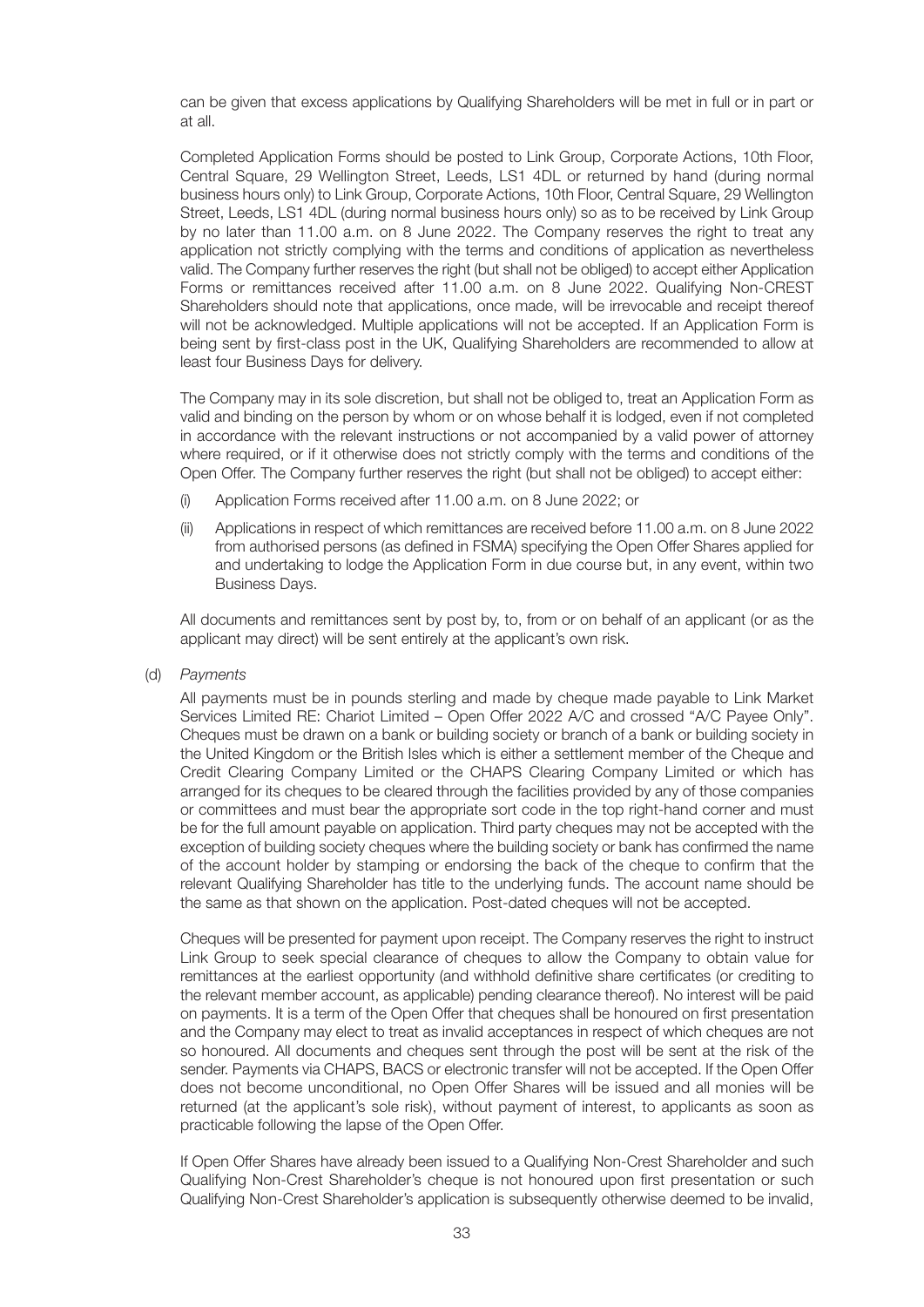Link Group shall be authorised (in its absolute discretion as to manner, timing and terms) to make arrangements, on behalf of the Company, for the sale of such Qualifying Non-Crest Shareholder's Open Offer Shares and for the proceeds of sale (which for these purposes shall be deemed to be payments in respect of successful applications) to be paid to and retained by the Company. None of Link Group, Cenkos, Peel Hunt, the Company or any other person shall be responsible for, or have any liability for, any loss, expense or damage suffered by such Qualifying Non-Crest Shareholders.

(e) Incorrect sums

If an Application Form encloses a payment for an incorrect sum, the Company through Link Group reserves the right:

- (i) to reject the application in full and return the cheque or refund the payment to the Qualifying Non-CREST Shareholder in question; or
- (ii) in the case that an insufficient sum is paid, to treat the application as a valid application for such lesser whole number of Open Offer Shares as would be able to be applied for with that payment at the Issue Price, refunding any unutilised sum to the Qualifying Non-CREST Shareholder in question, save that any sums of less than £1 will be retained for the benefit of the Company; or
- (iii) in the case that an excess sum is paid, to treat the application as a valid application for all of the Open Offer Shares referred to in the Application Form, refunding any unutilised sums to the Qualifying Non-CREST Shareholder in question, save that any sums of less than £1 will be retained for the benefit of the Company.

All monies received by Link Group in respect of Open Offer Shares will be held in a separate noninterest bearing account.

(f) The Excess Application Facility

Provided they choose to take up their Basic Entitlement in full, the Excess Application Facility enables a Qualifying Non-CREST Shareholder to apply for Excess Shares. Qualifying Non-CREST Shareholders wishing to apply for Excess Shares may do so by completing Box 3 of the Application Form.

If applications under the Excess Application Facility are received for more than the total number of Open Offer Shares available following take up of Basic Entitlements, the Excess Shares will be scaled back in such manner as the Directors may determine in their absolute discretion. No assurance can be given that Excess Applications will be met in full or in part or at all. Qualifying Non-CREST Shareholders who wish to apply for Excess Shares must complete the Application Form in accordance with the instructions set out on the Application Form.

Should the Open Offer become unconditional and applications for Open Offer Shares exceed 17,597,272 Open Offer Shares, resulting in a scale back of applications, or should the Directors decide at their discretion to scale back the Open Offer for any other reason, each Qualifying Non-CREST Shareholder who has made a valid application for Excess Shares and from whom payment in full for the Excess Shares has been received will receive a pounds sterling amount equal to the number of Excess Shares applied and paid for but not allocated to the relevant Qualifying Non-CREST Shareholder multiplied by the Issue Price. Monies will be returned as soon as reasonably practicable thereafter, without payment of interest and at the applicant's sole risk.

Fractions of Excess Shares will not be issued under the Excess Application Facility and fractions of Excess Shares will be rounded down to the nearest whole number.

Qualifying Non-CREST Shareholders who hold fewer than 47 Ordinary Shares at the Record Date will not be able to apply under the Excess Application Facility.

(g) Effect of application

All documents and remittances sent by post by, to, from, or on behalf of or to an applicant (or as the applicant may direct) will be sent entirely at the applicant's own risk. By completing and delivering an Application Form the applicant: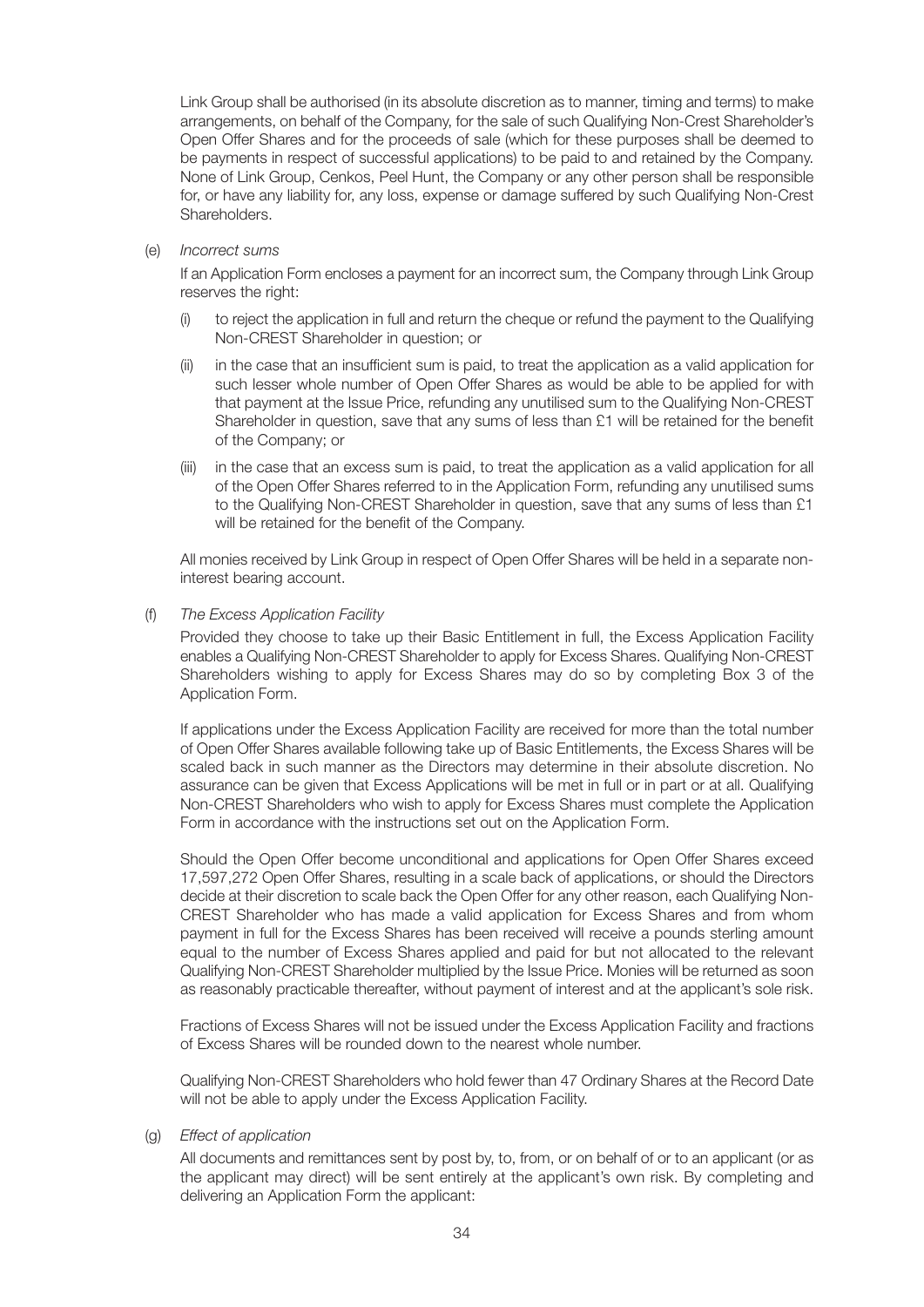- (i) represents and warrants to the Company that he has the right, power and authority, and has taken all action necessary, to make the application under the Open Offer and to execute, deliver and exercise his rights, and perform his obligations under any contracts resulting therefrom and that he is not a person otherwise prevented by legal or regulatory restrictions from applying for Open Offer Shares or acting on behalf of any such person on a nondiscretionary basis;
- (ii) agrees with the Company that all applications under the Open Offer and contracts resulting therefrom, and any non-contractual obligations related thereto, shall be governed by and construed in accordance with the laws of England;
- (iii) confirms to the Company that in making the application he is not relying on any information or representation in relation to the Company other than that contained in this document, and the applicant accordingly agrees that no person responsible solely or jointly for this document or any part thereof, or involved in the preparation thereof, shall have any liability for any such information or representation not so contained and further agrees that, having had the opportunity to read this document, he will be deemed to have had notice of all information in relation to the Company contained in this document (including information incorporated by reference);
- (iv) represents and warrants to the Company that he is the Qualifying Shareholder originally entitled to the Open Offer Entitlement;
- (v) represents and warrants to the Company that if he has received some or all of his Basic Entitlement from a person other than the Company he is entitled to apply under the Open Offer in relation to such Basic Entitlement by virtue of a bona fide market claim;
- (vi) requests that the Open Offer Shares, to which he will become entitled to have issued to him on the terms set out in this document and the Application Form;
- (vii) represents and warrants to the Company that he is not, nor is he applying on behalf of any person who is, in the United States or is a citizen or resident, or which is a corporation, partnership or other entity created or organised in or under any laws, of the United States of America, any other Restricted Jurisdiction or any other jurisdiction in which the application for Open Offer Shares is prevented by law and he is not applying with a view to re-offering, re-selling, taking-up, pledging, transferring, delivering or distributing any of the Open Offer Shares which are the subject of his application in any Restricted Jurisdiction or to, or for the benefit of a Shareholder who is a citizen or resident or which is a corporation, partnership or other entity created or organised in or under any laws of any Restricted Jurisdiction or any other jurisdiction in which the application for Open Offer Shares is prevented by law (except where proof satisfactory to the Company has been provided to the Company that he is able to accept the invitation by the Company free of any requirement which it (in its absolute discretion) regards as unduly burdensome), nor acting on behalf of any such person on a non-discretionary basis nor (a) person(s) otherwise prevented by legal or regulatory restrictions from applying for Open Offer Shares under the Open Offer;
- (viii) represents and warrants to the Company that he is not, and nor is he applying as nominee or agent for, a person who is or may be liable to notify and account for tax under the Stamp Duty Reserve Tax Regulations 1986 at any of the increased rates referred to the increased rates referred to in sections 67, 70, 93 or 96 (depositary receipts and clearance services) of the Finance Act 1986; and
- (ix) confirms that in making the application he is not relying and has not relied on the Company or any person affiliated with the Company in connection with any investigation of the accuracy of any information contained in this document or his investment decision.

All enquiries in connection with the procedure for application and completion of the Application Form should be addressed to Link Group, Corporate Actions, 10th Floor, Central Square, 29 Wellington Street, Leeds, LS1 4DL , or you can contact them on 0371 664 0321. Calls are charged at the standard geographic rate and will vary by provider. Calls outside the United Kingdom will be charged at the applicable international rate. The helpline is open between 9.00 a.m. and 5.30 p.m., Monday to Friday excluding public holidays in England and Wales. Please note that Link Group cannot provide any financial, legal or tax advice and calls may be recorded and monitored for security and training purposes.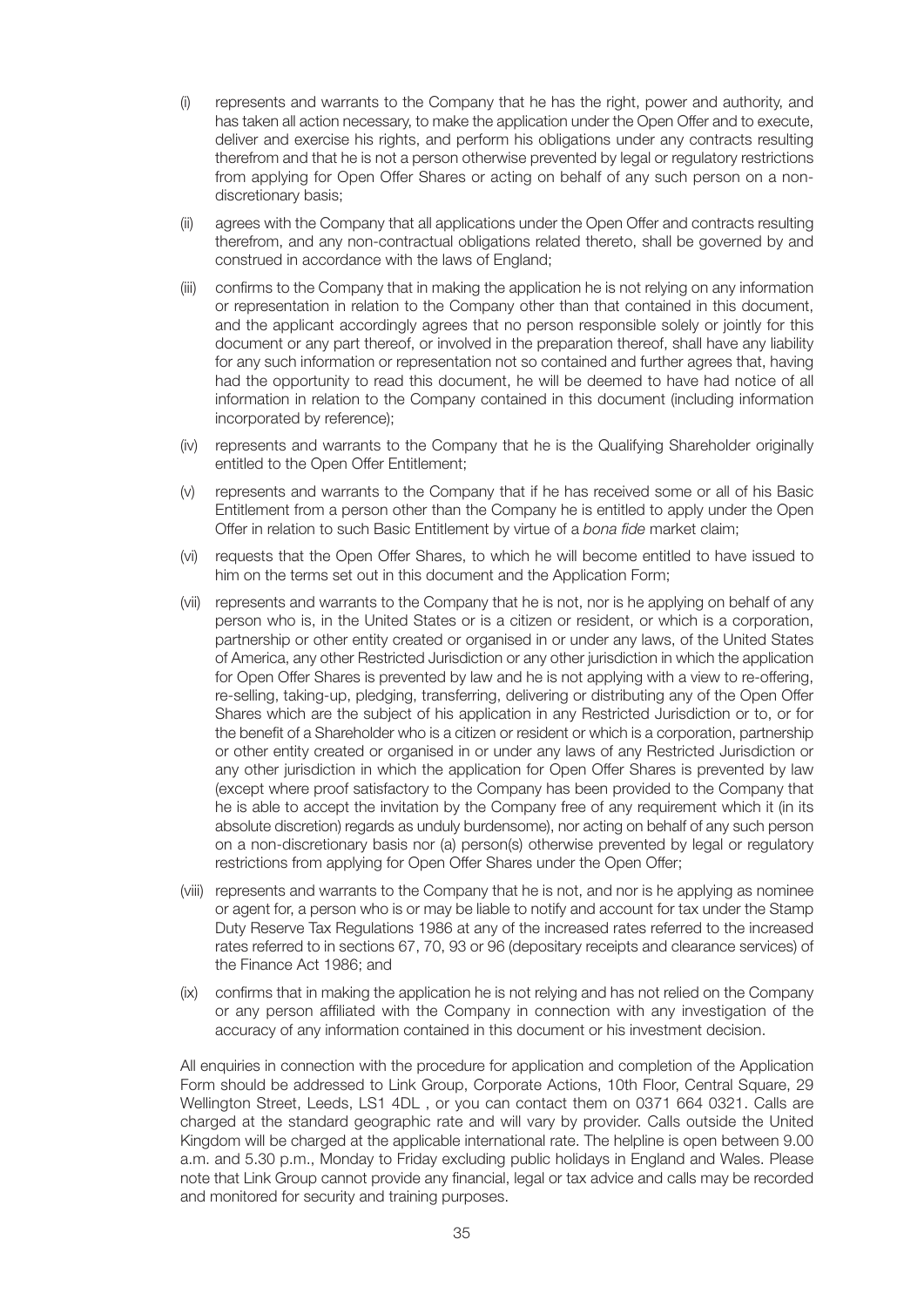(h) Proxy

Qualifying Non-CREST Shareholders who do not want to take up or apply for the Open Offer Shares under the Open Offer should take no action and should not complete or return the Application Form. However, you are encouraged to vote at the General Meeting by completing and returning the enclosed Form of Proxy.

A Qualifying Non-CREST Shareholder who is also a CREST member may elect to receive the Open Offer Shares to which he is entitled in uncertificated form in CREST. Please see paragraph 3.2(f) below for more information.

#### 3.2 *If you have a Basic Entitlement credited to your stock account in CREST in respect of your entitlement under the Open Offer*

(a) General

Subject to paragraph 6 of Part 3 in relation to certain Overseas Shareholders, each Qualifying CREST Shareholder will receive a credit to his stock account in CREST of his Basic Entitlement equal to the maximum number of Open Offer Shares for which he is entitled to apply under the Open Offer plus the number of Excess Shares for which he is entitled to apply under the Excess CREST Open Offer Entitlement. Entitlements to Open Offer Shares will be rounded down to the nearest whole number. Should the Open Offer become unconditional and applications for Open Offer Shares by Qualifying Shareholders under the Open Offer exceed 17,597,272 Open Offer Shares, the Excess Entitlement of Qualifying CREST Shareholders will be scaled back in accordance with paragraph (k) below. Any fractional entitlements to Open Offer Shares arising will be aggregated and made available under the Excess Application Facility.

The CREST stock account to be credited will be an account under the participant ID and member account ID that apply to the Existing Ordinary Shares held on the Record Date by the Qualifying CREST Shareholder in respect of which the Basic Entitlements and Excess CREST Open Offer Entitlements have been allocated.

If for any reason the Basic Entitlements and/or the Excess CREST Open Offer Entitlements cannot be admitted to CREST by, or the stock accounts of Qualifying CREST Shareholders cannot be credited by, 5.00pm. on 24 May 2022, or such later time and/or date as the Company may decide, an Application Form will be sent to each Qualifying CREST Shareholder in substitution for the Basic Entitlement and Excess CREST Open Offer Entitlement which should have been credited to his stock account in CREST. In these circumstances the expected timetable as set out in this document will be adjusted as appropriate and the provisions of this document applicable to Qualifying Non-CREST Shareholders with Application Forms will apply to Qualifying CREST Shareholders who receive an Application Form.

CREST members who wish to apply to acquire some or all of their entitlements to Basic Shares and their Excess CREST Open Offer Entitlements should refer to the CREST Manual for further information on the CREST procedures referred to below. Should you need advice with regard to these procedures, please contact Link Group on 0371 664 0321. Calls are charged at the standard geographic rate and will vary by provider. Calls outside the United Kingdom will be charged at the applicable international rate. The helpline is open between 9.00 a.m. and 5.30 p.m., Monday to Friday excluding public holidays in England and Wales. Please note that Link Group cannot provide any financial, legal or tax advice and calls may be recorded and monitored for security and training purposes. Please note that Link Group cannot provide financial advice on the merits of the Open Offer or as to whether applicants should take up their Basic Entitlements or to apply for Excess CREST Open Offer Entitlements. If you are a CREST sponsored member you should consult your CREST sponsor if you wish to apply for Open Offer Shares as only your CREST sponsor will be able to take the necessary action to make this application in CREST.

(b) Market claims

Each of the Basic Entitlements and Excess CREST Open Offer Entitlements will constitute a separate security for the purposes of CREST. Although Basic Entitlements and Excess CREST Open Offer Entitlements will be admitted to CREST and be enabled for settlement, applications in respect of Basic Entitlements and Excess CREST Open Offer Entitlements may only be made by the Qualifying Shareholder originally entitled or by a person entitled by virtue of a bona fide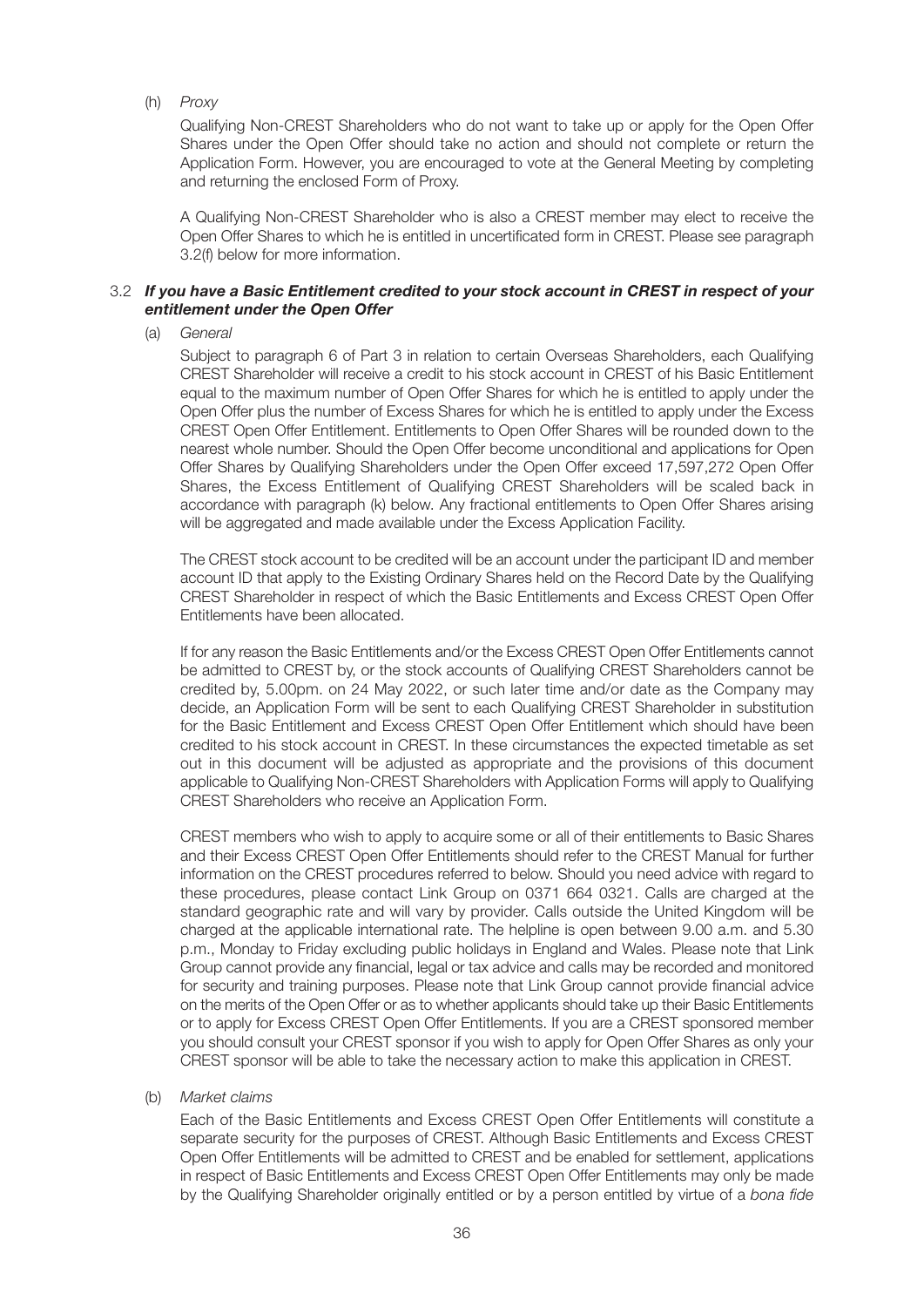market claim transaction. Transactions identified by the CREST Claims Processing Unit as "cum" the Basic Entitlement and Excess CREST Open Offer Entitlements will generate an appropriate market claim transaction and the relevant Open Offer Entitlement(s) and Excess CREST Open Offer Entitlement(s) will thereafter be transferred accordingly.

#### (c) Unmatched Stock Event ("*USE*") instructions

Qualifying CREST Shareholders who are CREST members and who want to apply for Open Offer Shares in respect of all or some of their Basic Entitlements and their Excess CREST Open Offer Entitlements in CREST must send (or, if they are CREST sponsored members, procure that their CREST sponsor sends) an USE instruction to Euroclear which, on its settlement, will have the following effect:

- (i) the crediting of a stock account of Link Group under the participant ID and member account ID specified below, with a number of Basic Entitlements and Excess CREST Open Offer Entitlements corresponding to the number of Open Offer Shares applied for; and
- (ii) the creation of a CREST payment, in accordance with the CREST payment arrangements, in favour of the payment bank of Link Group in respect of the amount specified in the USE Instruction which must be the full amount payable on application for the number of Open Offer Shares so applied for.

#### (d) Content of USE instruction in respect of Basic Entitlements

The USE instruction must be properly authenticated in accordance with Euroclear's specifications and must contain, in addition to the other information that is required for settlement in CREST, the following details:

- (i) the number of Open Offer Shares for which application is being made (and hence the number of the Open Offer Entitlement(s) being delivered to Link Group);
- (ii) the ISIN of the Basic Entitlement. This is GG00BP4C3747;
- (iii) the CREST participant ID of the accepting CREST member;
- (iv) the CREST member account ID of the accepting CREST member from which the Basic Entitlements are to be debited;
- (v) the participant ID of Link Group in its capacity as a CREST receiving agent. This is 7RA33;
- (vi) the member account ID of Link Group in its capacity as a CREST receiving agent. This is 21725CHA;
- (vii) the amount payable by means of a CREST payment on settlement of the USE Instruction. This must be the full amount payable on application for the number of Open Offer Shares referred to in (i) above;
- (viii) the intended settlement date. This must be on or before 11.00 a.m. on 8 June 2022; and
- (ix) the Corporate Action Number for the Open Offer. This will be available by viewing the relevant corporate action details in CREST.

In order for an application under the Open Offer to be valid, the USE Instruction must comply with the requirements as to authentication and contents set out above and must settle on or before 11.00 a.m. on 8 June 2022. In order to assist prompt settlement of the USE Instruction, CREST members (or their sponsors, where applicable) may consider adding the following nonmandatory fields to the USE Instruction:

- (i) a contact name and telephone number (in the free format shared note field); and
- (ii) a priority of at least 80.

CREST members and, in the case of CREST sponsored members, their CREST sponsors, should note that the last time at which a USE Instruction may settle on 8 June 2022 in order to be valid is 11.00 a.m. on that day. In the event that the Placing, Subscription and Open Offer do not become unconditional by 8.00 a.m. on 13 June 2022 (or such later time and date as the Company and Cenkos determine being no later than 8.00 a.m. on 29 July 2022), the Open Offer will lapse, the Basic Entitlements admitted to CREST will be disabled and Link Group will refund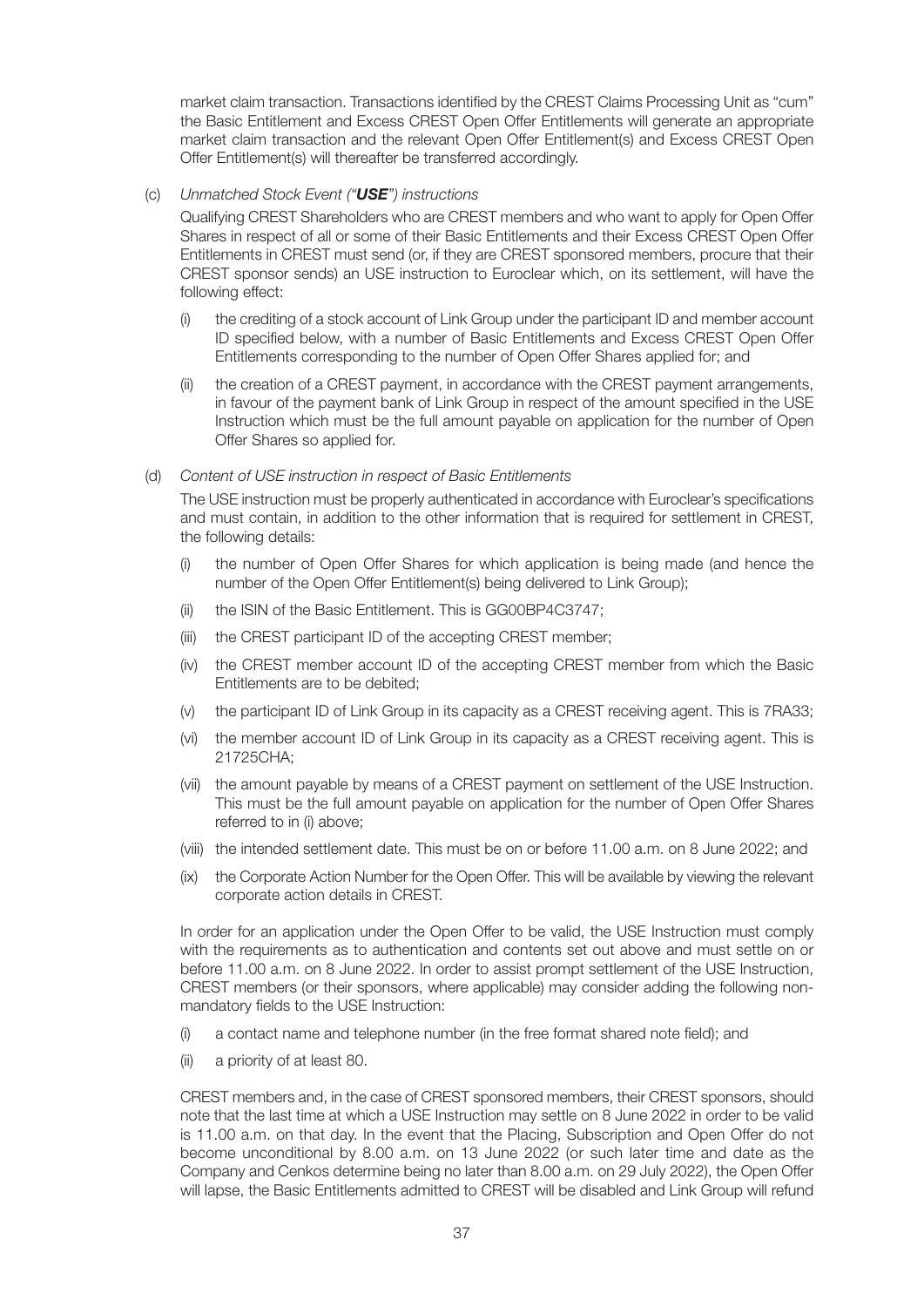the amount paid by a Qualifying CREST Shareholder by way of a CREST payment, without interest, as soon as practicable thereafter.

(e) Content of USE Instruction in respect of Excess CREST Open Offer Entitlements

The USE Instruction must be properly authenticated in accordance with Euroclear's specifications and must contain, in addition to the other information that is required for settlement in CREST, the following details:

- (i) the number of Excess Shares for which application is being made (and hence being delivered to Link Group);
- (ii) the ISIN of the Excess CREST Open Offer Entitlement. This is GG00BP4C3853;
- (iii) the CREST participant ID of the accepting CREST member;
- (iv) the CREST member account ID of the accepting CREST member from which the Excess CREST Open Offer Entitlements are to be debited;
- (v) the participant ID of Link Group its capacity as a CREST receiving agent. This is 7RA33;
- (vi) the member account ID of Link Group in its capacity as a CREST receiving agent. This is 21725CHA;
- (vii) the amount payable by means of a CREST payment on settlement of the USE Instruction. This must be the full amount payable on application for the number of Open Offer Shares referred to in (i) above;
- (viii) the intended settlement date. This must be on or before 11.00 a.m. on 8 June 2022; and
- (ix) the Corporate Action Number for the Open Offer. This will be available by viewing the relevant corporate action details in CREST.

In order for an application in respect of an Excess CREST Open Offer Entitlement under the Open Offer to be valid, the USE Instruction must comply with the requirements as to authentication and contents set out above and must settle on or before 11.00 a.m. on 8 June 2022.

In order to assist prompt settlement of the USE Instruction, CREST members (or their sponsors, where applicable) may consider adding the following non-mandatory fields to the USE Instruction:

- (x) a contract name and telephone number (in the free format shared note field); and
- (xi) a priority of at least 80.

CREST members and, in the case of CREST sponsored members, their CREST sponsors, should note that the last time at which a USE Instruction may settle on 8 June 2022 in order to be valid is 11.00 a.m. on that day.

In the event that the Placing, Subscription and Open Offer do not become unconditional by 8.00 a.m. on 13 June 2022 (or such later time and date as the Company and Cenkos determine being no later than 8.00 a.m. on 29 July 2022), the Open Offer will lapse, the Open Offer Entitlements admitted to CREST will be disabled and Link Group will refund the amount paid by a Qualifying CREST Shareholder by way of a CREST payment, without interest, as soon as practicable thereafter.

(f) Deposit of Basic Entitlements into, and withdrawal from, CREST

A Qualifying Non-CREST Shareholder's entitlement under the Open Offer as shown by the number of Basic Entitlements set out in his Application Form may be deposited into CREST (either into the account of the Qualifying Shareholder named in the Application Form or into the name of a person entitled by virtue of a bona fide market claim), provided that such Qualifying Non-CREST Shareholder is also a CREST member. Similarly, Basic Entitlements and Excess CREST Open Offer Entitlements held in CREST may be withdrawn from CREST so that the entitlement under the Open Offer and entitlement to apply under the Excess Application Facility is reflected in an Application Form. Normal CREST procedures (including timings) apply in relation to any such deposit or withdrawal, subject (in the case of a deposit into CREST) as set out in the Application Form.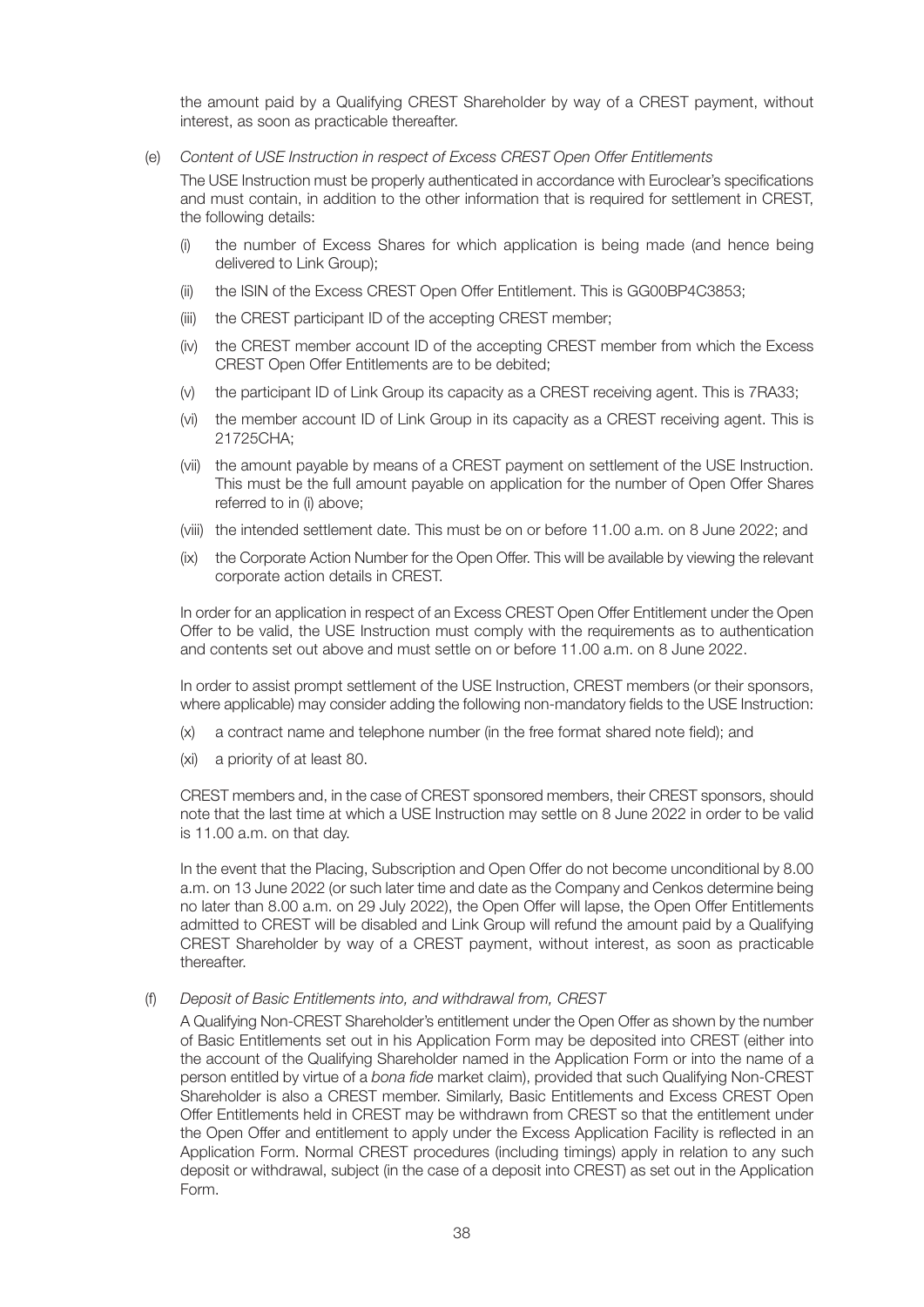A holder of an Application Form who is proposing to deposit the entitlement set out in such form into CREST is recommended to ensure that the deposit procedures are implemented in sufficient time to enable the person holding or acquiring the Basic Entitlement and the entitlement to apply under the Excess Application Facility following their deposit into CREST to take all necessary steps in connection with taking up the entitlement prior to 11.00 a.m. on 8 June 2022. After depositing their Basic Entitlement into their CREST account, CREST holders will shortly thereafter receive a credit for their Excess CREST Open Offer Entitlement, which will be managed by Link Group.

In particular, having regard to normal processing times in CREST and on the part of Link Group, the recommended latest time for depositing an Application Form with the CREST Courier and Sorting Service, where the person entitled wishes to hold the entitlement under the Open Offer set out in such Application Form as Basic Entitlements and Excess CREST Open Offer Entitlements in CREST, is 3.00 p.m. on 1 June 2022 and the recommended latest time for receipt by Euroclear of a dematerialised instruction requesting withdrawal of Basic Entitlements and Excess CREST Open Offer Entitlements from CREST is 4.30 p.m. on 31 May 2022 in either case so as to enable the person acquiring or (as appropriate) holding the Basic Entitlements and the entitlement to apply under the Excess Application Facility following the deposit or withdrawal (whether as shown in an Application Form or held in CREST) to take all necessary steps in connection with applying in respect of the Basic Entitlement and the entitlement to apply for Excess Shares under the Excess Application Facility, as the case may be, prior to 11.00 a.m. on 8 June 2022.

Delivery of an Application Form with the CREST deposit form duly completed, whether in respect of a deposit into the account of the Qualifying Shareholder named in the Application Form or into the name of another person, shall constitute a representation and warranty to the Company and Link Group by the relevant CREST member(s) that it/they is/are not in breach of the provisions of the notes under the paragraph headed "Instructions for depositing entitlements under the Open Offer into CREST" on page 2 of the Application Form, and a declaration to the Company and Link Market Services from the relevant CREST member(s) that it/they is/are not in the United States or citizen(s) or resident(s) of any Restricted Jurisdiction or any other jurisdiction in which the application for Open Offer Shares is prevented by law and, where such deposit is made by a beneficiary of a market claim, a representation and warranty that the relevant CREST member(s) is/are entitled to apply under the Open Offer by virtue of a bona fide market claim.

(g) Validity of application

A USE instruction complying with the requirements as to authentication and contents set out above which settles by no later than 11.00 a.m. on 8 June 2022 will constitute a valid application under the Open Offer.

(h) CREST procedures and timings

CREST members and (where applicable) their CREST sponsors should note that Euroclear does not make available special procedures in CREST for any particular corporate action. Normal system timings and limitations will therefore apply in relation to the input of a USE instruction and its settlement in connection with the Open Offer. It is the responsibility of the CREST member concerned to take (or, if the CREST member is a CREST sponsored member, to procure that his CREST sponsor takes) such action as shall be necessary to ensure that a valid application is made as stated above by 11.00 a.m. on 8 June 2022. In this connection CREST members and (where applicable) their CREST sponsors are referred in particular to those sections of the CREST Manual concerning practical limitations of the CREST system and timings.

(i) Proxy

If a Qualifying CREST Shareholder does not wish to apply for the Open Offer Shares under the Open Offer, they should take no action. They are, however, encouraged to vote at the General Meeting. Qualifying CREST Shareholders may appoint a proxy by completing and returning the enclosed Form of Proxy.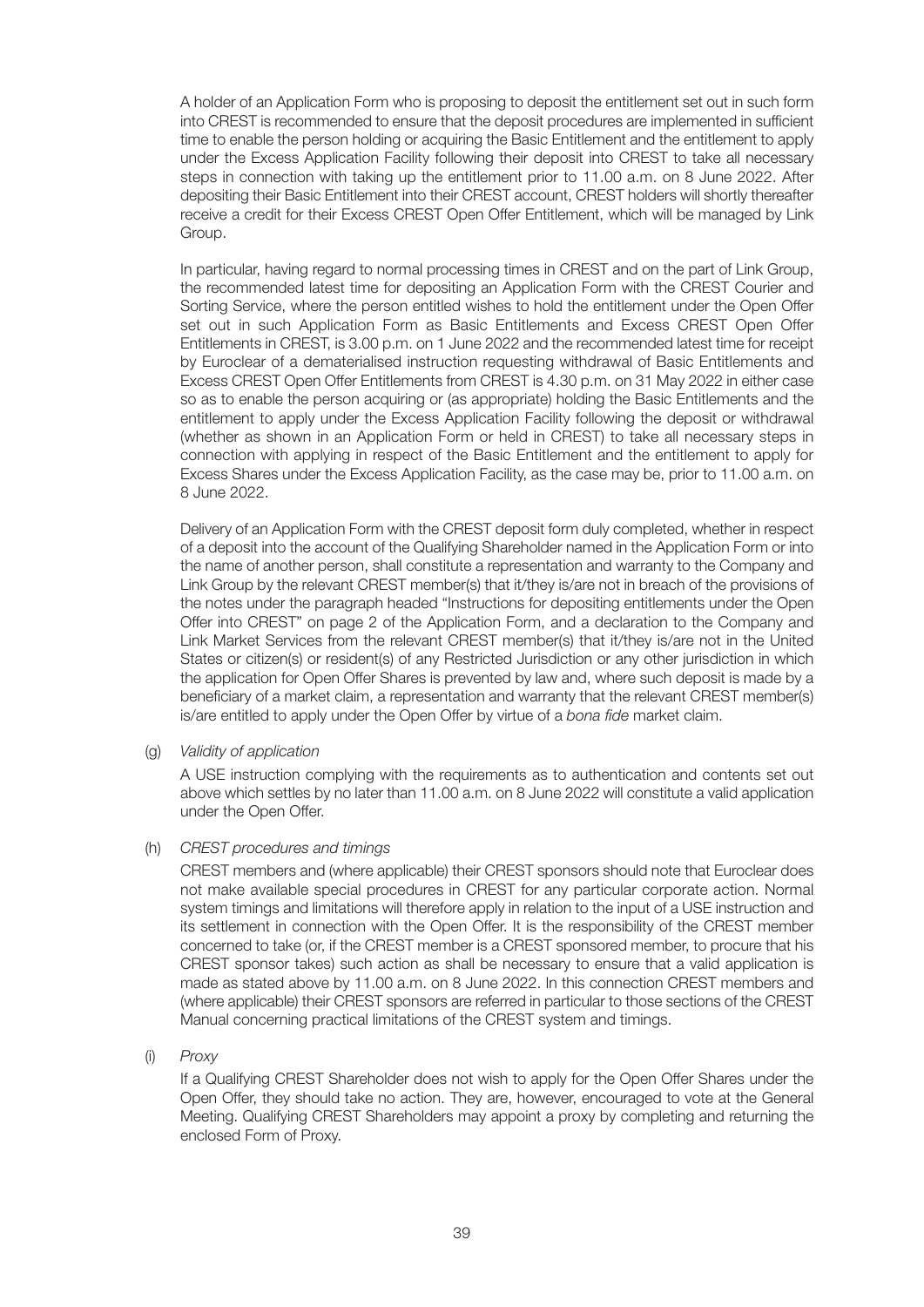#### (j) Incorrect or incomplete applications

If a USE instruction includes a CREST payment for an incorrect sum, the Company, through Link Group, reserves the right: (i) to reject the application in full and refund the payment to the CREST member in question (without interest); (ii) in the case that an insufficient sum is paid, to treat the application as a valid application for such lesser whole number of Open Offer Shares as would be able to be applied for with that payment at the Issue Price, refunding any unutilised sum to the CREST member in question (without interest); and (iii) in the case that an excess sum is paid, to treat the application as a valid application for all the Open Offer Shares referred to in the USE instruction, refunding any unutilised sum to the CREST member in question (without interest).

#### (k) The Excess Application Facility

The Excess Application Facility enables Qualifying CREST Shareholders, who have taken up all their Basic Entitlement in full, to apply for Excess Shares in excess of their Basic Entitlement as at the Record Date. If applications under the Excess Application Facility are received for more than the total number of Open Offer Shares available following take up of Basic Entitlements, the Excess Shares will be scaled back in such manner as the Directors may determine in their absolute discretion. No assurance can be given that excess applications by Qualifying Shareholders will be met in full or in part or at all. Excess CREST Open Offer Entitlements may not be sold or otherwise transferred. Subject as provided in paragraph 6 of this Part 3 in relation to Overseas Shareholders, the CREST accounts of Qualifying CREST Shareholders will be credited with Excess CREST Open Offer Entitlements to enable applications for Excess Shares to be settled through CREST. Qualifying CREST Shareholders should note that, although the Basic Entitlement and the Excess CREST Open Offer Entitlement will be admitted to CREST, they will have limited settlement capabilities. Neither the Basic Entitlement nor the Excess CREST Open Offer Entitlement will be tradable or listed and applications in respect of the Open Offer may only be made by the Qualifying Shareholders originally entitled or by a person entitled by virtue of a bona fide market claim.

To apply for Excess Shares pursuant to the Open Offer, Qualifying CREST Shareholders should follow the instructions above and must not return a paper form and cheque.

Should a transaction be identified by the CREST Claims Processing Unit as "cum" the Basic Entitlement and the relevant Basic Entitlement be transferred, the Excess CREST Open Offer Entitlement will not transfer with the Basic Entitlement claim but will be transferred as a separate claim. Should a Qualifying CREST Shareholder cease to hold all of his Existing Ordinary Shares as a result of one or more bona fide market claims, the Excess CREST Open Offer Entitlement credited to CREST and allocated to the relevant Qualifying Shareholder will be transferred to the purchaser. Please note that an additional USE Instruction must be sent in respect of any application under the Excess CREST Open Offer Entitlement.

Should the Open Offer become unconditional and applications for Open Offer Shares by Qualifying Shareholders under the Open Offer exceed 17,597,272 Open Offer Shares, resulting in a scale back of applications under the Excess Application Facility, or should the Directors decide at their discretion to scale back the Open Offer for any other reason, each Qualifying CREST Shareholder who has made a valid application pursuant to his Excess CREST Open Offer Entitlement and from whom payment in full for the excess Open Offer Shares has been received will receive a pounds sterling amount equal to the number of Open Offer Shares validly applied and paid for but which are not allocated to the relevant Qualifying CREST Shareholder multiplied by the Issue Price. Monies will be returned as soon as reasonably practicable following the completion of the scale back, without payment of interest and at the applicant's sole risk by way of cheque or CREST payment, as appropriate. Fractions of Open Offer Shares will be aggregated and made available under the Excess Application Facility.

All enquiries in connection with the procedure for applications under the Excess Application Facility and your Excess CREST Open Offer Entitlement should be addressed to Link Group, Corporate Actions, 10th Floor Central Square, 29 Wellington Street, Leeds, LS1 4DL, or you can contact them on 0371 664 0321. Calls are charged at the standard geographic rate and will vary by provider. Calls outside the United Kingdom will be charged at the applicable international rate. The helpline is open between 9.00 a.m. and 5.30 p.m., Monday to Friday excluding public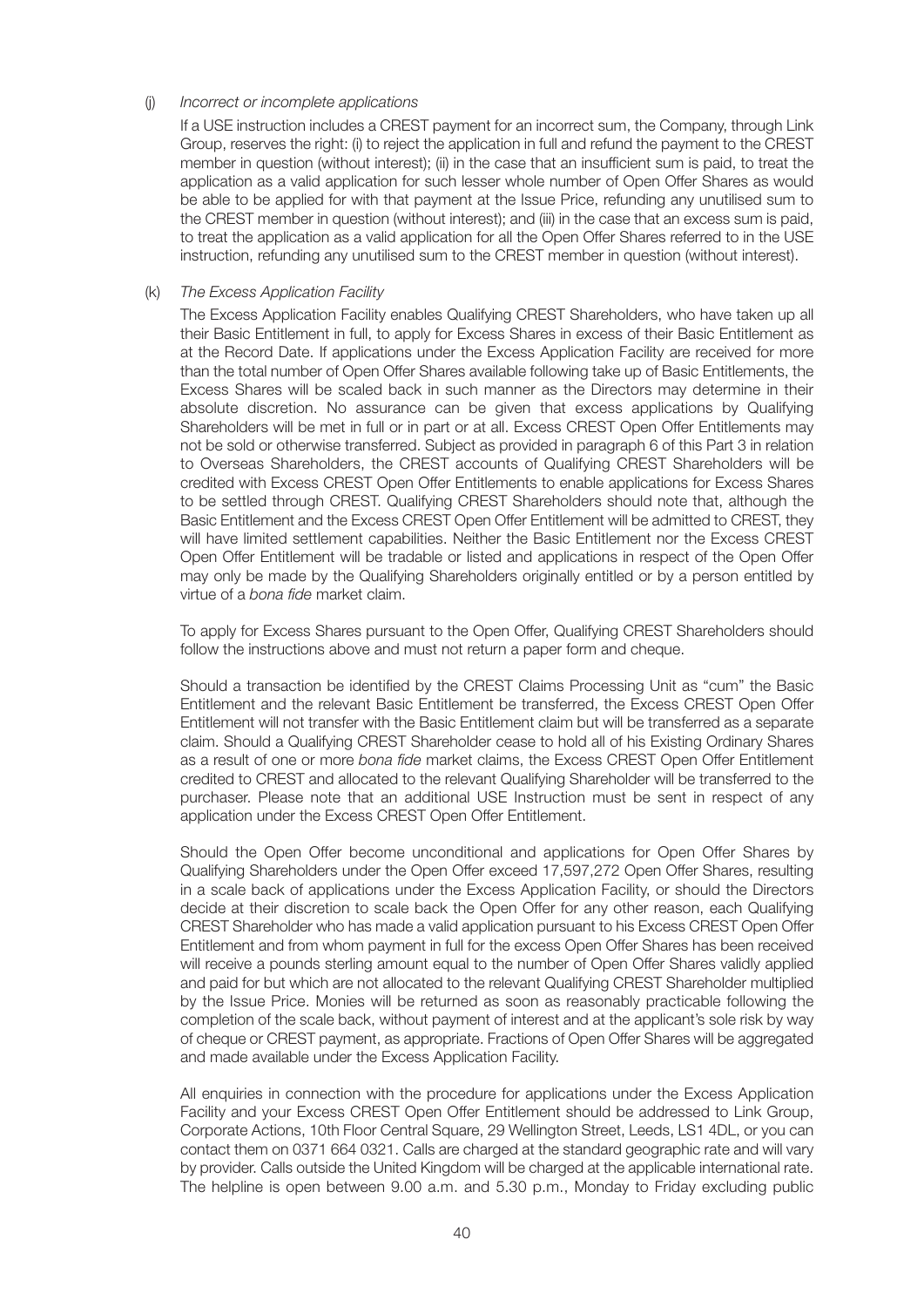holidays in England and Wales. Please note that Link Group cannot provide any financial, legal or tax advice and calls may be recorded and monitored for security and training purposes.

Fractions of Excess Shares will not be issued under the Excess Application Facility and fractions of Excess Shares will be rounded down to the nearest whole number.

Qualifying CREST Shareholders who hold fewer than 47 Ordinary Shares at the Record Date will be able to apply under the Excess Application Facility.

(l) Effect of a valid application

A CREST member who makes or is treated as making a valid application for some or all of his pro rata entitlement to the Open Offer Shares in accordance with the above procedures thereby:

- represents and warrants to the Company and Link Group that he has the right, power and authority, and has taken all action necessary, to make the application under the Open Offer and to execute, deliver and exercise his rights, and perform his obligations, under any contracts resulting therefrom and that he is not a person otherwise prevented by legal or regulatory restrictions from applying for Open Offer Shares or acting on behalf of any such person on a non-discretionary basis;
- (ii) agrees to pay the amount payable on application in accordance with the above procedures by means of a CREST payment in accordance with the CREST payment arrangements (it being acknowledged that the payment to Link Groups' payment bank in accordance with the CREST payment arrangements shall, to the extent of the payment, discharge in full the obligation of the CREST member to pay to the Company the amount payable on application);
- (iii) agrees with the Company and Link Group that all applications under the Open Offer and contracts resulting therefrom, and only non-contractual obligations related thereto, under the Open Offer shall be governed by, and construed in accordance with, the laws of England;
- (iv) confirms to the Company and Link Group that in making the application he is not relying on any information or representation in relation to the Company other than that contained in this document, and the applicant accordingly agrees that no person responsible solely or jointly for this document or any part thereof, or involved in the preparation thereof, shall have any liability for any such information or representation not so contained and further agrees that, having had the opportunity to read this document, he will be deemed to have had notice of all the information in relation to the Company contained in this document (including information incorporated by reference);
- (v) represents and warrants that he is the Qualifying Shareholder originally entitled to the Open Offer Entitlements;
- (vi) represents and warrants to the Company and Link Group that if he has received some or all of his Open Offer Entitlements from a person other than the Company, he is entitled to apply under the Open Offer in relation to such Open Offer Entitlement by virtue of a bona fide market claim;
- (vii) requests that the Open Offer Shares to which he will become entitled be issued to him on the terms set out in this document, subject to the memorandum of incorporation and articles of incorporation of the Company from time to time;
- (viii) represents and warrants to the Company and Link Group that he is not, nor is he applying on behalf of any Shareholder who is, in the United States or is a citizen or resident, or which is a corporation, partnership or other entity created or organised in or under any laws, of the United States of America, any other Restricted Jurisdiction or any other jurisdiction in which the application for Open Offer Shares is prevented by law and he is not applying with a view to re-offering, re-selling, taking-up, pledging, transferring, delivering or distributing any of the Open Offer Shares which are the subject of his application in any Restricted Jurisdiction or to, or for the benefit of, a Shareholder who is a citizen or resident or which is a corporation, partnership or other entity created or organised in or under any laws of any Restricted Jurisdiction or any other jurisdiction in which the application for Open Offer Shares is prevented by law (except where proof satisfactory to the Company has been provided to the Company that he is able to accept the invitation by the Company free of any requirement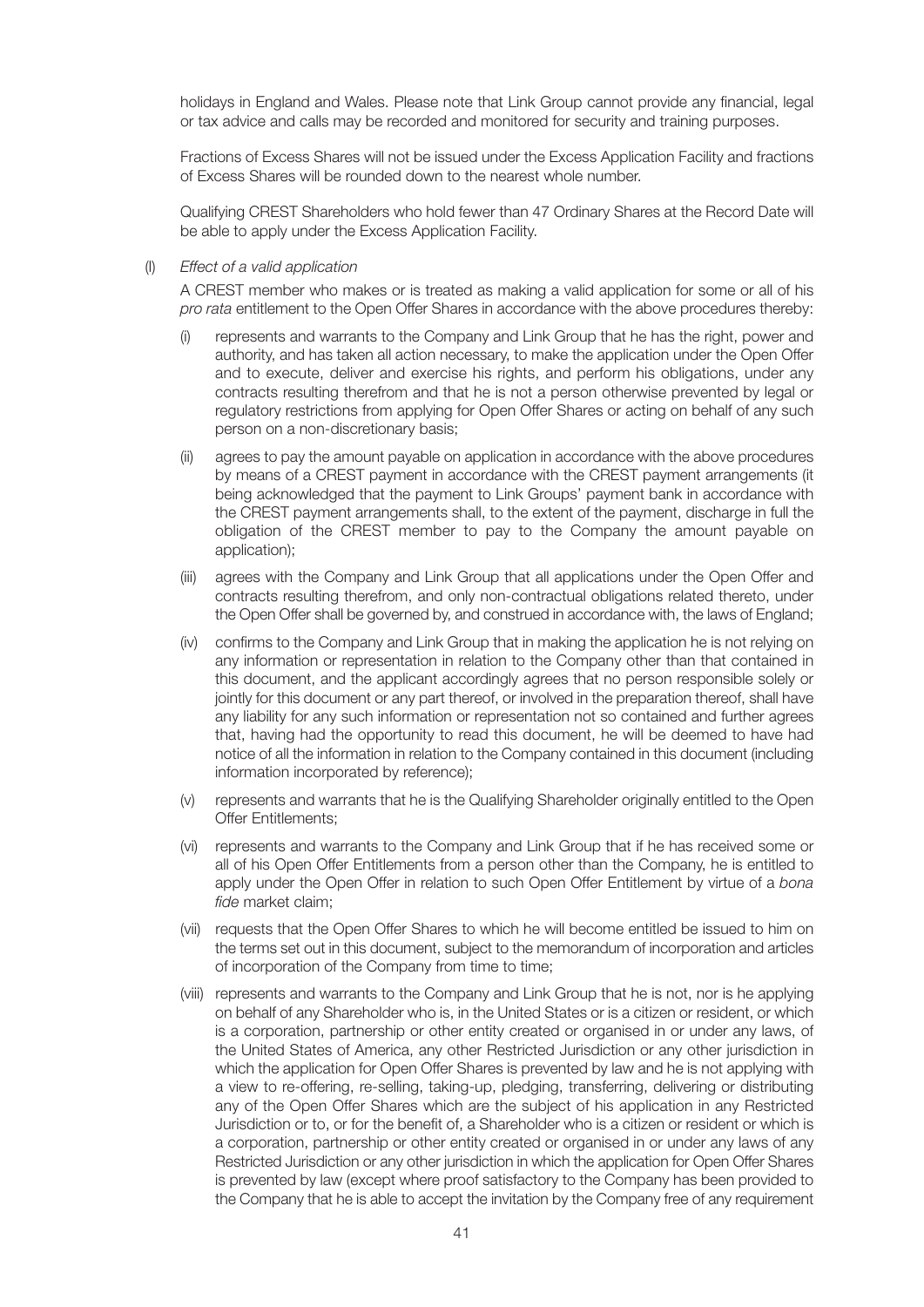which it (in its absolute discretion) regards as unduly burdensome), nor acting on behalf of any such person on a non-discretionary basis nor (a) person(s) otherwise prevented by legal or regulatory restrictions from applying for Open Offer Shares under the Open Offer;

- (ix) represents and warrants that he is not, and nor is he applying as nominee or agent for, a person who is or may be liable to notify and account for tax under the Stamp Duty Reserve Tax Regulations 1986 at any of the increased rates referred to in sections 67, 70, 93 or 96 (depositary receipts and clearance services) of the Finance Act 1986; and
- (x) confirms that in making the application he is not relying and has not relied on Link Group or any person affiliated with the Company or Link Market Services in connection with any investigation of the accuracy of any information contained in this document or his investment decision.

#### (m) Company's discretion as to the rejection and validity of applications

The Company may in its sole discretion:

- (i) treat as valid (and binding on the CREST member concerned) an application which does not comply in all respects with the requirements as to validity set out or referred to in this Part 3:
- (ii) accept an alternative properly authenticated dematerialised instruction from a CREST member or (where applicable) a CREST sponsor as constituting a valid application in substitution for or in addition to a USE instruction and subject to such further terms and conditions as the Company may determine;
- (iii) treat a properly authenticated dematerialised instruction (in this sub-paragraph the "first instruction") as not constituting a valid application if, at the time at which Link Group receives a properly authenticated dematerialised instruction giving details of the first instruction or thereafter, either the Link Group has received actual notice from Euroclear of any of the matters specified in Regulation 35(5)(a) of the CREST Regulations in relation to the first instruction. These matters include notice that any information contained in the first instruction was incorrect or notice of lack of authority to send the first instruction; and
- (iv) accept an alternative instruction or notification from a CREST member or CREST sponsored member or (where applicable) a CREST sponsor, or extend the time for settlement of a USE instruction or any alternative instruction or notification, in the event that, for reasons or due to circumstances outside the control of any CREST member or CREST sponsored member or (where applicable) CREST sponsor, the CREST member or CREST sponsored member is unable validly to apply for Open Offer Shares by means of the above procedures. In normal circumstances, this discretion is only likely to be exercised in the event of any interruption, failure or breakdown of CREST (or any part of CREST) or on the part of the facilities and/or systems operated by Link Group in connection with CREST.
- (n) Lapse of the Open Offer

In the event that the Open Offer does not become unconditional by 8.00 a.m. on 13 June 2022 or such later time and date as the Company may agree (being no later than 8.00 a.m. on 29 July 2022), the Open Offer will lapse, the Open Offer Entitlements admitted to CREST will be disabled and Link Group will refund the amount paid by a Qualifying CREST Shareholder by way of a CREST payment, without interest, as soon as practicable thereafter.

#### **4. Money Laundering Regulations**

#### 4.1 *Holders of Application Forms*

To ensure compliance with the Money Laundering Regulations, Link Group may require, at its absolute discretion, verification of the identity of the person by whom or on whose behalf the Application Form is lodged with payment (which requirements are referred to below as the "verification of identity requirements"). If the Application Form is submitted by a UK regulated broker or intermediary acting as agent and which is itself subject to the Money Laundering Regulations, any verification of identity requirements are the responsibility of such broker or intermediary and not of Link Group. In such case, the lodging agent's stamp should be inserted on the Application Form.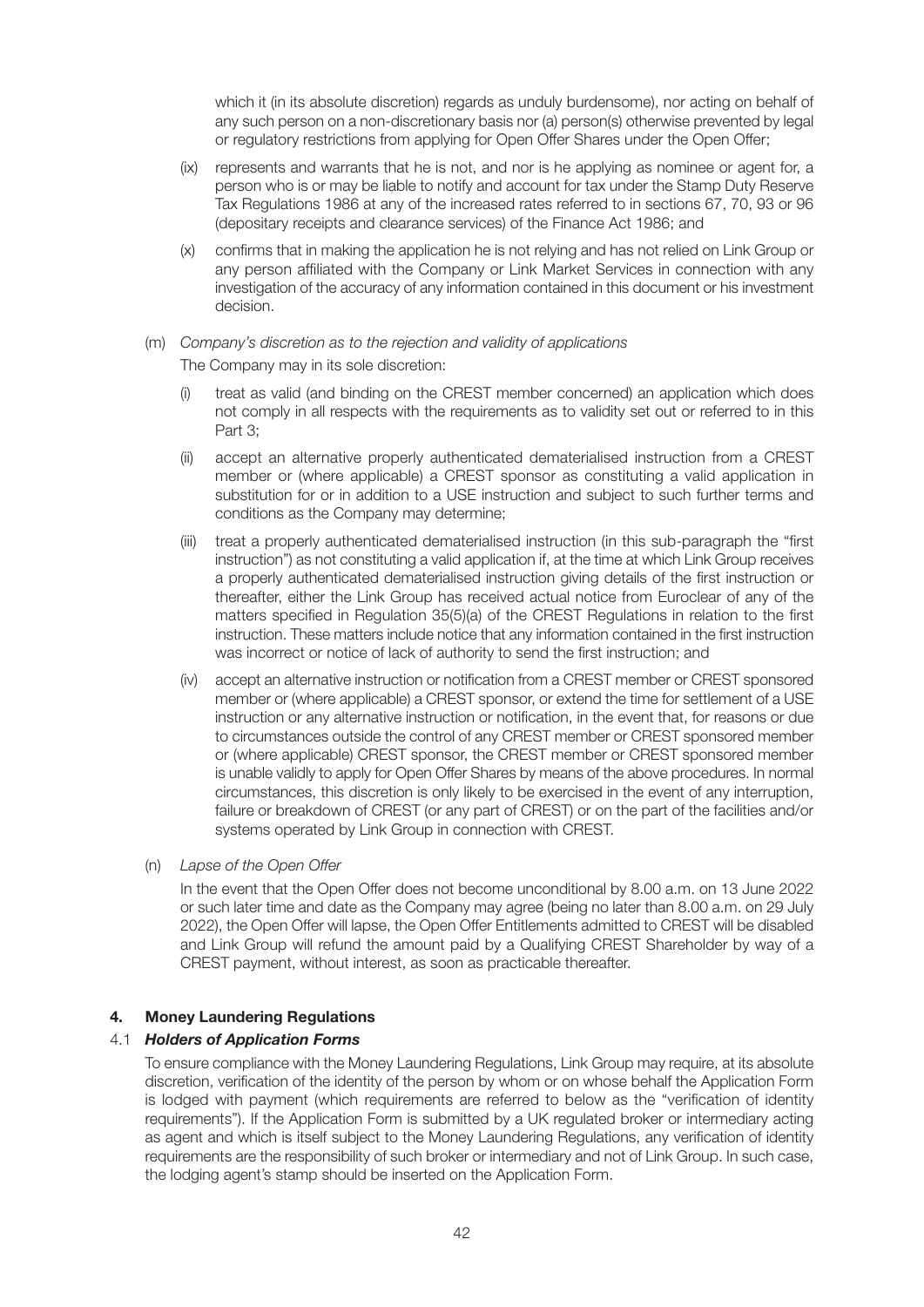The person lodging the Application Form with payment and in accordance with the other terms as described above (the "acceptor"), including any person who appears to Link Group to be acting on behalf of some other person, accepts the Open Offer in respect of such number of Open Offer Shares as is referred to therein (for the purposes of this paragraph 4 the "relevant Open Offer Shares") shall thereby be deemed to agree to provide Link Group with such information and other evidence as they may require to satisfy the verification of identity requirements.

If Link Group determines that the verification of identity requirements apply to any acceptor or application, the relevant Open Offer Shares (notwithstanding any other term of the Open Offer) will not be issued to the relevant acceptor unless and until the verification of identity requirements have been satisfied in respect of that acceptor or application Link Group is entitled, in its absolute discretion, to determine whether the verification of identity requirements apply to any acceptor or application and whether such requirements have been satisfied, and neither Link Group nor the Company will be liable to any person for any loss or damage suffered or incurred (or alleged), directly or indirectly, as a result of the exercise of such discretion.

If the verification of identity requirements apply, failure to provide the necessary evidence of identity within a reasonable time may result in delays in the despatch of share certificates or in crediting CREST accounts. If, within a reasonable time following a request for verification of identity, Link Group has not received evidence satisfactory to it as aforesaid, the Company may, in its absolute discretion, treat the relevant application as invalid, in which event the monies payable on acceptance of the Open Offer will be returned (at the acceptor's risk) without interest to the account of the bank or building society on which the relevant cheque was drawn.

Submission of an Application Form with the appropriate remittance will constitute a warranty to each of the Company and Link Group from the applicant that the Money Laundering Regulations will not be breached by application of such remittance.

The verification of identity requirements will not usually apply:

- (i) if the applicant is an organisation required to comply with the Money Laundering, Terrorist Financing and Transfer of Funds (Information on the Payer) Regulations 2017;
- (ii) if the acceptor is a regulated United Kingdom broker or intermediary acting as agent and is itself subject to the Money Laundering Regulations;
- (iii) if the applicant (not being an applicant who delivers his application in person) makes payment by way of a cheque drawn on an account in the applicant's name; or
- (iv) if the aggregate subscription price for the Open Offer Shares is less than  $\epsilon$ 15,000 (or equivalent pounds sterling amount).

In other cases the verification of identity requirements may apply. Satisfaction of these requirements may be facilitated in the following ways:

- (v) if payment is made by cheque in sterling drawn on a branch in the United Kingdom of a bank or building society which bears a UK bank sort code number in the top right-hand corner the following applies. Cheques should be made payable to "Link Market Services Limited RE Chariot Limited – Open Offer 2022 A/C" in respect of an application by a Qualifying Shareholder and crossed "A/C Payee Only". Third party cheques may not be accepted with the exception of building society cheques where the building society or bank has confirmed the name of the account holder by stamping or endorsing the back of the cheque to such effect. The account name should be the same as that shown on the Application Form; or
- (vi) if the Application Form is lodged with payment by an agent which is an organisation of the kind referred to in (i) above or which is subject to anti-money laundering regulation in a country which is a member of the Financial Action Task Force, the agent should provide with the Application Form written confirmation that it has that status and a written assurance that it has obtained and recorded evidence of the identity of the person for whom it acts and that it will on demand make such evidence available to Link Group. If the agent is not such an organisation, it should contact Link Group, Corporate Actions, 10th Floor, Central Square, 29 Wellington Street, Leeds, LS1 4DL.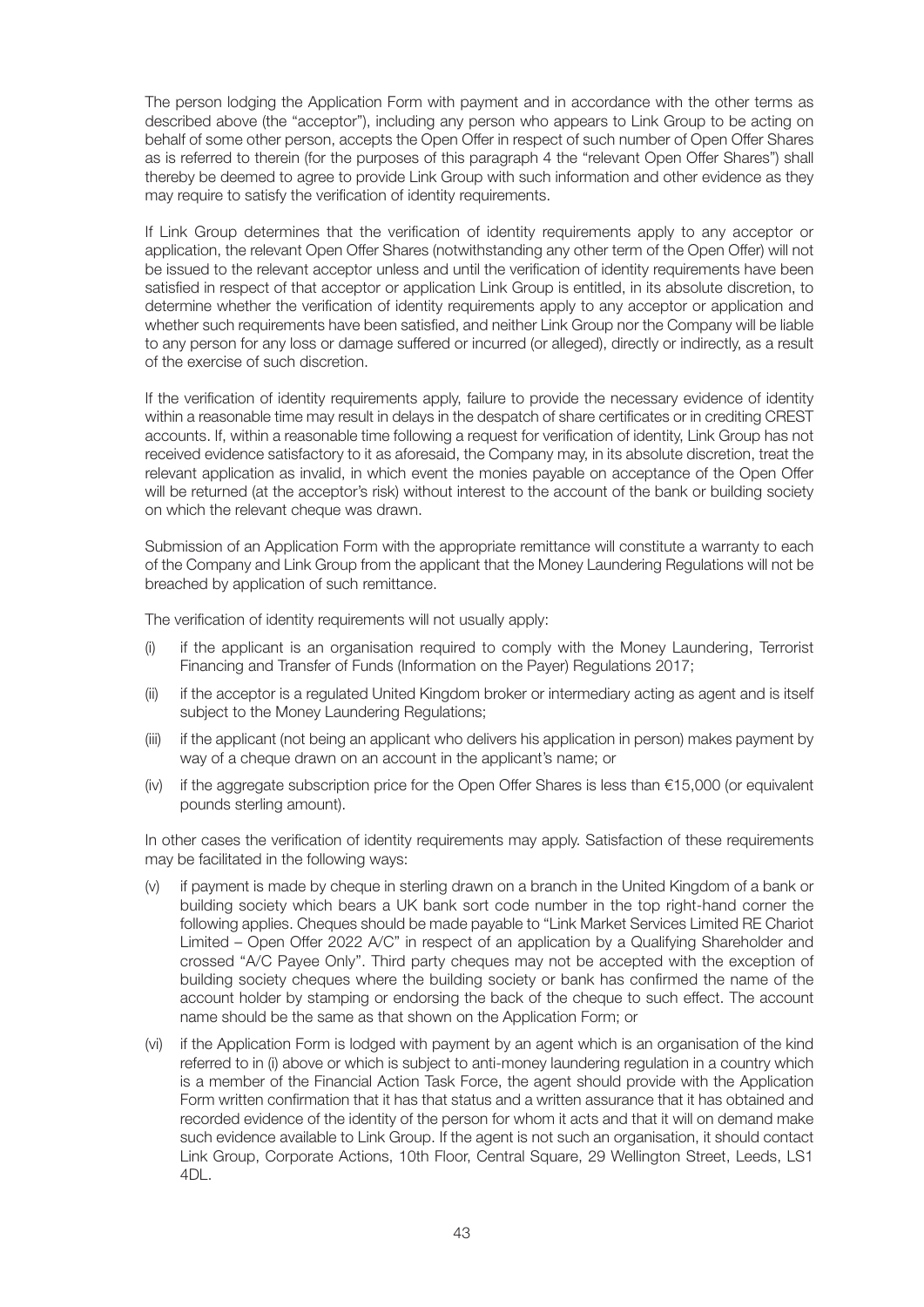To confirm the acceptability of any written assurance referred to in (vi) above, or in any other case, the acceptor should contact Link Group on 0371 664 0321. Calls are charged at the standard geographic rate and will vary by provider. Calls outside the United Kingdom will be charged at the applicable international rate. The helpline is open between 9.00 a.m. and 5.30 p.m., Monday to Friday excluding public holidays in England and Wales. Please note that Link Group cannot provide any financial, legal or tax advice and calls may be recorded and monitored for security and training purposes.

If the Application Form(s) is/are lodged by hand by the acceptor in person, or if the Application Form(s) in respect of Open Offer Shares is/are lodged by hand by the acceptor and the accompanying payment is not the acceptor's own cheque, he or she should ensure that he or she has with him or her evidence of identity bearing his or her photograph (for example, his or her passport) and separate evidence of his or her address.

If, within a reasonable period of time following a request for verification of identity, and in any case by no later than 11.00 a.m. on 8 June 2022, Link Group has not received evidence satisfactory to it as aforesaid, Link Group may, at its discretion, as agent of the Company, reject the relevant application, in which event the monies submitted in respect of that application will be returned without interest to the account at the payee bank from which such monies were originally debited (without prejudice to the rights of the Company to undertake proceedings to recover monies in respect of the loss suffered by it as a result of the failure to produce satisfactory evidence as aforesaid).

#### 4.2 *Open Offer Entitlements in CREST*

If you hold your Open Offer Entitlement in CREST and apply for Open Offer Shares in respect of some or all of your Open Offer Entitlement as agent for one or more persons and you are not a UK or EU regulated person or institution (e.g. a UK financial institution), then, irrespective of the value of the application, Link Group is obliged to take reasonable measures to establish the identity of the person or persons on whose behalf you are making the application. You must therefore contact Link Group before sending any USE or other instruction so that appropriate measures may be taken.

Submission of a USE instruction which on its settlement constitutes a valid application as described above constitutes a warranty and undertaking by the applicant to provide promptly to Link Group such information as may be specified by Link Group as being required for the purposes of the Money Laundering Regulations. Pending the provision of evidence satisfactory to Link Group as to identity, who may in its absolute discretion take, or omit to take, such action as it may determine to prevent or delay issue of the Open Offer Shares concerned. If satisfactory evidence of identity has not been provided within a reasonable time, then the application for the Open Offer Shares represented by the USE instruction will not be valid. This is without prejudice to the right of the Company to take proceedings to recover any loss suffered by it as a result of failure to provide satisfactory evidence.

#### **5. Admission, settlement and dealings**

The result of the Open Offer is expected to be announced on 9 June 2022. Applications will be made to the London Stock Exchange for the Open Offer Shares to be admitted to trading on AIM. Subject to the passing of the Fundraise Resolutions the Placing, Subscription and Open Offer becoming unconditional in all respects (save only as to Admission), it is expected that Admission will become effective and that dealings in the Open Offer Shares, fully paid, will commence at 8.00 a.m. on 13 June 2022.

The Existing Ordinary Shares are already admitted to CREST. No further application for admission to CREST is accordingly required for the Open Offer Shares. All such shares, when issued and fully paid, may be held and transferred by means of CREST.

Open Offer Entitlements held in CREST are expected to be disabled in all respects after 11.00 a.m. on 8 June 2022 (the latest date for applications under the Open Offer). If the condition(s) to the Open Offer described above are satisfied, Open Offer Shares will be issued in uncertificated form to those persons who submitted a valid application for Open Offer Shares by utilising the CREST application procedures and whose applications have been accepted by the Company.

Link Group will instruct Euroclear to credit the appropriate stock accounts of such persons with such persons' entitlements to Open Offer Shares with effect from Admission. The stock accounts to be credited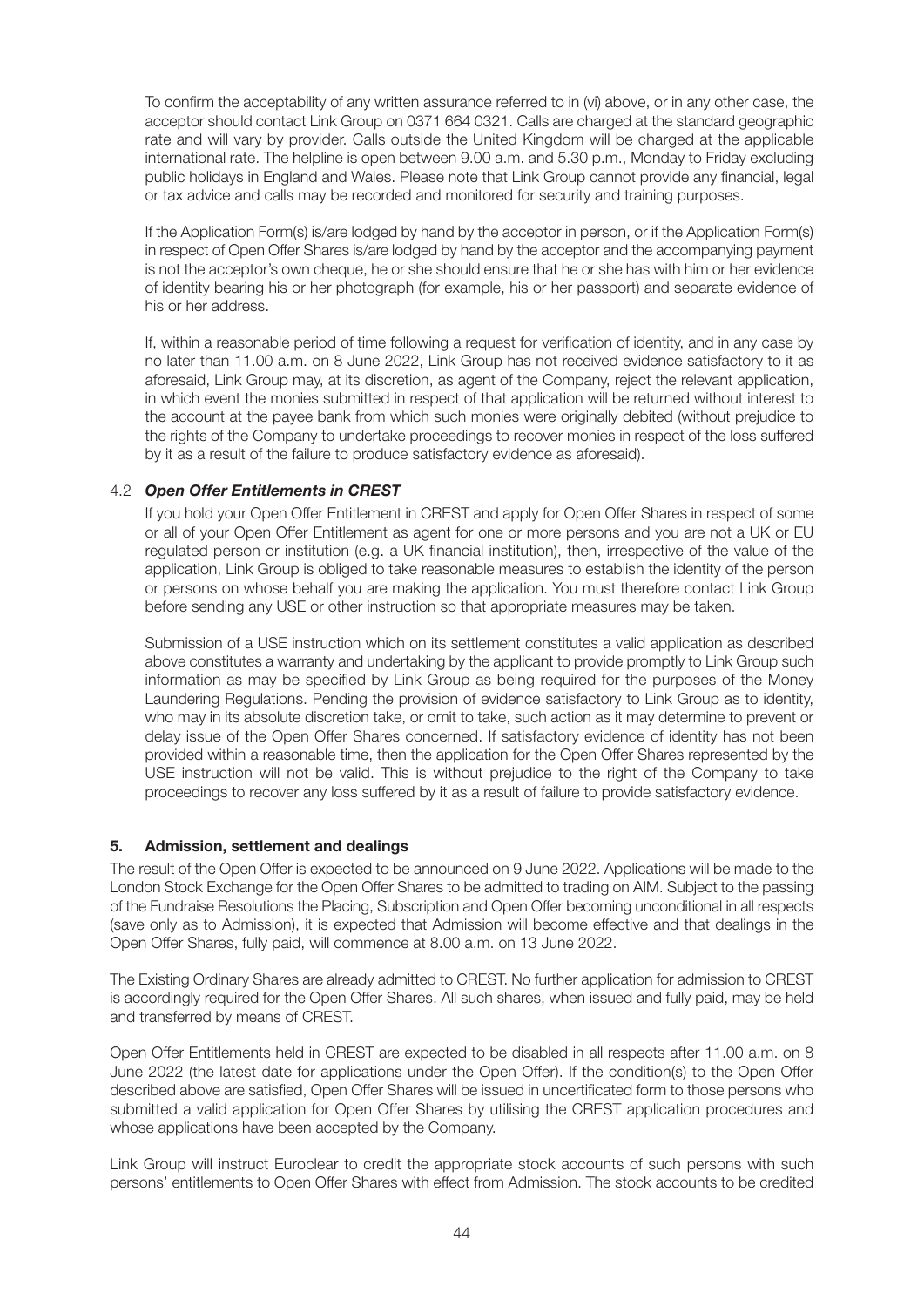will be accounts under the same CREST participant IDs and CREST member account IDs in respect of which the USE Instruction was given. Notwithstanding any other provision of this document, the Company reserves the right to send Qualifying CREST Shareholders an Application Form instead of crediting the relevant stock account with Open Offer Entitlements, and to allot and/or issue any Open Offer Shares in certificated form. In normal circumstances, this right is only likely to be exercised in the event of any interruption, failure or breakdown of CREST (or of any part of CREST) or on the part of the facilities and/or systems operated by Link Group in connection with CREST.

No temporary documents of title will be issued and, transfers will be certified against the UK share register of the Company. All documents or remittances sent by, to, from or on behalf of applicants, or as they may direct, will (in the latter case) be sent through the post and will (in both cases) be at the risk of the applicant. For more information as to the procedure for application, Qualifying Non-CREST Shareholders are referred to paragraph 3.1 above and their respective Application Form.

#### **6. Overseas Shareholders**

The comments set out in this paragraph 6 are intended as a general guide only and any Overseas Shareholders who are in any doubt as to their position should consult their professional advisers without delay.

#### 6.1 *General*

The distribution of this document and the making or acceptance of the Open Offer to or by persons who have registered addresses in, or who are resident or ordinarily resident in, or citizens of, or which are corporations, partnerships or other entities created or organised under the laws of countries other than the United Kingdom or to persons who are nominees of or custodians, trustees or guardians for citizens, residents in or nationals of, countries other than the United Kingdom, may be affected by the laws or regulatory requirements of the relevant jurisdictions. Those persons should consult their professional advisers as to whether they require any governmental or other consents or need to observe any applicable legal requirement or other formalities to enable them to apply for Open Offer Shares under the Open Offer.

No action has been or will be taken by the Company or any other person, to permit a public offering or distribution of this document (or any other offering or publicity materials or application form(s) relating to the Open Offer Shares) in any jurisdiction where action for that purpose may be required other than in the United Kingdom. Receipt of this document and/or an Application Form and/or a credit of an Open Offer Entitlement to a stock account in CREST will not constitute an invitation or offer of securities for subscription, sale or purchase in whose jurisdictions in which it would be illegal to make such an invitation or offer without such action and, in those circumstances, this document and/or the Application Form must be treated as sent for information only and should not be copied or redistributed.

Application Forms will not be sent to, and Open Offer Entitlements will not be credited to stock accounts in CREST of, persons with registered addresses in the United States or another Restricted Jurisdiction or their agent or intermediary, except where the Company is satisfied that such action would not result in the contravention of any registration or other legal requirement in any jurisdiction.

No person receiving a copy of this document and/or an Application Form and/or a credit of Open Offer Entitlements to a stock account in CREST in any territory other than the United Kingdom may treat the same as constituting an invitation or offer to him or her, nor should he or she in any event use any such Application Form and/or credit of Open Offer Entitlements to a stock account in CREST unless, in the relevant territory, such an invitation or offer could lawfully be made to him or her and such Application Form and/or credit of Open Offer Entitlements to a stock account in CREST could lawfully be used, and any transaction resulting from such use could be effected, without contravention of any registration or other legal or regulatory requirements, in each case without further action by the Company or any other person. In circumstances where an invitation or offer would contravene any registration or other legal or regulatory requirements, this document and/or the Application Form must be treated as sent for information only and should not be copied or redistributed.

It is the responsibility of any person (including, without limitation, custodians, agents, nominees and trustees) outside the United Kingdom wishing to apply for Open Offer Shares under the Open Offer to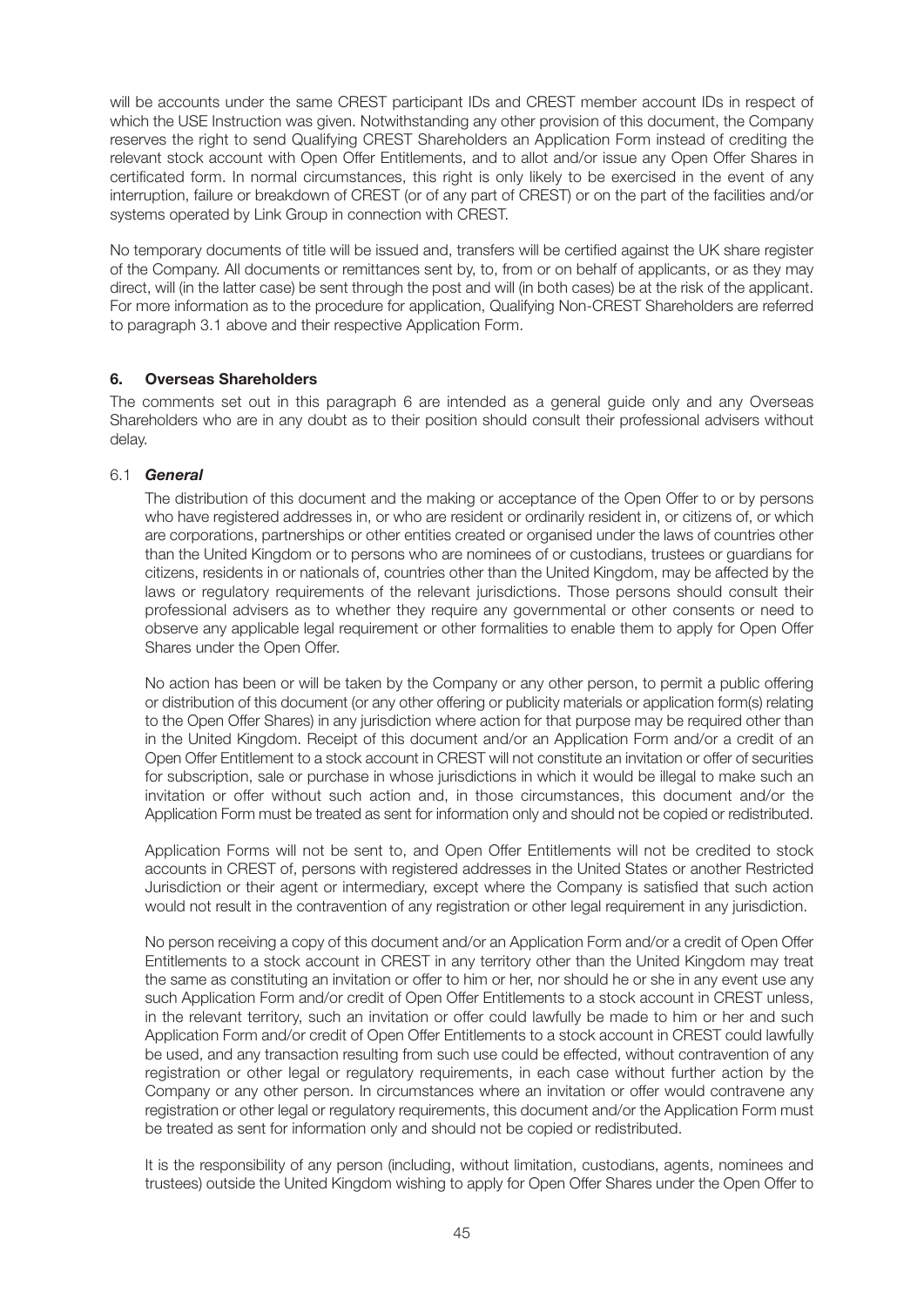satisfy themselves as to the full observance of the laws of any relevant territory in connection therewith, including obtaining any governmental or other consents that may be required, observing any other formalities required to be observed in such territory and paying any issue, transfer or other taxes due in such territory.

Neither the Company nor any of its representatives is making any representation to any offeree or purchaser of the Open Offer Shares regarding the legality of an investment in the Open Offer Shares by such offeree or purchaser under the laws applicable to such offeree or purchaser.

Persons (including, without limitation, custodians, agents, nominees and trustees) receiving a copy of this document and/or an Application Form and/or a credit of Open Offer Entitlements to a stock account in CREST, in connection with the Open Offer or otherwise, should not distribute or send either of those documents nor transfer Open Offer Entitlements in or into any jurisdiction where to do so would or might contravene local securities laws or regulations. If a copy of this document and/or an Application Form and/or a credit of Open Offer Entitlements to a stock account in CREST is received by any person in any such territory, or by his or her custodian, agent, nominee or trustee, he or she must not seek to apply for Open Offer Shares in respect of the Open Offer unless the Company determines that such action would not violate applicable legal or regulatory requirements. Any person (including, without limitation, custodians, agents, nominees and trustees) who does forward a copy of this document and/or an Application Form and/or transfers Open Offer Entitlements into any such territory, whether pursuant to a contractual or legal obligation or otherwise, should draw the attention of the recipient to the contents of this Part 3 and specifically the contents of this paragraph 6.

The Company reserves the right to treat as invalid any application or purported application for Open Offer Shares that appears to the Company or its agents to have been executed, effected or dispatched from the United States or another Restricted Jurisdiction or in a manner that may involve a breach of the laws or regulations of any other jurisdiction or if the Company or its agents believe that the same may violate applicable legal or regulatory requirements or if it provides an address for delivery of the share certificates of Open Offer Shares or, in the case of a credit of Open Offer Entitlements, Open Offer Entitlements to a stock account in CREST, to a CREST member whose registered address would be in the United States or another Restricted Jurisdiction or any other jurisdiction outside the United Kingdom in which it would be unlawful to deliver such share certificates or make such a credit.

Notwithstanding any other provision of this document or the relevant Application Form, the Company reserves the right to permit any person to apply for Open Offer Shares in respect of the Open Offer if the Company, in its sole and absolute discretion, is satisfied that the transaction in question is exempt from, or not subject to, the legislation or regulations giving rise to the restrictions in question.

Overseas Shareholders who wish, and are permitted, to apply for Open Offer Shares should note that payment must be made in sterling denominated cheques or, where such Overseas Shareholder is a Qualifying CREST Shareholder, through CREST. Due to restrictions under the securities laws of the United States and the other Restricted Jurisdictions, and subject to certain exceptions, Qualifying Shareholders in the United States or who have registered addresses in, or who are resident or ordinarily resident in, or citizens of, any Restricted Jurisdiction will not qualify to participate in the Open Offer and will not be sent an Application Form nor will their stock accounts in CREST be credited with Open Offer Entitlements. No public offer of Open Offer Shares is being made by virtue of this document or the Application Form in the United States or any other Restricted Jurisdiction. Receipt of this document and/or an Application Form and/or a credit of an Open Offer Entitlement to a stock account in CREST will not constitute an invitation or offer of securities for subscription, sale or purchase in those jurisdictions in which it would be illegal to make such an invitation or offer and, in those circumstances, this document and/or the Application Form must be treated as sent for information only and should not be copied or redistributed.

#### 6.2 *United States*

The offer and sale of the New Ordinary Shares have not been and will not be registered under the Securities Act or with any securities regulatory authority of any state or other jurisdiction of the United States and, accordingly, the New Ordinary Shares may not be offered or sold, re-sold, taken up, pledged, transferred, delivered or distributed, directly or indirectly, within the United States except in compliance with an exemption from the registration requirements of the Securities Act and in compliance with any applicable securities laws of any state or other jurisdiction of the United States.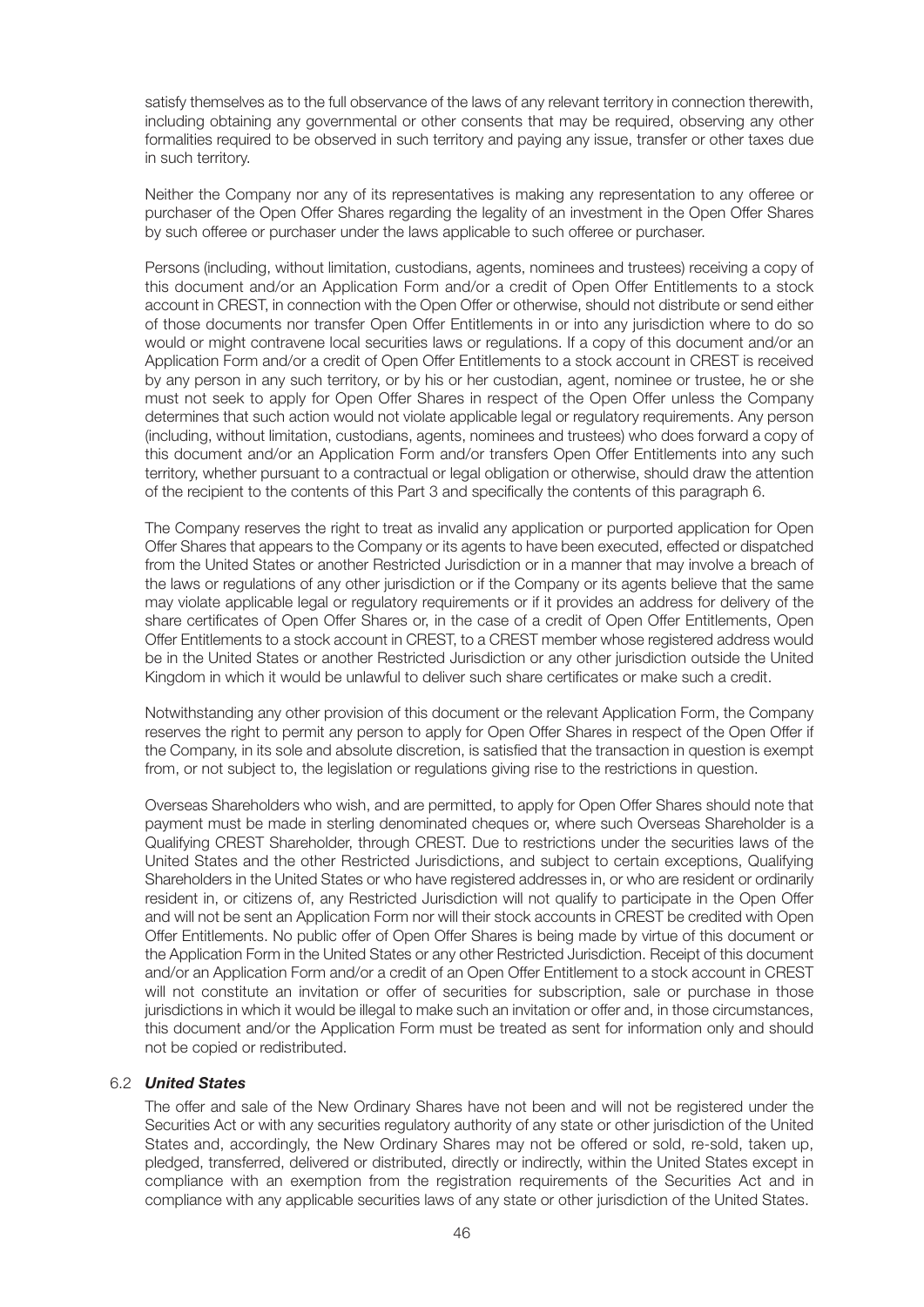The Company is not extending the Open Offer into the United States and neither this document nor the Application Form constitutes or will constitute an offer or an invitation to apply for or an offer or an invitation to acquire any New Ordinary Shares in the United States. Neither this document nor an Application Form will be sent to, and no New Ordinary Shares will be credited to a stock account in CREST of, any Qualifying Shareholder with a registered address in the United States. Application Forms sent from or postmarked in the United States will be deemed to be invalid and all persons acquiring New Ordinary Shares and wishing to hold such New Ordinary Shares in registered form must provide an address for registration of the New Ordinary Shares outside the United States.

Any person who acquires New Ordinary Shares will be deemed to have declared, warranted and agreed, by accepting delivery of this document or the Application Form and delivery of the New Ordinary Shares, that he is not, and that at the time of acquiring the New Ordinary Shares he will not be, in the United States or acting on behalf of, or for the account or benefit of, a person in the United States.

The Company reserves the right to treat as invalid any Application Form that appears to the Company or its agents to have been executed in, or despatched from, the United States, or that provides an address in the United States for the receipt of New Ordinary Shares, or which does not make the warranty set out in the Application Form to the effect that the person completing the Application Form does not have a registered address and is not otherwise located in the United States and is not acquiring the New Ordinary Shares with a view to the offer, sale, resale, transfer, delivery or distribution, directly or indirectly, of any such New Ordinary Shares in the United States or where the Company believes acceptance of such Application Form may violate applicable legal or regulatory requirements.

The Company will not be bound to allot or issue any New Ordinary Shares to any person with an address in, or who is otherwise located in, the United States in whose favour an Application Form or any New Ordinary Shares may be transferred. In addition, the Company reserves the right to reject any USE instruction sent by or on behalf of any CREST member with a registered address in the United States in respect of the New Ordinary Shares.

In addition, until 40 days after the commencement of the Open Offer, an offer, sale or transfer of the New Ordinary Shares within the United States by a dealer (whether or not participating in the Open Offer) may violate the registration requirements of the Securities Act.

#### 6.3 *Other Restricted Jurisdictions*

Due to restrictions under the securities laws of the Restricted Jurisdictions and subject to certain exemptions, Shareholders who have registered addresses in, or who are resident or ordinarily resident in, or citizens of, any Restricted Jurisdiction will not qualify to participate in the Open Offer and will not be sent an Application Form nor will their stock accounts in CREST be credited with Open Offer Entitlements. The Open Offer Shares have not been and will not be registered under the relevant laws of any Restricted Jurisdiction or any state, province or territory thereof and may not be offered, sold, resold, delivered or distributed, directly or indirectly, in or into any Restricted Jurisdiction or to, or for the account or benefit of, any person with a registered address in, or who is resident or ordinarily resident in, or a citizen of, any Restricted Jurisdiction except pursuant to an applicable exemption.

No offer or invitation to apply for Open Offer Shares is being made by virtue of this document or the Application Form into any Restricted Jurisdiction.

#### 6.4 *Other Overseas territories*

Application Forms will be sent to Qualifying Non-CREST Shareholders and Open Offer Entitlements will be credited to the stock account in CREST of Qualifying CREST Shareholders. Qualifying Shareholders in jurisdictions other than the United States or the other Restricted Jurisdictions may, subject to the laws of their relevant jurisdiction, take up Open Offer Shares under the Open Offer in accordance with the instructions set out in this document and the Application Form. Qualifying Shareholders who have registered addresses in, or who are resident or ordinarily resident in, or citizens of, countries other than the United Kingdom should, however, consult appropriate professional advisers as to whether they require any governmental or other consents or need to observe any further formalities to enable them to apply for any Open Offer Shares in respect of the Open Offer.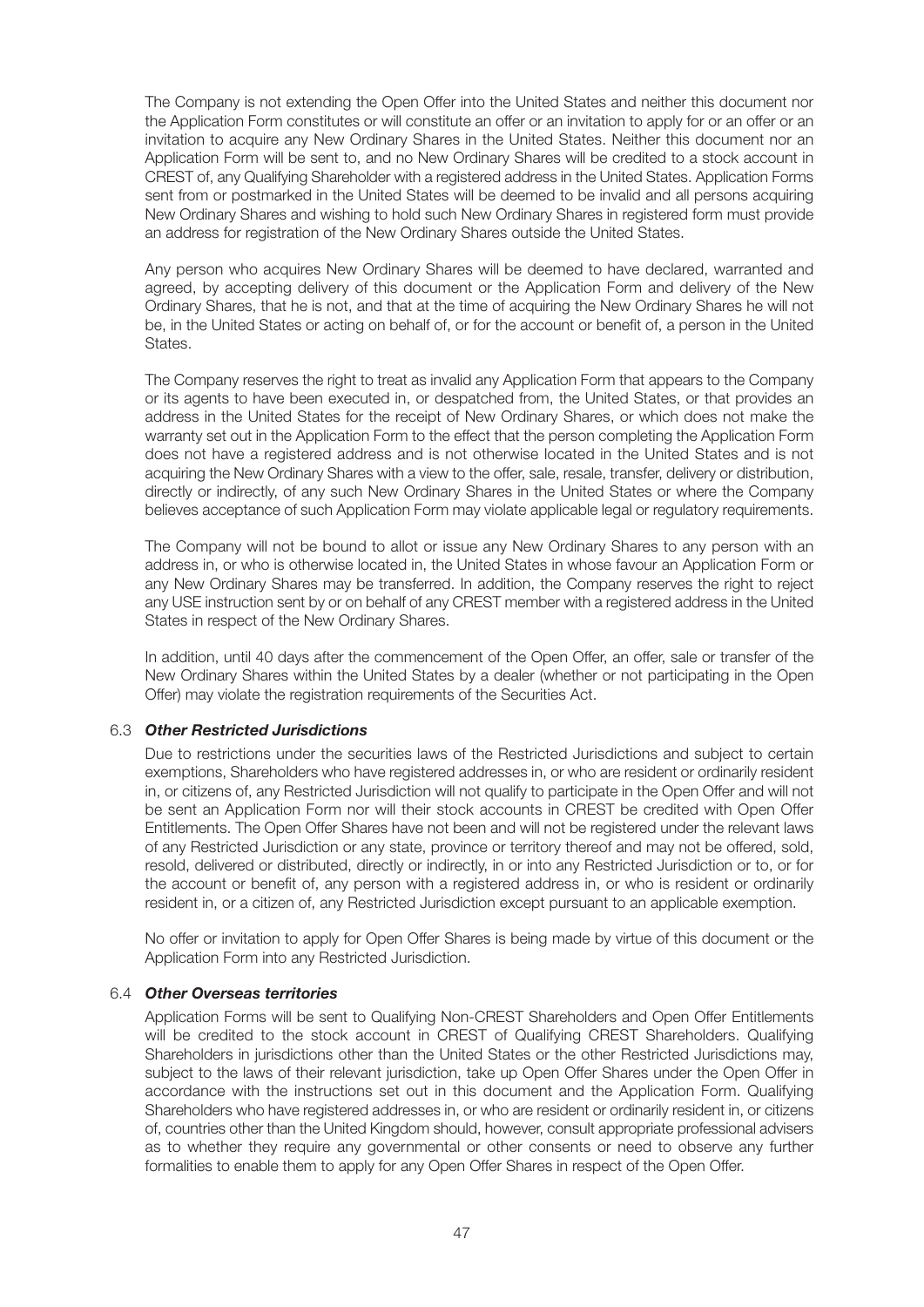#### 6.5 *Representations and warranties relating to Overseas Shareholders*

(a) Qualifying Non-CREST Shareholders

Any person completing and returning an Application Form or requesting registration of the Open Offer Shares comprised therein represents and warrants to the Company and Link Group that, except where proof has been provided to the Company's satisfaction that such person's use of the Application Form will not result in the contravention of any applicable legal requirements in any jurisdiction: (i) such person is not requesting registration of the relevant Open Offer Shares from within the United States or any Restricted Jurisdiction; (ii) such person is not in any territory in which it is unlawful to make or accept an offer to acquire Open Offer Shares in respect of the Open Offer or to use the Application Form in any manner in which such person has used or will use it; (iii) such person is not acting on a non-discretionary basis for a person located within any Restricted Jurisdiction (except as agreed with the Company) or any territory referred to in (ii) above at the time the instruction to accept was given; and (iv) such person is not acquiring Open Offer Shares with a view to offer, sell, resell, transfer, deliver or distribute, directly or indirectly, any such Open Offer Shares into any of the above territories. The Company and/or Link Group may treat as invalid any acceptance or purported acceptance of the allotment of Open Offer Shares comprised in an Application Form if it: (i) appears to the Company or its agents to have been executed, effected or dispatched from the United States or a Restricted Jurisdiction or in a manner that may involve a breach of the laws or regulations of any jurisdiction or if the Company or its agents believe that the same may violate applicable legal or regulatory requirements; or (ii) provides an address in the United States or another Restricted Jurisdiction for delivery of the share certificates of Open Offer Shares (or any other jurisdiction outside the United Kingdom in which it would be unlawful to deliver such share certificates); or (iii) purports to exclude the warranty required by this sub-paragraph (a).

#### (b) Qualifying CREST Shareholders

A CREST member or CREST sponsored member who makes a valid acceptance in accordance with the procedures set out in this Part 3 represents and warrants to the Company that, except where proof has been provided to the Company's satisfaction that such person's acceptance will not result in the contravention of any applicable legal requirement in any jurisdiction: (i) he or she is not in the United States or any other Restricted Jurisdiction; (ii) he or she is not in any territory in which it is unlawful to make or accept an offer to acquire Open Offer Shares; (iii) he or she is not accepting on a non-discretionary basis for a person located in any Restricted Jurisdiction (except as otherwise agreed with the Company) or any territory referred to in (ii) above at the time the instruction to accept was given; and (iv) he or she is not acquiring any Open Offer Shares with a view to offer, sell, resell, transfer, delivery or distribute, directly or indirectly, any such Open Offer Shares into any of the above territories.

#### 6.6 *Waiver*

The provisions of this paragraph 6 and of any other terms of the Open Offer relating to Overseas Shareholders may be waived, varied or modified as regards specific Shareholders or on a general basis by the Company in its absolute discretion. Subject to this, the provisions of this paragraph 6 supersede any terms of the Open Offer inconsistent herewith. References in this paragraph 6 to Shareholders shall include references to the person or persons executing an Application Form and, in the event of more than one person executing an Application Form, the provisions of this paragraph 6 shall apply to them jointly and to each of them.

#### **7. Times and dates**

The Company shall, after consultation with Cenkos, Peel Hunt and its financial and legal advisers, be entitled to amend the dates that Application Forms are despatched or amend or extend the latest date for acceptance under the Open Offer and all related dates set out in this document and in such circumstances shall notify the London Stock Exchange, and make an announcement on a Regulatory Information Service but Qualifying Shareholders may not receive any further written communication.

If a supplementary circular is issued by the Company two or fewer Business Days prior to the latest time and date for acceptance and payment in full under the Open Offer specified in this document, the latest date for acceptance under the Open Offer shall be extended to the date that is three Business Days after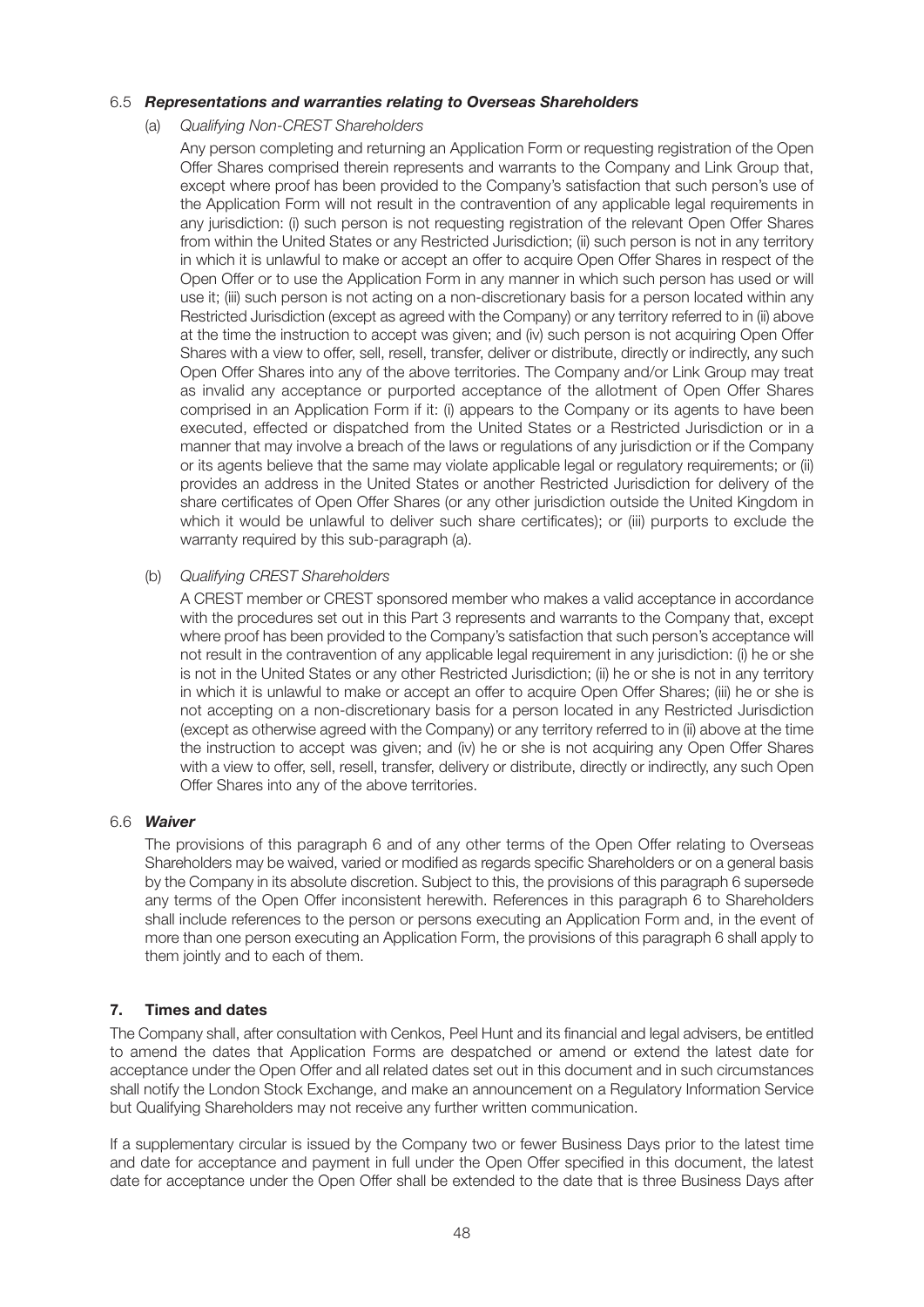the date of issue of the supplementary circular (and the dates and times of principal events due to take place following such date shall be extended accordingly).

#### **8. Taxation**

Shareholders who are in any doubt as to their tax position in relation to taking up their entitlements under the Open Offer, or who are subject to tax in any jurisdiction other than the United Kingdom, should immediately consult a suitable professional adviser.

#### **9. Further information**

Your attention is drawn to the further information set out in this document and also, in the case of Qualifying Non-CREST Shareholders and other Qualifying Shareholders to whom the Company has sent Application Forms, to the terms, conditions and other information printed on the accompanying Application Form.

#### **10. Governing law and jurisdiction**

The terms and conditions of the Open Offer as set out in this document, the Application Form and any noncontractual obligation related thereto shall be governed by, and construed in accordance with, English law.

The courts of England and Wales are to have exclusive jurisdiction to settle any dispute which may arise out of or in connection with the Open Offer, this document or the Application Form. By taking up Open Offer Shares, by way of their Open Offer Entitlement and the Excess Application Facility (as applicable), in accordance with the instructions set out in this document and, where applicable, the Application Form, Qualifying Shareholders irrevocably submit to the jurisdiction of the courts of England and Wales and waive any objection to proceedings in any such court on the ground of venue or on the ground that proceedings have been brought in an inconvenient forum.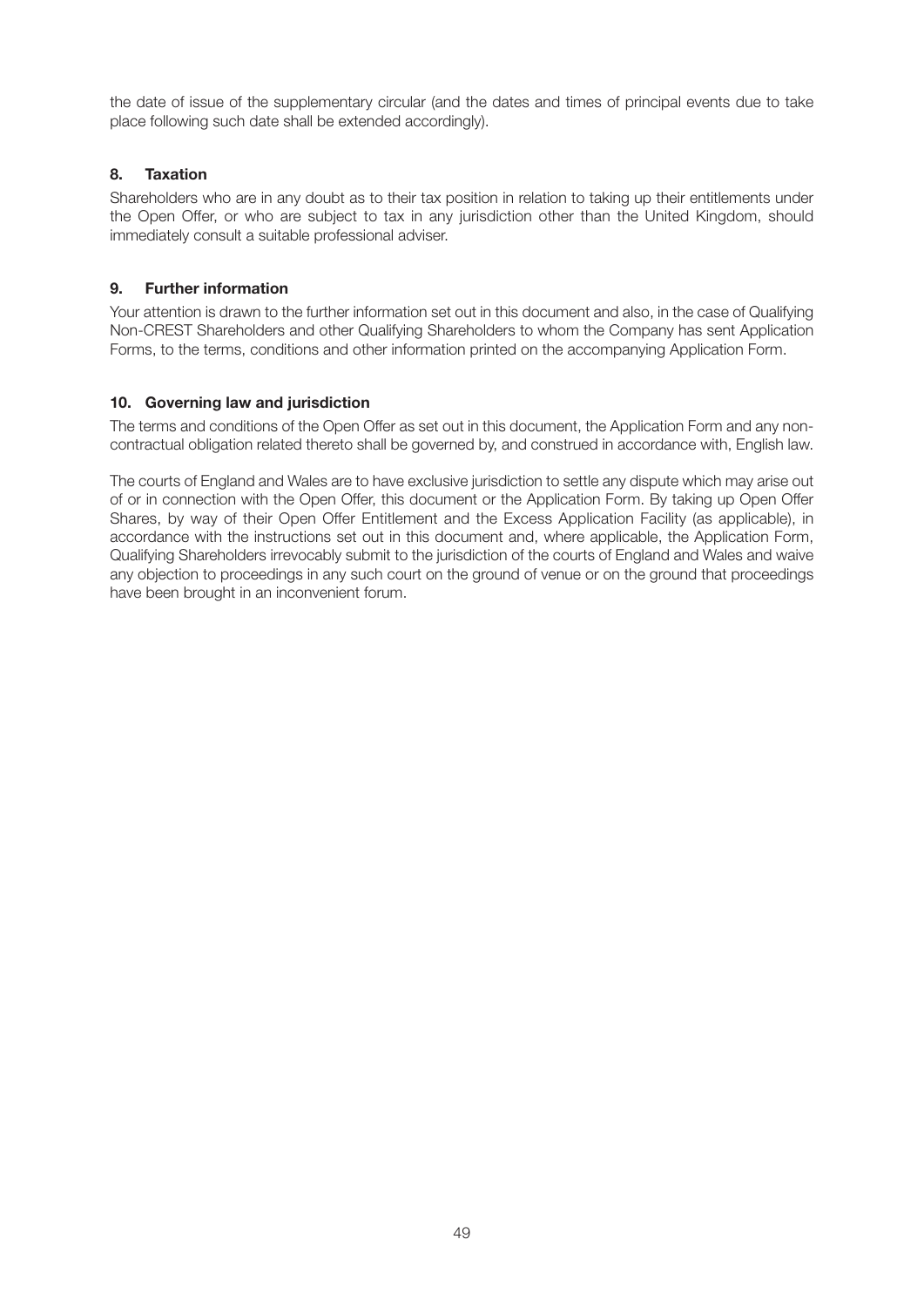#### **PART 4**

#### **QUESTIONS AND ANSWERS ABOUT THE OPEN OFFER**

The questions and answers set out in this Part 4 are intended to be in general terms only and, as such, you should read Part 3 of this document for full details of what action to take. If you are in any doubt as to the action you should take, you are recommended to seek your own personal financial advice immediately from your stockbroker, bank, fund manager, solicitor, accountant or other appropriate independent financial adviser, who is authorised under the FSMA if you are in the United Kingdom, or, if not, from another appropriately authorised independent financial adviser.

This Part 4 deals with general questions relating to the Open Offer and more specific questions relating principally to persons resident in the United Kingdom who hold their Existing Ordinary Shares in certificated form only. If you are an Overseas Shareholder, you should read paragraph 6 of Part 3 of this document and you should take professional advice as to whether you are eligible and/or you need to observe any formalities to enable you to take up your Open Offer Entitlement. If you hold your Existing Ordinary Shares in uncertificated form (that is, through CREST) you should read Part 3 of this document for full details of what action you should take.

If you are a CREST sponsored member, you should also consult your CREST sponsor. If you do not know whether your Existing Ordinary Shares are in certificated or uncertificated form, please call the Shareholder helpline for Link Group on 0371 664 0321. Calls are charged at the standard geographic rate and will vary by provider. Calls outside the United Kingdom will be charged at the applicable international rate. The helpline is open between 9.00 a.m. and 5.30 p.m., Monday to Friday excluding public holidays in England and Wales. Please note that the helpline cannot provide any financial, legal or tax advice and calls may be recorded and monitored for security and training purposes.

The contents of this document should not be construed as legal, business, accounting, tax, investment or other professional advice. Each prospective investor should consult his, her or its own appropriate professional advisers for advice. This document is for your information only and nothing in this document is intended to endorse or recommend a particular course of action.

#### **1. What is an open offer?**

An open offer is a way for companies to raise money. Companies usually do this by giving their existing Shareholders a right to acquire further shares at a fixed price in proportion to their existing shareholdings. In this instance Shareholders will also be offered the opportunity to apply for additional shares in excess of their entitlement to the extent that other Qualifying Shareholders do not take up their entitlement in full. The fixed price is normally at a discount to the market price of the existing ordinary shares prior to the announcement of the open offer.

This Open Offer is an invitation by the Company to Qualifying Shareholders to apply to acquire up to an aggregate of 17,597,272 New Ordinary Shares at a price of 18 pence per share. If you hold Existing Ordinary Shares on the Record Date or have a bona fide market claim, other than, subject to certain exceptions, where you are a Shareholder with a registered address or located in the United States or another Restricted Jurisdiction, you will be entitled to buy Open Offer Shares under the Open Offer.

The Open Offer is being made on the basis of 1 Offer Share for every 47 Existing Ordinary Shares held by Qualifying Shareholders on the Record Date. If your entitlement to Open Offer Shares is not a whole number, you will not be entitled to buy a fraction of an Offer Share and your entitlement will be rounded down to the nearest whole number. The Issue Price of 18 pence per New Ordinary Share is equivalent to the closing mid-market price of 18 pence per Ordinary Share on 17 May 2022, being the last practicable date prior to the date of the announcement of the Fundraising.

The Excess Application Facility allows Qualifying Shareholders to apply for Excess Shares in excess of their Basic Entitlement. Applications made under the Excess Application Facility may be allocated in such manner as the Directors may determine in their absolute discretion, if applications are received from Qualifying Shareholders for more than the available number of Open Offer Shares, and no assurance can be given that excess applications by Qualifying Shareholders will be met in full or in part or at all.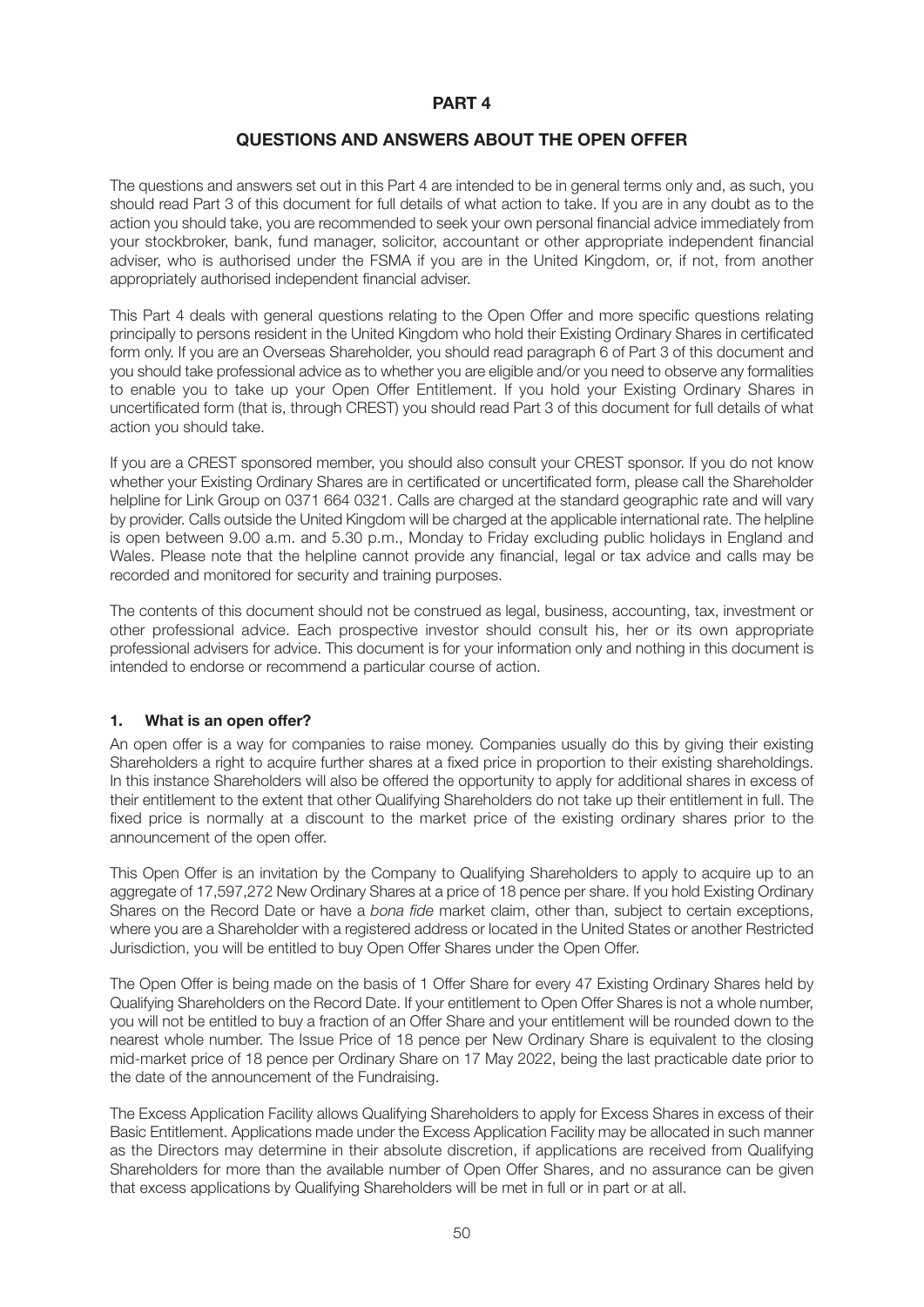Unlike in a rights issue, Application Forms are not negotiable documents and neither they nor Open Offer Entitlements can themselves be traded. Shareholders will not be able to apply for any New Ordinary Shares which are the subject of the Placing or Subscription.

#### **2. I hold my Existing Ordinary Shares in certificated form. How do I know I am eligible to participate in the Open Offer?**

If you receive an Application Form and, subject to certain exceptions, are not a holder with a registered address or located in the United States of America or any other Restricted Jurisdiction, then you should be eligible to participate in the Open Offer as long as you have not sold all of your Existing Ordinary Shares on or after 7.00 a.m. on 20 May 2022 (the time when the Existing Ordinary Shares are expected to be marked "ex-entitlement" by the London Stock Exchange).

#### **3. I hold my Existing Ordinary Shares in certificated form. How do I know how many Open Offer Shares I am entitled to take up?**

If you hold your Existing Ordinary Shares in certificated form and, subject to certain exceptions, do not have a registered address and are not located in the United States or any other Restricted Jurisdiction, you will be sent an Application Form that shows:

- how many Existing Ordinary Shares you held at the close of business on the Record Date;
- how many Open Offer Shares are comprised in your Basic Entitlement; and
- how much you need to pay if you want to take up your right to buy all your entitlement to the Open Offer Shares.

Subject to certain exceptions, if you have a registered address in the United States or any other Restricted Jurisdiction, you will not receive an Application Form.

If you would like to apply for any of or all of the Open Offer Shares comprised in your Open Offer Entitlement you should complete the Application Form in accordance with the instructions printed on it and the information provided in this document. Completed Application Forms should be returned, along with a cheque drawn in the appropriate form, by post to Link Group, Corporate Actions,10th Floor, Central Square, 29 Wellington Street, Leeds, LS1 4DL or by hand to Link Group, Corporate Actions, 10th Floor Central Square, 29 Wellington Street, Leeds, LS1 4DL (during normal office hours only) so as to be received by them by no later than 11.00 a.m. on 8 June 2022, after which time Application Forms will not be valid.

#### **4. I hold my Existing Ordinary Shares in certificated form and am eligible to receive an Application Form. What are my choices in relation to the Open Offer?**

#### 4.1 *If you do not want to take up your Open Offer Entitlement*

If you do not want to take up the Open Offer Shares to which you are entitled, you do not need to do anything. In these circumstances, you will not receive any Open Offer Shares. You will also not receive any money when the Open Offer Shares you could have taken up are sold, as would happen under a rights issue.

You cannot sell your Application Form or your Open Offer Entitlement to anyone else. If you do not return your Application Form subscribing for the Open Offer Shares to which you are entitled by 11.00 a.m. on 8 June 2022, the Company has made arrangements under which the Company has agreed to issue the Open Offer Shares to other Qualifying Shareholders under the Excess Application Facility.

If you do not take up your Open Offer Entitlement then following the issue of the Open Offer Shares pursuant to Open Offer, your interest in the Company will be significantly diluted. Even if a Qualifying Shareholder subscribes for their Basic Entitlement under the Open Offer, their proportionate economic interest is nevertheless likely to be diluted by the issue of New Ordinary Shares pursuant to the Excess Application Facility, the Placing and the Subscription.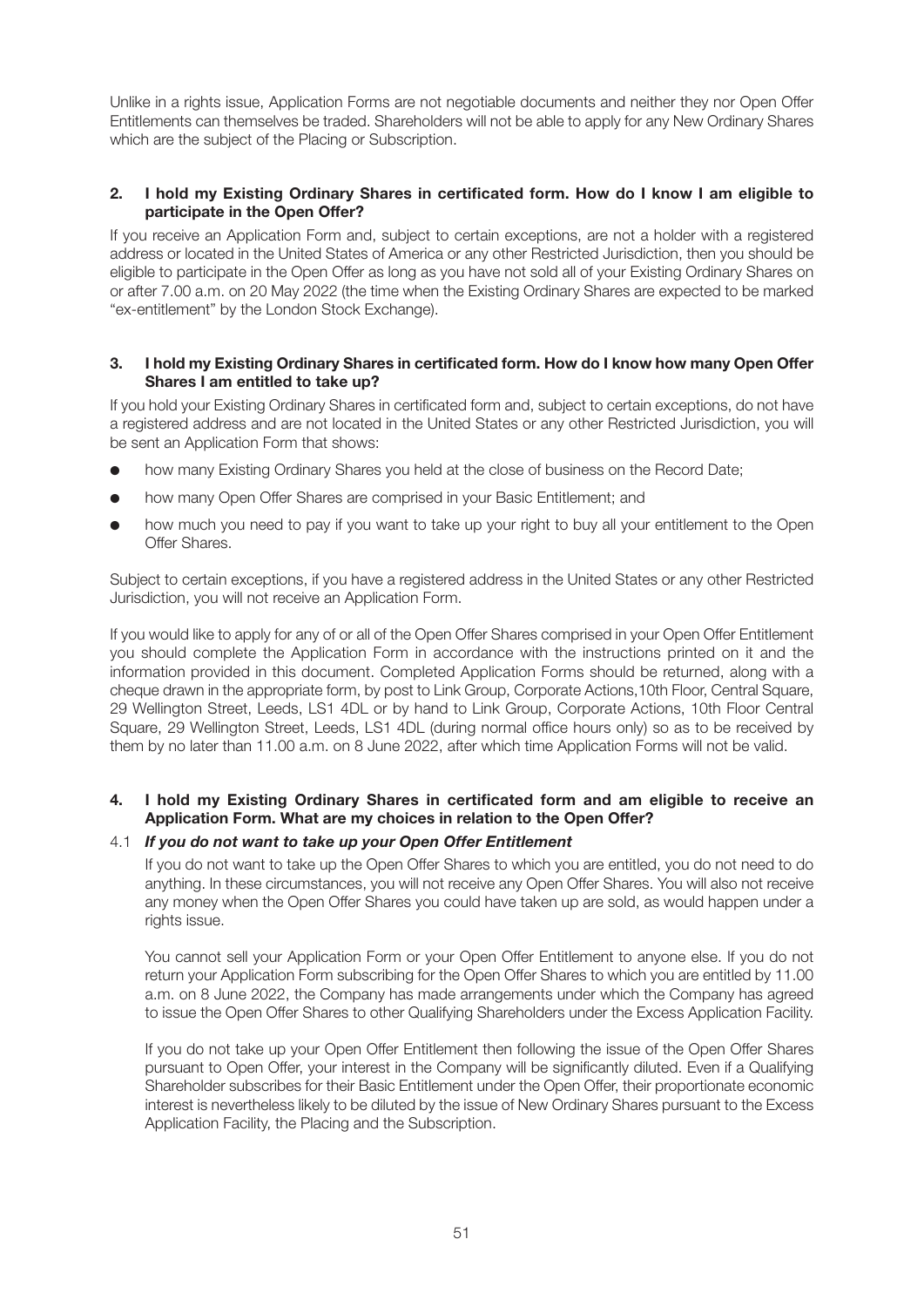#### 4.2 *If you want to take up some but not all of your Open Offer Entitlement*

If you want to take up some but not all of the Open Offer Shares to which you are entitled, you should write the number of Open Offer Shares you want to take up in Boxes 2 and 4 of your Application Form; for example, if you are entitled to take up 150 shares but you only want to take up 100 shares, then you should write '100' in Boxes 2 and 4. To work out how much you need to pay for the Open Offer Shares, you need to multiply the number of Open Offer Shares you want (in this example, '100') by 0.18, which is the price in pounds of each Open Offer Share (giving you an amount of £18.00 in this example). You should write this amount in Box 5 and this should be the amount your cheque is made out for. You should then return the completed Application Form, together with a cheque for that amount, by post to Link Group, Corporate Actions, 10th Floor, Central Square, 29 Wellington Street, Leeds, LS1 4DL or by hand to Link Group, Corporate Actions, 10th Floor, Central Square, 29 Wellington Street, Leeds, LS1 4DL (during normal office hours only) so as to be received by them by no later than 11.00 a.m. on 8 June 2022, after which time Application Forms will not be valid. If you post your Application Form by first class post, you should allow at least four Business Days for delivery.

All payments must be in pounds sterling and made by cheque made payable to "Link Market Services Limited RE Chariot Limited – Open Offer 2022 A/C" and crossed "A/C Payee Only". Cheques must be drawn on a bank or building society or branch of a bank or building society in the United Kingdom or Channel Islands which is either a settlement member of the Cheque and Credit Clearing Company Limited or the CHAPS Clearing Company Limited or which has arranged for its cheques to be cleared through the facilities provided by any of those companies or committees and must bear the appropriate sort code in the top right-hand corner and must be for the full amount payable on application. Third party cheques may not be accepted with the exception of building society cheques where the building society or bank has confirmed the name of the account holder and the number of an account held in the applicant's name at the building society or bank by stamping or endorsing the back of the cheque to such effect. The account name should be the same as that shown on the application. Post-dated cheques will not be accepted. Third party cheques (other than building society cheques where the building society or bank has confirmed that the relevant Qualifying Shareholder has title to the underlying funds) will not be accepted (see paragraph 4 of Part 3).

Cheques will be presented for payment upon receipt. The Company reserves the right to instruct Link Group to seek special clearance of cheques to allow the Company to obtain value for remittances at the earliest opportunity. No interest will be paid on payments made. It is a term of the Open Offer that cheques shall be honoured on first presentation and the Company may elect to treat as invalid acceptances in respect of which cheques are not so honoured. All documents, cheques sent through the post will be sent at the risk of the sender. Payments via CHAPS, BACS or electronic transfer will not be accepted.

A definitive share certificate will then be sent to you for the Open Offer Shares that you take up. Your definitive share certificate for Open Offer Shares is expected to be despatched to you by no later than five Business Days from Admission.

#### 4.3 *If you want to take up all of your Open Offer Entitlement*

If you want to take up all of the Open Offer Shares to which you are entitled, all you need to do is send the Application Form (ensuring that all joint holders sign (if applicable)), together with your cheque for the amount (as indicated in Box 5 of your Application Form), by post to Link Group, Corporate Actions,10th Floor, Central Square, 29 Wellington Street, Leeds, LS1 4DL or by hand (during business hours only) to Link Group, Corporate Actions,10th Floor, Central Square, 29 Wellington Street, Leeds, LS1 4DL (during normal office hours only) so as to be received by them by no later than 11.00 a.m. on 8 June 2022, after which time Application Forms will not be valid. If you post your Application Form by first-class post, you should allow at least four Business Days for delivery.

All payments must be in pounds sterling and made by cheque made payable to Link Market Services Limited RE Chariot Limited – Open Offer 2022 A/C and crossed "A/C Payee Only". Cheques must be drawn on a bank or building society or branch of a bank or building society in the United Kingdom or British Isles which is either a settlement member of the Cheque and Credit Clearing Company Limited or the CHAPS Clearing Company Limited or which has arranged for its cheques to be cleared through the facilities provided by any of those companies or committees and must bear the appropriate sort code in the top right-hand corner. Third party cheques may not be accepted with the exception of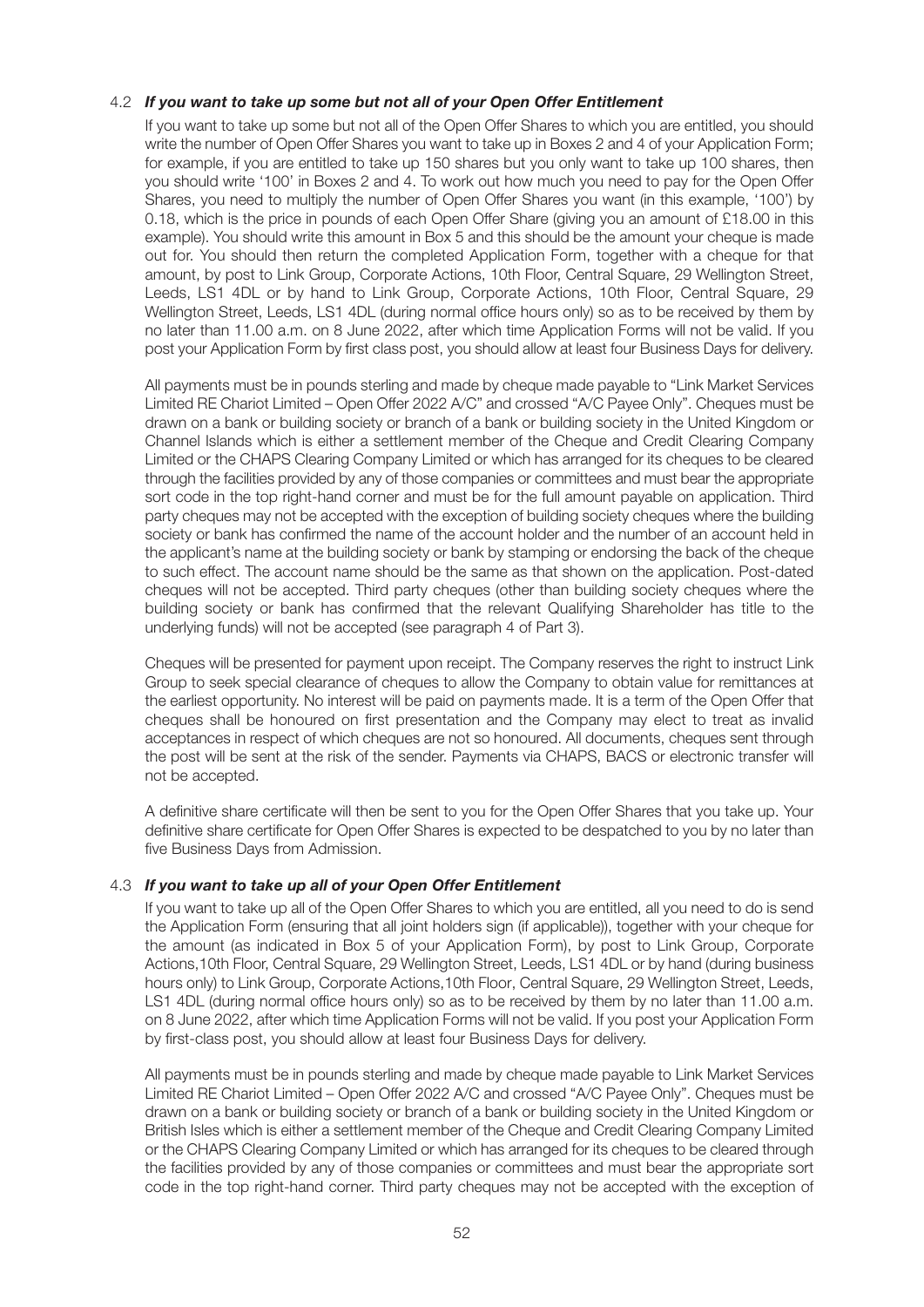building society cheques where the building society or bank has confirmed the name of the account holder and the number of an account held in the applicant's name at the building society or bank by stamping or endorsing the back of the cheque to such effect. The account name should be the same as that shown on the application.

Post-dated cheques will not be accepted. Third party cheques (other than building society cheques where the building society or bank has confirmed that the relevant Qualifying Shareholder has title to the underlying funds) may not be accepted.

A definitive share certificate will then be sent to you for the Open Offer Shares that you take up. Your definitive share certificate for Open Offer Shares is expected to be despatched to you by no later than five Business Days from Admission.

#### 4.4 *If you want to apply for more than your Basic Entitlement*

Provided you have agreed to take up your Basic Entitlement in full, you can apply for further Open Offer Shares under the Excess Application Facility. The Excess Application Facility enables Qualifying Shareholders to apply for Excess Shares in excess of their Basic Entitlement as at the Record Date. You should write the number of Open Offer Shares comprised in your Basic Entitlement (as indicated in Box 7 of the Application Form) in Box 2 and write the number of Excess Shares for which you would like to apply in Box 3. You should then add the totals in Boxes 2 and 3 and insert the total number of Open Offer Shares for which you would like to apply in Box 4. For example, if you have an Open Offer Entitlement for 100 Open Offer Shares but you want to apply for 150 Open Offer Shares in total, then you should write '100' in Box 2, '50' in Box 3 and '150' in Box 4. To work out how much you need to pay for the Open Offer Shares, you need to multiply the number of Open Offer Shares you want (in this example, '150') by 0.18, which is the price in pounds sterling of each Offer Share (giving you an amount of £27.00 in this example). You should write this amount in Box 5. You should then return your Application Form by post to Link Group, Corporate Actions, 10th Floor,, Central Square, 29 Wellington Street, Leeds, LS1 4DL or by hand to Link Group, Corporate Actions, 10th Floor, Central Square, 29 Wellington Street, Leeds, LS1 4DL (during normal office hours only) so as to be received by them by no later than 11.00 a.m. on 8 June 2022, after which time Application Forms will not be valid. If you post your application form by first class post, you should allow at least four Business Days for delivery.

If applications under the Excess Application Facility are received for more than the total number of Open Offer Shares available following take up of Basic Entitlements, the Excess Shares may be allocated in such manner as the Directors may determine in their absolute discretion. No assurance can be given that excess applications by Qualifying Shareholders will be met in full or in part or at all.

A definitive share certificate will then be sent to you for the Open Offer Shares that you take up and otherwise successfully apply for using the Excess Application Facility. Your definitive share certificate for Open Offer Shares is expected to be despatched to you, at your own risk, by no later than five Business Days from Admission.

#### **5. I hold my Existing Ordinary Shares in uncertificated form in CREST. What do I need to do in relation to the Open Offer?**

CREST members should follow the instructions set out in Part 3 of this document. Persons who hold Existing Ordinary Shares through a CREST member should be informed by the CREST member through which they hold their Existing Ordinary Shares of (i) the number of Open Offer Shares which they are entitled to acquire under the their Basic Entitlement and (ii) how to apply for Open Offer Shares in excess of their Basic Entitlement under the Excess Application Facility provided they choose to take up their Basic Entitlement in full and should contact them should they not receive this information.

#### **6. I acquired my Existing Ordinary Shares prior to the Ex-entitlement Date and hold my Existing Ordinary Shares in certificated form. What if I do not receive an Application Form or I have lost my Application Form?**

If you do not receive an Application Form, this probably means that you are not eligible to participate in the Open Offer. Some Shareholders who hold their Existing Ordinary Shares in certificated form, however, will not receive an Application Form but may still be eligible to participate in the Open Offer, namely: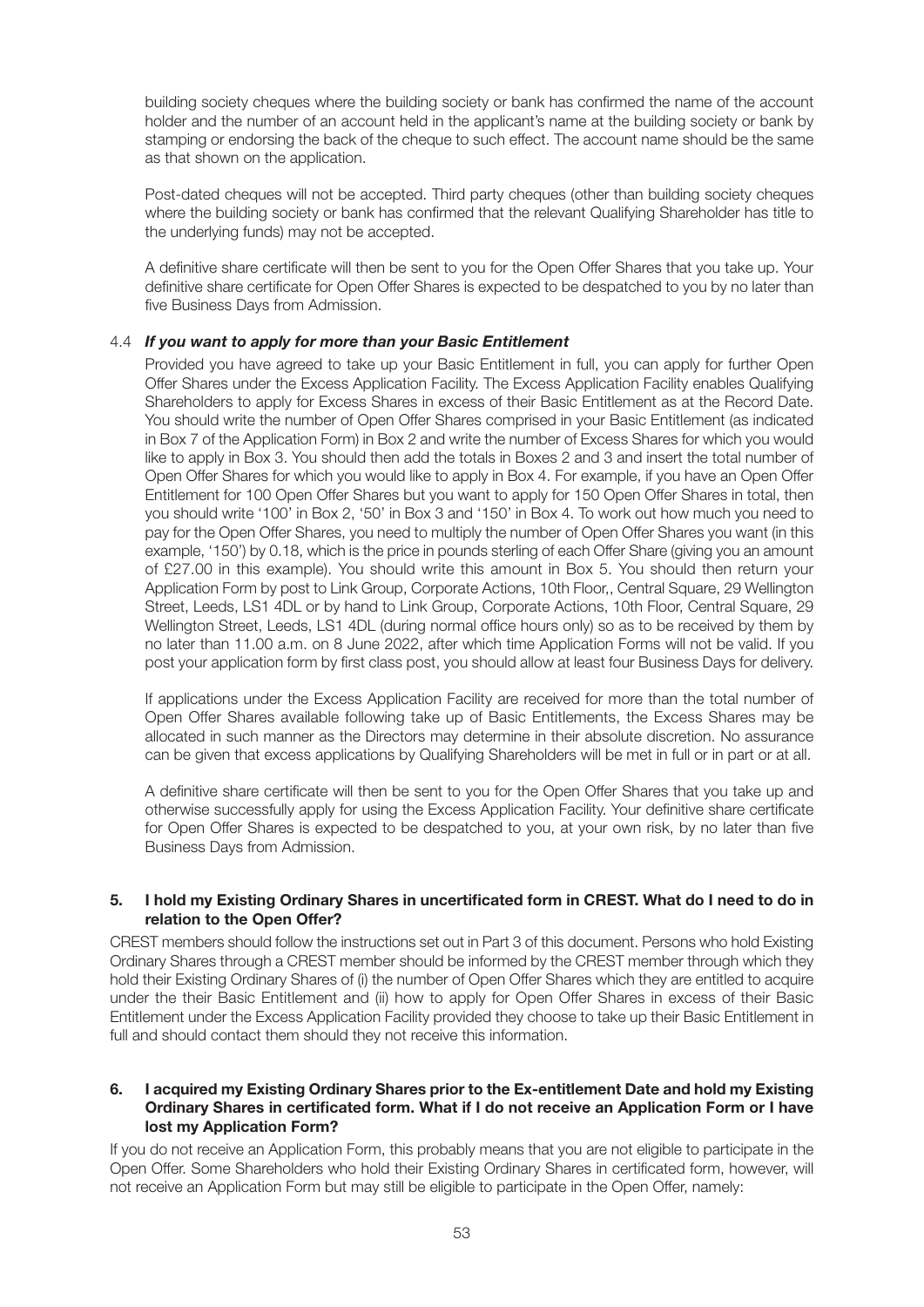- l Qualifying CREST Shareholders who held their Existing Ordinary Shares in uncertificated form on 20 May 2022 and who have converted them to certificated form;
- l Qualifying Non-CREST Shareholders who bought Existing Ordinary Shares before 20 May but were not registered as the holders of those shares at the close of business on 19 May 2022; and
- certain Overseas Shareholders.

If you do not receive an Application Form but think that you should have received one or you have lost your Application Form, please contact the Link Group Shareholder helpline on 0371 664 0321. Calls are charged at the standard geographic rate and will vary by provider. Calls outside the United Kingdom will be charged at the applicable international rate. The helpline is open between 9.00 a.m. and 5.30 p.m., Monday to Friday excluding public holidays in England and Wales. Please note that Link Group cannot provide any financial, legal or tax advice and calls may be recorded and monitored for security and training purposes.

#### **7. Can I trade my Open Offer Entitlement?**

Qualifying Shareholders should be aware that the Open Offer is not a rights issue. As such, Qualifying Non-CREST Shareholders should also note that their Application Forms are not negotiable documents and cannot be traded. Qualifying CREST Shareholders should note that, although Open Offer Entitlements will be admitted to CREST, they will have limited settlement capabilities. Open Offer Entitlements will not be tradable or listed and applications in respect of the Open Offer may only be made by the Qualifying Shareholders originally entitled or by a person entitled by virtue of a bona fide market claim. Open Offer Shares for which an application has not been made under the Open Offer will not be sold in the market for the benefit of those who do not apply under the Open Offer and Qualifying Shareholders who do not apply to take up their Open Offer Entitlement will have no rights under the Open Offer or receive any proceeds from it. The Open Offer Shares are not underwritten.

#### **8. What if I change my mind?**

If you are a Qualifying Non-CREST Shareholder, once you have sent your Application Form and payment to Link Group, you cannot withdraw your application or change the number of Open Offer Shares for which you have applied, except in the very limited circumstances which are set out in this document.

#### **9. What if the number of Open Offer Shares to which I am entitled is not a whole number: am I entitled to fractions of Open Offer Shares?**

If the number is not a whole number, you will not receive a fraction of an Offer Share and your entitlement will be rounded down to the nearest whole number.

#### **10. I hold my Existing Ordinary Shares in certificated form. What should I do if I have sold some or all of my Existing Ordinary Shares?**

If you hold Existing Ordinary Shares in the Company directly and you sell some or all of your Existing Ordinary Shares before 20 May 2022, you should contact the buyer or the person/company through whom you sold or sell your shares. The buyer may be entitled to apply for Open Offer Shares under the Open Offer. If you sold or sell any of your Existing Ordinary Shares on or after 20 May 2022, you will not be able to apply for the Open Offer Shares as set out on your Application Form.

#### **11. I hold my Existing Ordinary Shares in certificated form. How do I pay?**

Completed Application Forms should be returned with a cheque drawn in the appropriate form. All payments must be in pounds sterling and made by cheque made payable to Link Market Services Limited RE Chariot Limited – Open Offer 2022 A/C and crossed "A/C Payee Only". Cheques must be drawn on a bank or building society or branch of a bank or building society in the United Kingdom or British Isles which is either a settlement member of the Cheque and Credit Clearing Company Limited or the CHAPS Clearing Company Limited or which has arranged for its cheques to be cleared through the facilities provided by any of those companies or committees and must bear the appropriate sort code in the top right-hand corner. Third party cheques may not be accepted with the exception of building society cheques where the building society or bank has confirmed the name of the account holder and the number of an account held in the applicant's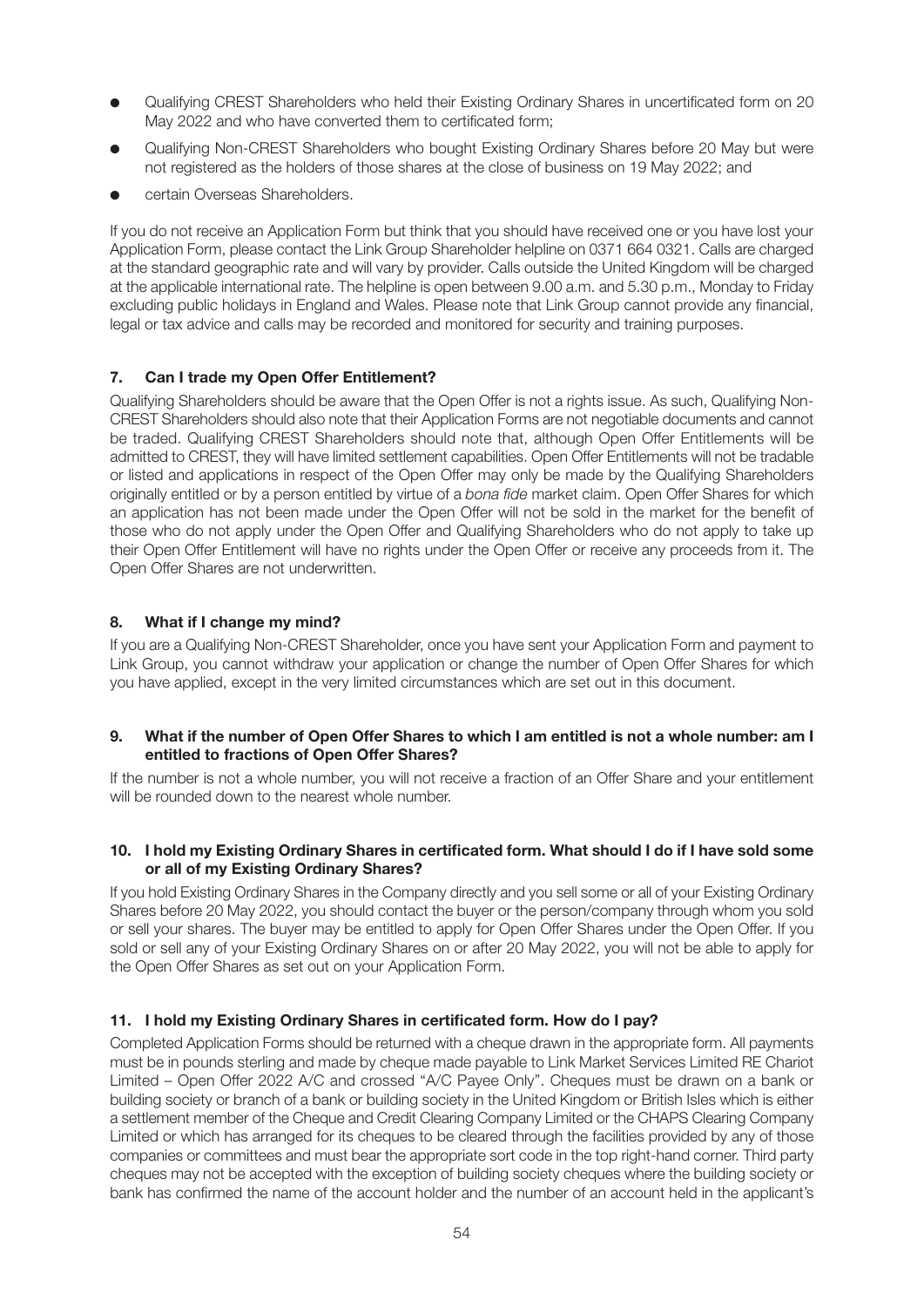name at the building society or bank by stamping or endorsing the back of the cheque to such effect. The account name should be the same as that shown on the application. Post-dated cheques will not be accepted. Third party cheques (other than building society cheques where the building society or bank has confirmed that the relevant Qualifying Shareholder has title to the underlying funds) may not be accepted.

#### **12. Will the Existing Ordinary Shares that I hold now be affected by the Open Offer?**

If you decide not to apply for any of the Open Offer Shares to which you are entitled under the Open Offer, or only apply for some of your entitlement, your proportionate ownership and voting interest in the Company will be reduced. Even if a Qualifying Shareholder subscribes for their Basic Entitlement under the Open Offer, their proportionate economic interest is nevertheless likely to be diluted by the issue of New Ordinary Shares pursuant to the Excess Application Facility, the Placing and the Subscription.

#### **13. I hold my Existing Ordinary Shares in certificated form. Where do I send my Application Form?**

You should send your completed Application Form together with the monies in the appropriate form, by post to Link Group, Corporate Actions,10th Floor,, Central Square, 29 Wellington Street, Leeds, LS1 4DL or by hand to Link Group, Corporate Actions, 10th Floor Central Square, 29 Wellington Street, Leeds, LS1 4DL. If you post your Application Form by first-class post, you should allow at least four Business Days for delivery. If you do not want to take up or apply for Open Offer Shares then you need take no further action.

#### **14. I hold my Existing Ordinary Shares in certificated form. When do I have to decide if I want to apply for Open Offer Shares?**

Link Group must receive the Application Form by no later than 11.00 a.m. on 8 June 2022, after which time Application Forms will not be valid. If an Application Form is being sent by first class post in the UK, Qualifying Shareholders are recommended to allow at least four Business Days for delivery.

#### **15. How do I transfer my entitlements into the CREST system?**

If you are a Qualifying Non-CREST Shareholder, but are a CREST member and want your Open Offer Shares to be in uncertificated form, you should complete the CREST deposit form (contained in the Application Form), and ensure it is delivered to CCSS in accordance with the instructions in the Application Form. CREST sponsored members should arrange for their CREST sponsors to do this.

#### **16. I hold my Existing Ordinary Shares in certificated form. When will I receive my new share certificate?**

It is expected that Link Group will post all new share certificates within five Business Days from Admission.

#### **17. If I buy Existing Ordinary Shares after the Record Date but before the Ex-Entitlement Date, will I be eligible to participate in the Open Offer?**

If you bought your Existing Ordinary Shares after the Record Date, and before the ex-entitlement date you are likely to be able to participate in the Open Offer in respect of such Ordinary Shares.

#### **18. Will I be taxed if I take up my entitlements?**

Shareholders who are in any doubt as to their tax position should consult an appropriate professional adviser immediately.

#### **19. What should I do if I live outside the United Kingdom?**

Your ability to apply to acquire Open Offer Shares may be affected by the laws of the country in which you live and you should take professional advice as to whether you require any governmental or other consents or need to observe any other formalities to enable you to take up your Open Offer Entitlement. Shareholders with registered addresses or who are located in the United States or any Restricted Jurisdiction are, subject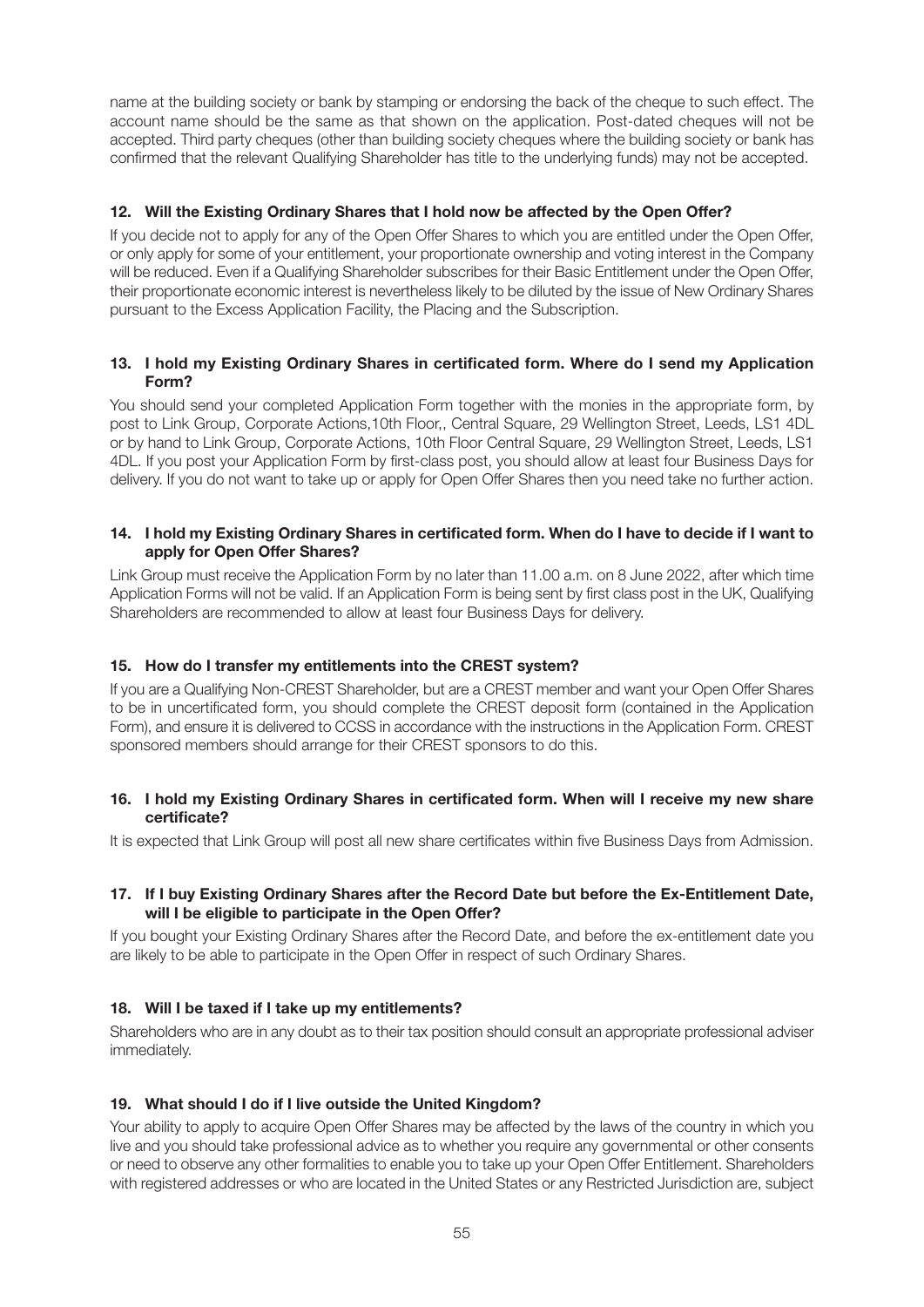to certain exceptions, not eligible to participate in the Open Offer. Your attention is drawn to the information in paragraph 6 of Part 3 of this document.

#### **20. Do I need to comply with Money Laundering Regulations?**

If you are a Qualifying Non-CREST Shareholder, you do not need to follow these procedures if the value of the Open Offer Shares you are acquiring is less than €15,000 (or its Sterling equivalent) or if you pay for them by a cheque drawn on an account in your own name and that account is one which is held with an EU or United Kingdom regulated bank or building society. If you are a Qualifying CREST Shareholder, you will not generally need to comply with the Money Laundering Regulations unless you apply to take up all or some of your entitlement to Open Offer Entitlements as agent for one or more persons and you are not an EU or United Kingdom regulated financial institution.

Qualifying Non-CREST Shareholders should refer to paragraph 4.1 of Part 3 of this Circular and Qualifying CREST Shareholders should refer to paragraph 4.2 of Part 3 of this Circular for a fuller description of the requirements of the Money Laundering Regulations.

#### **21. Further assistance**

Should you require further assistance please call the Shareholder helpline for Link Group on 0371 664 0321. Calls are charged at the standard geographic rate and will vary by provider. Calls outside the United Kingdom will be charged at the applicable international rate. The helpline is open between 9.00 a.m. and 5.30 p.m., Monday to Friday excluding public holidays in England and Wales. Please note that Link Group cannot provide any financial, legal or tax advice and calls may be recorded and monitored for security and training purposes.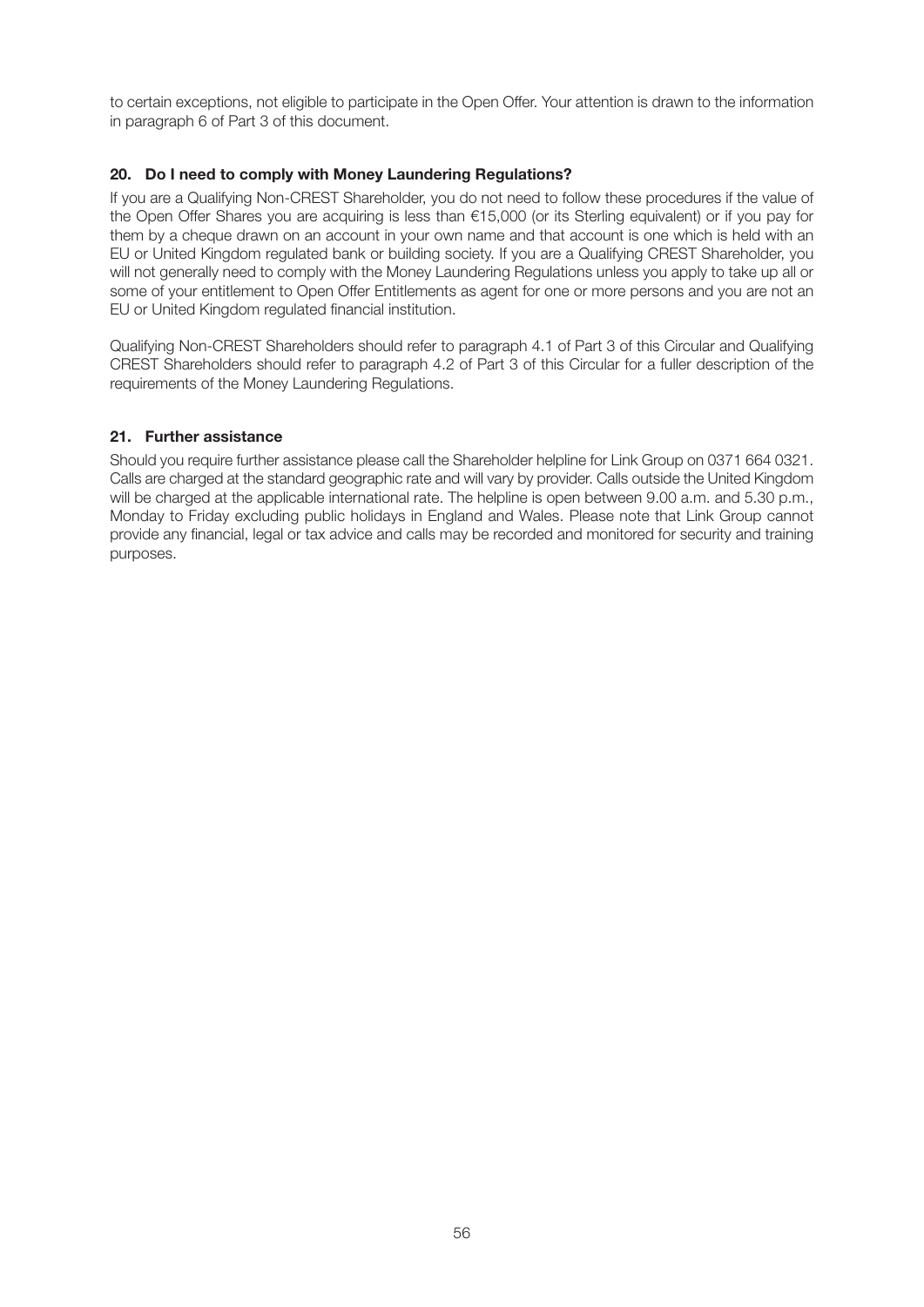#### **PART 5**

#### **ADDITIONAL INFORMATION**

#### **1. The Company**

- (a) The Company is registered under the name Chariot Limited and trades under the name Chariot Limited.
- (b) The Company was incorporated and registered in Guernsey on 13 August 2007 with the name Namquest Holdings Limited and registered number 47532. The Company changed its name by special resolution on 16 November 2007 to Chariot Oil & Gas Limited and in June 2021 to Chariot Limited.
- (c) The entire issued share capital of the Company was admitted to trading on AIM on 19 May 2008.
- (d) The liability of Shareholders is limited. The liability of its members is limited.
- (e) The Company is governed by and its securities were created under The Companies (Guernsey) Law, 2008.
- (f) The Company's registered office is located at Oak House, Hirzel Street, St Peter Port, Guernsey GY1 2NP.

#### **2. Securities being offered/admitted**

- (a) The Ordinary Shares are ordinary shares of 1 penny each in the capital of the Company and were issued in British Pounds Sterling.
- (b) The Ordinary Shares may be held in certificated form or under CREST. The Company's secretary, Oak Fund Services (Guernsey) Ltd, is responsible for keeping the Company's register of members.

#### **3. Share Capital of the Company**

- (a) The issued share capital of the Company as at 5.30 p.m. on 19 May 2022, being the latest practicable date before publication of this Circular was £8,270,718.15 consisting of 827,071,815 Ordinary Shares.
- (b) The issued share capital of the Company following Admission, assuming the Open Offer is subscribed in full and no outstanding share awards are exercised between the date of this document and Admission, will be £9,580,024.21, consisting of 958,002,421 Ordinary Shares.

#### **4. Directors' and Other Interests**

4.1 As at the date of this document and as expected to be immediately following Admission, the holdings (direct and indirect) of the Directors and persons closely associated with them are as follows:

|                         | Number of    | % of the      | Number of     |               |
|-------------------------|--------------|---------------|---------------|---------------|
|                         | Ordinary     | Ordinary      | Ordinary      | % of issued   |
|                         | Shares prior | Share capital | <b>Shares</b> | Share capital |
|                         | to the       | prior to the  | following the | on            |
| Name                    | Fundraising  | Fundraising   | Fundraising   | Admission*    |
| George Canjar           | 2,352,104    | 0.28          | 2,529,881     | 0.26          |
| Adonis Pouroulis        | 85,243,102   | 10.31         | 87,465,324    | 9.13          |
| Julian Maurice-Williams | 435.064      | 0.05          | 462.841       | 0.05          |
| Duncan Wallace          | 506,493      | 0.06          | 562,048       | 0.06          |
| Chris Zeal              | 288,932      | 0.03          | 400.043       | 0.04          |
| Andrew Hockey           | 253.246      | 0.03          | 253,246       | 0.03          |

\* Assumes that no outstanding share awards are exercised between the date of this Circular and Admission and full take up of the Open Offer.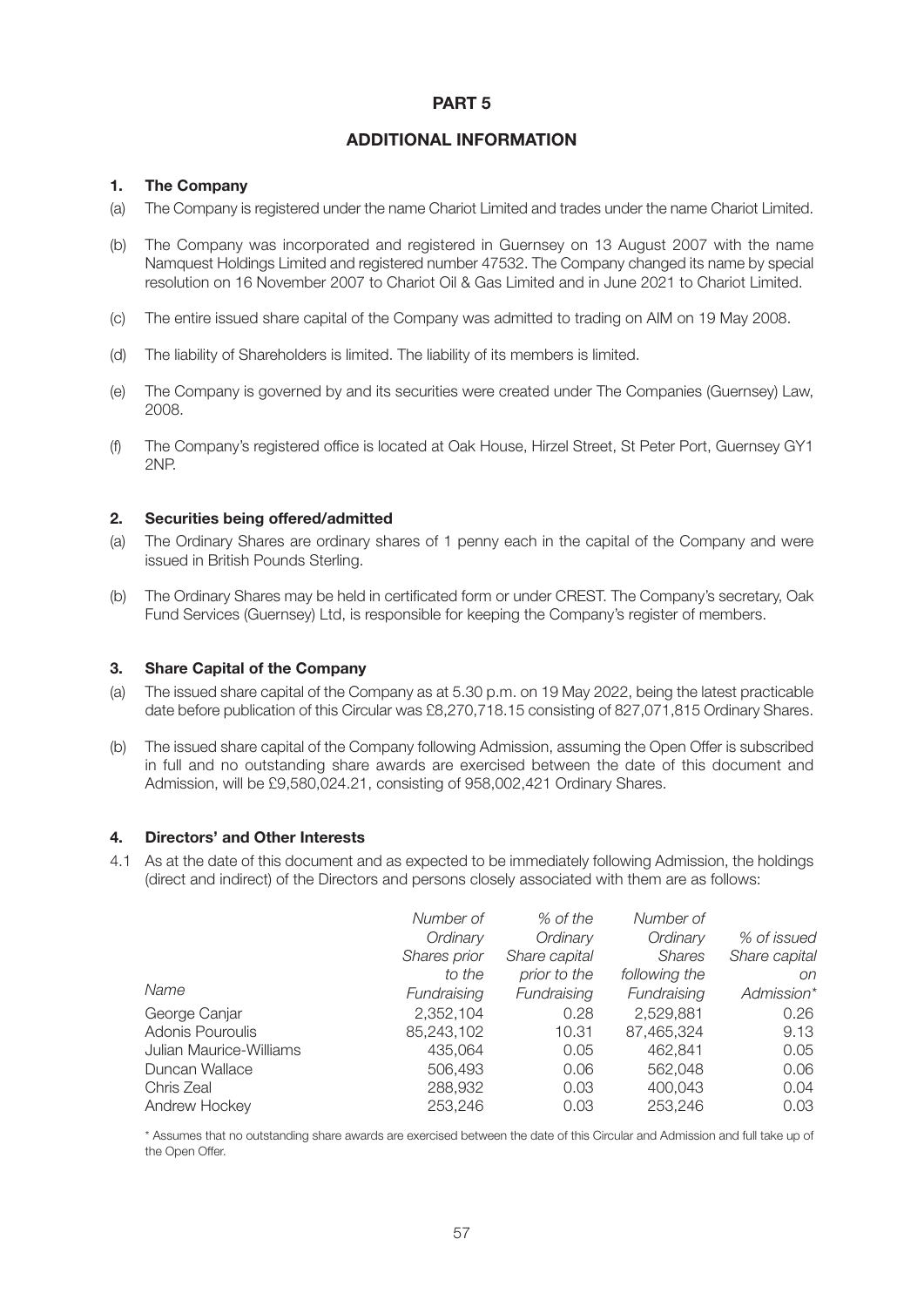#### **5. Agreements relating to the Fundraising**

#### *Placing Agreement*

On 18 May 2022, the Company and each of the Brokers entered into the Placing Agreement in connection with the Placing. Pursuant to the Placing Agreement, each of the Brokers has agreed to use their respective reasonable endeavours to place the Placing Shares with prospective Placees. The Brokers' obligations under the Placing Agreement in respect of the Placing Shares are conditional, inter alia, on: (a) shareholder approval of the Fundraise Resolutions; (b) none of the warranties contained in the Placing Agreement being untrue, inaccurate or misleading as at the date of the Placing Agreement and at all times before and at the date of Admission; (c) the Company allotting, subject only to Admission, the Placing Shares in accordance with the Placing Agreement; (d) Admission of the Placing Shares taking place not later than 8.00 a.m. on 13 June 2022 or such later date as the Company and the Brokers may otherwise agree but not being later than 8.00 a.m. on 29 July 2022; and (e) there having been since the date of the Placing Agreement no development or event which will or is likely to have a material adverse effect on the Company (or of its subsidiaries).

The Placing Agreement contains warranties and indemnities from the Company in favour of the Brokers together with provisions which enable the Brokers to terminate the Placing Agreement in certain circumstances prior to Admission including circumstances where any warranties are found to be untrue or inaccurate in any material respect.

Each of the Brokers is entitled, at any time before Admission, to terminate the Placing Agreement by giving notice to the Company in certain circumstances. Following Admission, the Placing Agreement is not capable of rescission or termination. Under the terms of the Placing Agreement, the Company has agreed to pay the Brokers certain fees and commissions.

#### **6. Licences and agreements relating to the Group's Moroccan assets**

#### (a) *The Lixus Licence*

Chariot Morocco was awarded a 75 per cent. interest in and operatorship of the Lixus Licence on 3 April 2019, in partnership with the ONHYM, which holds a 25 per cent. interest.

Lixus contains Anchois-1 well gas discovery 361 Bcf of 2C contingent resources and satellite prospects adjacent to the Anchois discovery. Chariot drilled the Anchois-2 gas appraisal and exploration well, completed in January 2022, which was successful in its objectives with analysis ongoing to understand the positive impact on gas resources.

#### (b) *The Rissana Licence*

On 14 December 2020, Chariot announced it had negotiated the key terms of a new licence, Rissana, offshore Morocco. On 25 February 2022, ONHYM and Chariot Rissana Limited entered into a petroleum agreement in relation to Rissana and the parties have filed a joint application for the award of the relevant Rissana offshore exploration permits.

Subject to completion of certain standard administrative steps, 75 per cent. interest and operatorship of the Rissana licence will be awarded to a wholly-owned subsidiary of the Company in partnership with the ONHYM, which will hold a 25 per cent. interest.

Rissana (approximate area 8,476km2) will completely surround the offshore boundaries of Chariot's existing Lixus Licence, which contains the Anchois Gas Discovery, as well as covering the most prospective northern areas of the previously held Mohammedia Offshore Licence and Kenitra Offshore Licence.

#### **7. Material Contracts**

#### *AEMP Agreement*

On 23 March 2021, Chariot's wholly-owned subsidiary, Chariot Transitional Power Limited, signed the AEMP Agreement with the Shareholders of African Energy Management Platform and AEMP Essakane Solar SAS for the acquisition of the business of AEMP and the related 10 per cent. holding in the Essakane Project.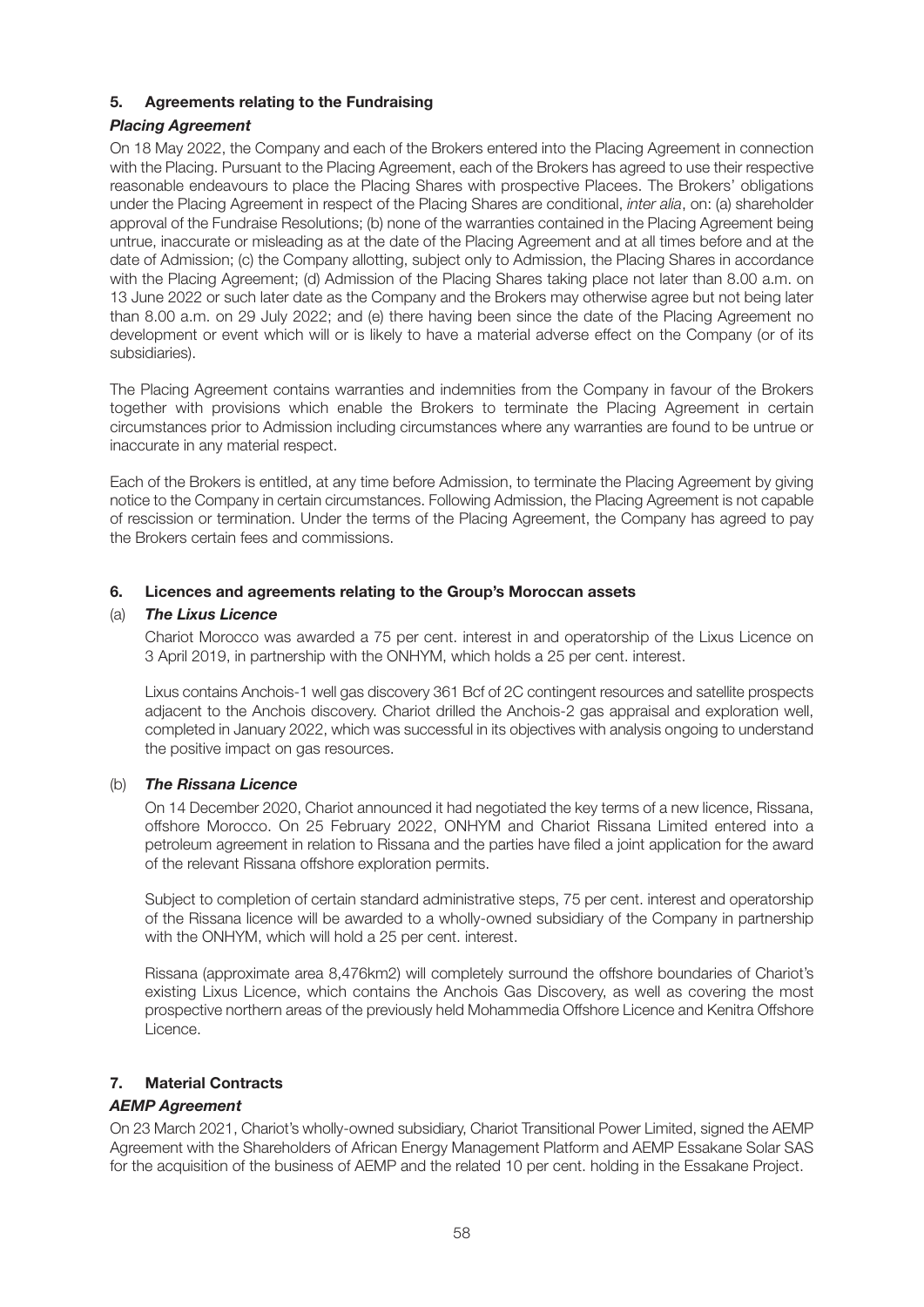Initial consideration payable on completion of the share purchase agreement was US\$1.16 million in Ordinary Shares based on the 30-day volume weighted average price prior to the signing of the AEMP Agreement (representing 9,196,926 Ordinary Shares) and US\$0.09 million in cash. Deferred consideration of up to US\$0.75 million is payable within 24 months of completion of the AEMP Agreement, dependent on certain project pipeline targets being met as well as the retention of key members of the AEMP team. This deferred consideration is payable in Ordinary Shares based on the 30-day VWAP prior to the signing of the AEMP Agreement (representing a maximum of 5,946,288 Ordinary Shares).

#### **8. General**

- (a) The gross proceeds of the Placing and Subscription are expected to be \$25.5 million (£20.4 million). The Open Offer provides Shareholders will the opportunity to invest up to US\$4 million (£3.2 million) in the Company.
- (b) Peel Hunt has given and not withdrawn its written consent to the inclusion of its name in this document.
- (c) Cenkos has given and not withdrawn its written consent to the inclusion of its name in this document.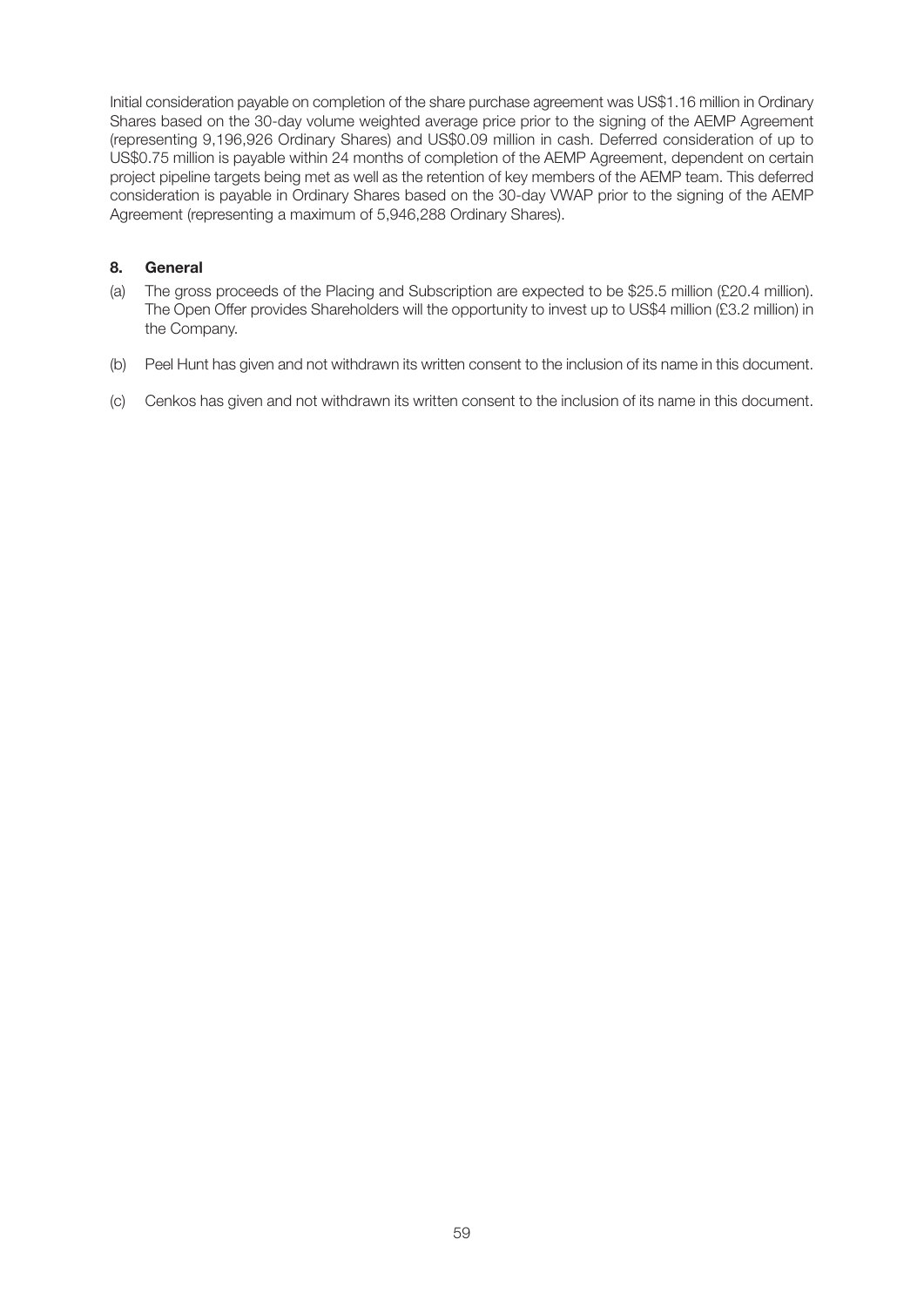#### **PART 6**

#### **NOTICE OF GENERAL MEETING**

# **CHARIOT LIMITED**

(A company incorporated in Guernsey with registered number 47532)

NOTICE IS HEREBY GIVEN that a General Meeting of Chariot Limited (the "**Company**") will be held at 165 Fleet Street, London, EC4A 2DY at 11.00 a.m. on 10 June 2022 for the purpose of considering and, if thought fit, passing the resolutions set out below ("**Resolutions**"). Expressions used in this Notice of General Meeting have the meanings given to them in the circular to shareholders of the Company dated 23 May 2022 (the "**Circular**") of which this Notice of General Meeting forms part (unless the context otherwise requires). Resolutions 1 and 2 are proposed as ordinary resolutions and Resolutions 3 and 4 are proposed as special resolutions.

#### **ORDINARY RESOLUTIONS**

- 1. **THAT** the directors of the Company ("**Directors**") be and they are hereby generally and unconditionally authorised in accordance with Article 3.5 of the Articles of Incorporation of the Company (the "**Articles**") to exercise all powers of the Company to allot relevant securities (as defined in Article 3.5(b) of the Articles) up to an aggregate nominal amount of £1,309,306.06 (being 130,930,606 Ordinary Shares) pursuant to or in connection with the Fundraising (as such terms are defined in the circular to shareholders of the Company dated 23 May 2022), in addition to and without prejudice to any previous authority given to the Directors pursuant to Article 3.5 of the Articles or otherwise, and shall expire on the date falling twelve months from the date of the passing of this resolution unless such authority is renewed, varied or revoked by the Company in general meeting save that the Company may at any time before such expiry make an offer or agreement which might require relevant securities to be allotted after such expiry and the Directors may allot relevant securities in pursuance of such offer or agreement as if the authority hereby conferred had not expired.
- 2. **THAT** the Directors be and they are hereby generally and unconditionally authorised, in accordance with Article 3.5(b) of the Articles, to exercise all powers of the Company to allot relevant securities (as defined in Article 3.5(b) of the Articles) up to the aggregate nominal amount of £827,071.81 (being 82,707,181 Ordinary Shares) and the authority given pursuant to this Resolution 2 shall expire on whichever is the earlier of the conclusion of the next AGM of the Company and the date falling twelve months from the date of the passing of this resolution unless such authority is renewed, varied or revoked by the Company in general meeting save that the Company may, at any time before such expiry, make an offer or agreement which might require relevant securities to be allotted after such expiry and the Directors may allot relevant securities in pursuance of such offer or agreement as if the authority hereby conferred had not expired.

#### **SPECIAL RESOLUTIONS**

3. **THAT**, subject to and conditional upon Resolution 1 being duly passed, the Directors be and they are hereby empowered pursuant to Article 3.7 of the Articles, in addition to and without prejudice to any previous authority given to the Directors pursuant to Article 3.7 of the Articles or otherwise, to allot equity securities (as defined in Article 3.8(a) of the Articles) for cash pursuant to the Fundraising as if Article 3.6(a) of the Articles did not apply to any such allotment pursuant to the general authority conferred on them by Resolution 1 above (as varied from time to time by the Company in general meeting) **PROVIDED THAT** such power shall be limited to the allotment of 130,930,606 Ordinary Shares issued pursuant to or in connection with the authority in Resolution 1 and shall expire on the date falling twelve months from the date of the passing of this resolution unless such power is renewed or extended prior to or at such meeting except that the Company may before expiry of any power contained in this resolution make an offer or agreement which would or might require equity securities to be allotted after such expiry and the Directors may allot equity securities in pursuance of such offer or agreement as if the power conferred hereby had not expired.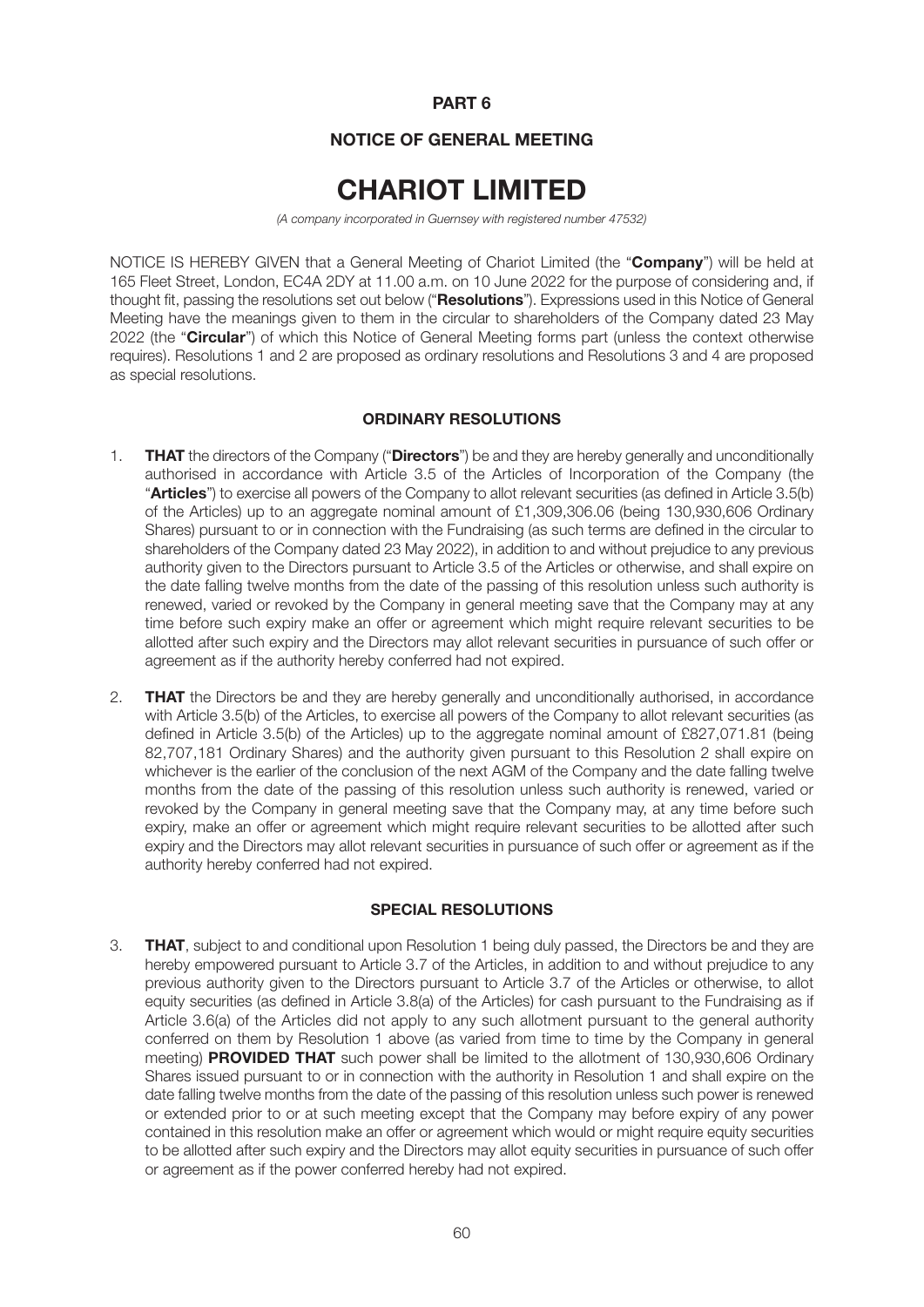- 4. **THAT**, subject to and conditional upon Resolution 2 being duly passed, the Directors be and they are hereby empowered pursuant to Article 3.7 of the Articles, to allot equity securities (as defined in Article 3.8(a) of the Articles) for cash as if Article 3.6(a) of the Articles did not apply to any such allotment pursuant to the general authority conferred on them by Resolution 2 above (as varied from time to time by the Company in general meeting) **PROVIDED THAT** the power given pursuant to this Resolution 4 shall be limited to:
	- a) the allotment of equity securities in connection with a rights issue or any other pre-emptive offer in favour of holders of equity securities where the equity securities respectively attributable to the interests of all such holders are proportionate (as nearly as may be) to the respective amounts of equity securities held by them subject only to such exclusions or other arrangements as the Directors may consider appropriate to deal with fractional entitlements or legal or practical difficulties under the laws of or the requirements of any recognised regulatory body in any territory or otherwise; and used only for the purpose of financing (or refinancing, if the authority is to be used within 6 months after the original transaction) a transaction which the Directors determine to be an acquisition or other capital investment of a kind contemplated by the Statement of Principles on Disapplying Pre-Emption Rights most recently published by the Pre-Emption Group prior to the date of this notice;
	- b) the allotment (otherwise than pursuant to sub paragraph (a) above) of equity securities up to an aggregate nominal amount of £827,071.81 representing approximately 10 per cent. of the current issued share capital of the Company, and shall expire on whichever is the earlier of the conclusion of the next Annual General Meeting of the Company and the date falling twelve months from the date of the passing of this resolution unless such power is renewed or extended prior to or at such meeting except that the Company may, before the expiry of any power contained in this resolution, make an offer or agreement which would or might require equity securities to be allotted after such expiry and the Directors may allot equity securities in pursuance of such offer or agreement as if the power conferred hereby had not expired,

and shall expire on the date falling twelve months from the date of the passing of this resolution or, if earlier, at the annual general meeting of the Company to be held in 2022, save that the Company may, before such expiry make offers or agreements which would or might require equity securities to be allotted (or treasury shares to be sold) after the authority expires and the Directors may allot equity securities (or sell treasury shares) in pursuance of any such offer or agreement as if the authority had not expired.

Dated 23 May 2022

By order of the Board of Directors

#### **Oak Fund Services (Guernsey) Ltd**

Company Secretary of Chariot Limited